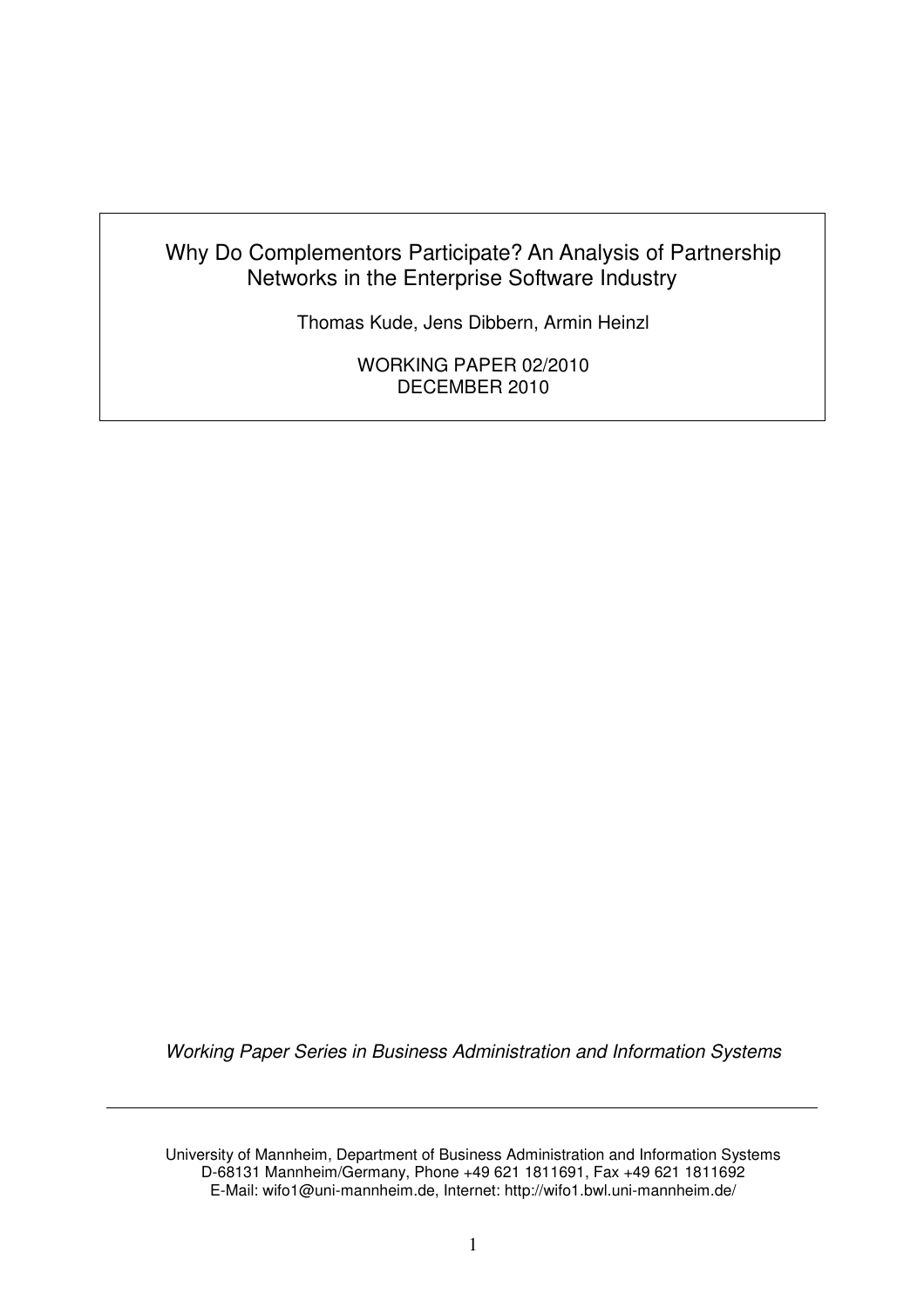# Why Do Complementors Participate? An Analysis of Partnership Networks in the Enterprise Software Industry

## **ABSTRACT**

*In the enterprise software industry, large providers (hubs) are fostering partner networks with smaller companies (spokes) that complement their platforms. This study takes the perspective of these spokes and seeks to understand their motivation to partner. It is the first to simultaneously examine two theoretical perspectives that help explain partnership formation. The input-oriented perspective holds that organizations enter inter-firm arrangements in order to access external resources and capabilities. The output-oriented perspective posits that the complementarity of the partners' products influences the benefits obtained from a partnership. In order to examine the relevancy and possible interaction of these two perspectives, a multiple-case study is conducted. Qualitative data from 17 spoke organizations is gathered and thoroughly analyzed. The study confirms that the hub's reputation and its capability to provide integrated systems are generally important reasons for partnering. However, the extent to which the hub's innovativeness and its commercial capital motivate spokes to partner varies substantially. The key finding of this study is that these variations can be explained by differences in the level of product complementarity. This leads to the conclusion that there is a widely neglected interaction effect between the input- and outputoriented perspectives in explaining the formation of hub-and-spoke partnerships.*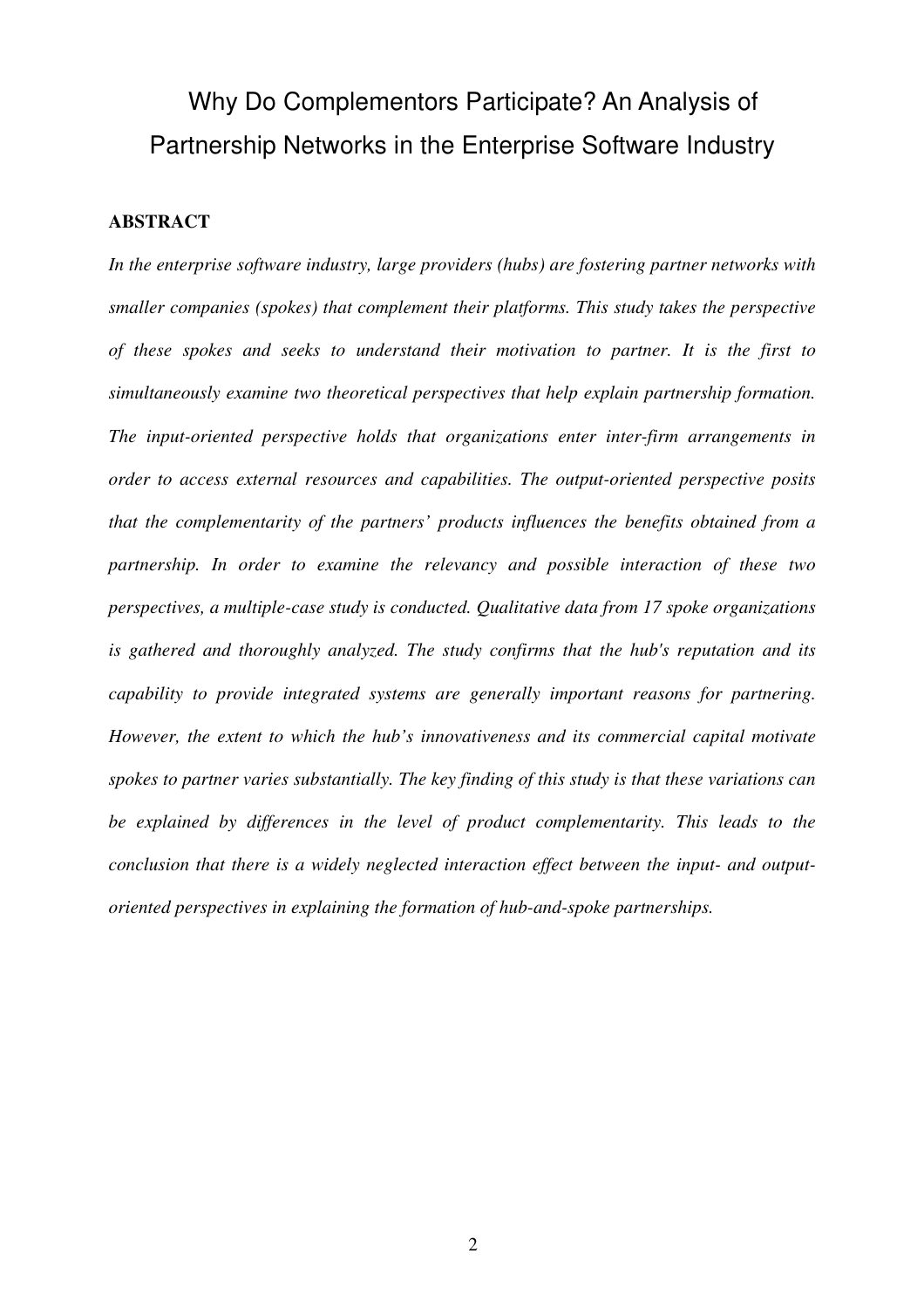#### **MANAGERIAL RELEVANCE STATEMENT**

*This study's results are informative for organizations that form partnerships in the enterprise software industry, both large platform vendors and complementors. Complementors learn that the resources and capabilities of a larger partner are not generally advantageous. In contrast, the benefits resulting from external resources and capabilities are contingent on the level of complementarity between the partners' solutions. In particular, if a complementor and a platform vendor operate at the same layer in the software stack, the smaller partner has to be aware of the risks arising from the platform vendor's innovativeness. This study's findings also provide helpful guidance for large enterprise software vendors that establish partnership networks. In order to attract and select partners and manage the partnerships in a better way, platform vendors need to know which capabilities are targeted by complementors and be aware of interactions between resource and product characteristics. The study's results can be applied to other industries and inform organizations in hub-and-spoke networks outside the enterprise software domain.* 

#### **KEYWORDS**

Enterprise Software Industry, Small- and Medium-sized Enterprises (SME), Partnership Networks, Independent Software Vendors (ISV), Complementarity, Resource-based View, Dynamic Capabilities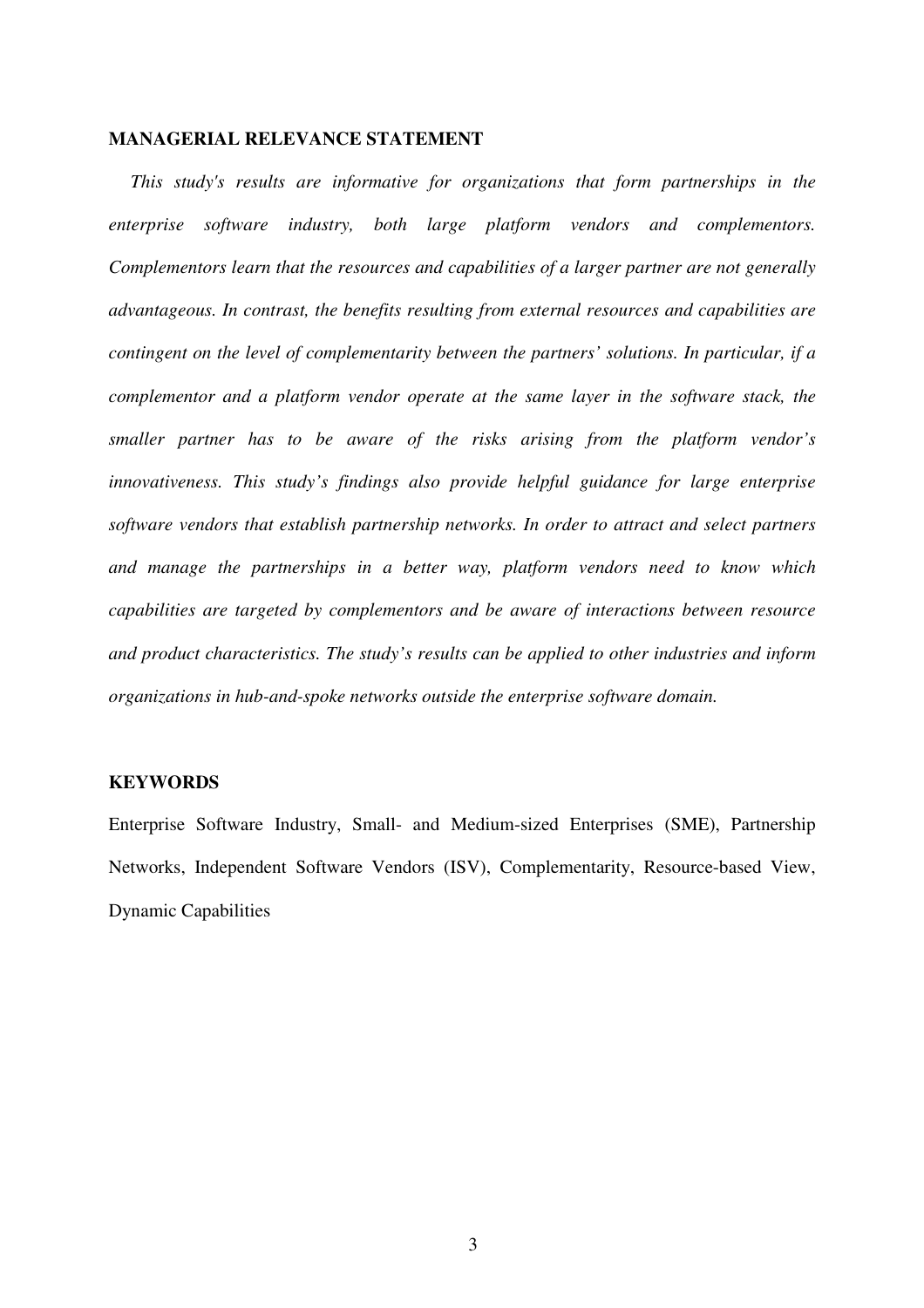## **I. INTRODUCTION**

Enterprise application software (EAS) providers develop and offer solutions that range from components and modules that support particular business functions to cross-functional or inter-organizational enterprise systems which are integrated through comprehensive middleware [1]. In the early days of computing, these systems were mostly custom-developed in a make-to-order fashion. In the 1970s, standardized monolithic solutions emerged that covered the majority of business requirements of a variety of customers and hence became state of the art during the 1980s and 1990s [2]. The emergence of these systems turned the formerly diverse industry into an oligopolistic structure with a few dominating system vendors producing best practice solutions for different industries [1, 2].

In recent years, however, established vendors have tried to reduce system costs and complexity by designing the formerly integrated EAS in a more modular way [3-7]. This tendency toward disintegration has been facilitated by the emergence of new standards and middleware concepts, such as service-oriented architectures (SOA), which support a modular system design [8]. From a theoretical point of view, the tendency toward disintegrated systems should be reflected by a higher degree of organizational modularity and flexibility [9, 10]. However, in spite of a higher inter-organizational division of labor in the EAS industry, a seamless coordination between different organizations and a friction-free mixing and matching of software components from different vendors is still an elusive ideal. Instead, partnership networks have emerged in which companies of the EAS industry cooperate based on mutual agreements [11]. Within these partnership networks, a limited number of large organizations, often referred to as hubs, platform leaders, or keystones [12, 13], provide the systems' architecture as well as generic core functionalities, while smaller independent software vendors (ISVs), often referred to as complementors, spokes, or niche players, build their solutions on top of and complement these platforms [13-16]. These partnership networks may be described as loosely-coupled systems [17], where the participants are neither linked by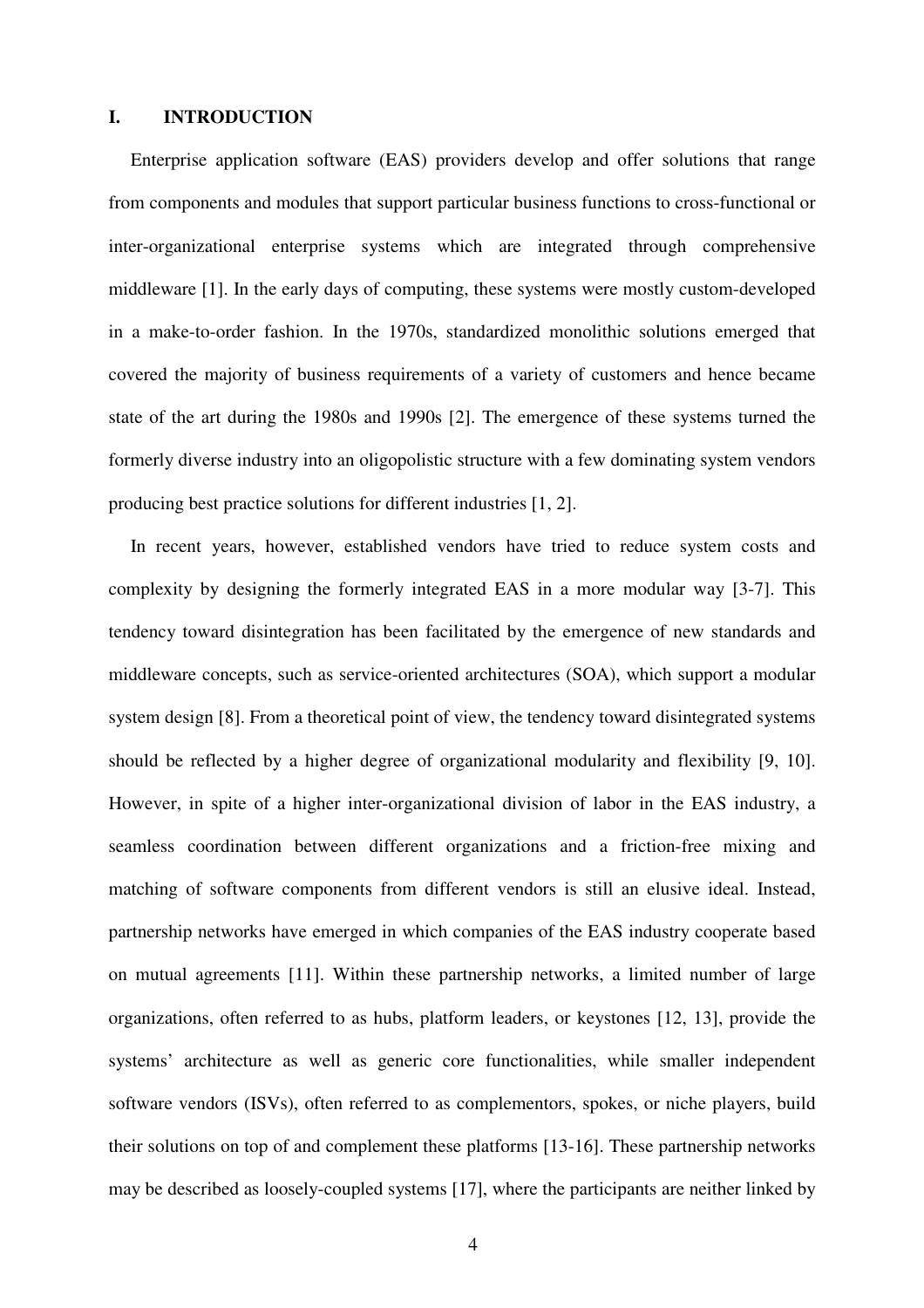capital (e.g., joint ventures) nor through joint efforts in specific projects or business areas (e.g., strategic alliances), but rather by more general agreements usually based on certifications of the other party's products or resources [18-20].

Previous contributions on hub-and-spoke partnership networks have mostly focused on the platform vendor, that is the hubs [13, 21]. It has been argued that hubs benefit from partnering with a large number of spokes due to the existence of two-sided network effects [22]. The software platform of a hub becomes more valuable if a greater number of compatible products exist, possibly turning the solution of the winner in this system competition into a de facto standard [23]. Thus, the attractiveness of taking on the role of a strategic center increases with the growth of the network [24, 25]. Previous literature has argued that the selection of appropriate partner firms is crucial for the success of hub organizations [24], implicitly assuming that potential partners are willing to enter collaborations. Yet, a clear understanding of what motivates complementors to participate in a certified partnership with a platform vendor is still missing. In fact, previous research has argued that there is "evidence that interorganizational collaborations are more likely if partners have similar status and power" [26, p. 804], a scenario that can rarely be found in the EAS industry. Therefore, this study raises the following research question:

# *Why do complementor organizations within the enterprise software industry participate in hub-and-spoke networks?*

In answering this research question, this study is the first that integrates two theoretical perspectives that previous research has applied separately. The first one is widely accepted in the literature on inter-firm partnership arrangements. According to this perspective, organizations form partnerships in order to gain access to external resources and capabilities. The second perspective is less established. It draws on recent work regarding product-level complementarities between the solutions provided by (potential) partners and holds that the benefits from partnering are influenced by output-oriented complementarities. Both streams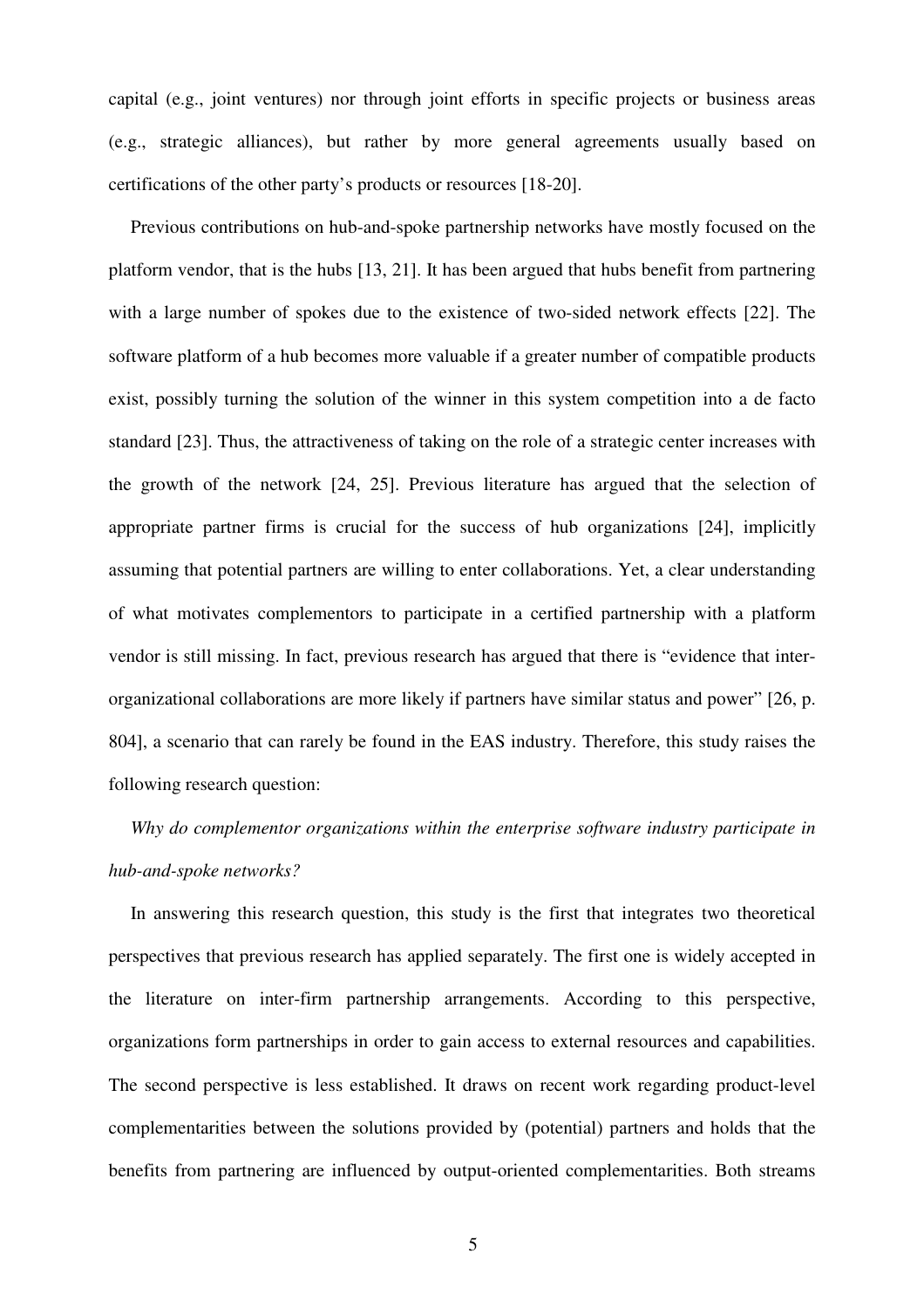have not been investigated conclusively in the specific context of hub-and-spoke structures in the enterprise software industry. In particular, no effort has been made to integrate both streams. Therefore, it is intriguing to examine how both the input- and output-oriented perspectives interact in explaining why complementors participate in hub-and-spoke networks.

From a methodological point of view, this study represents a positivist exploratory multiple-case study [27]. It is positivist in that a set of key resources and capabilities as well as product structures are identified a priori as a theoretical basis to guide the gathering and analysis of empirical data. It is exploratory in that the interaction of the input- and the outputoriented perspectives in explaining partnership formation is yet to be elaborated. In line with the theory emergent character of the study, a qualitative approach was favored. Data was gathered through expert interviews and secondary sources from a limited number of spoke companies (i.e., complementors) that participate in one of the partnership networks established by two different hub organizations. The objective was to thoroughly understand the spokes' partnership motivation in retrospective and to match these motivations with the input- and output-oriented perspectives, as previously theorized.

The paper is structured as follows. The next two sections provide an overview of extant literature as well as the theoretical foundation of the study. Subsequently, the research design is developed and the empirical findings are presented. Finally, the theoretical contribution and managerial implications as well as the study's limitations and opportunities for future research are discussed.

#### **II. LITERATURE REVIEW**

Previous work on the antecedents of partnership formation in the software industry has argued that firms enter inter-organizational arrangements to obtain access to external resources [28, 29]. This resource-based view is based on the assumption that firms represent bundles of resources and capabilities that are heterogeneously distributed across organizational actors [30-35]. Accordingly, based on this input-oriented perspective, organizations form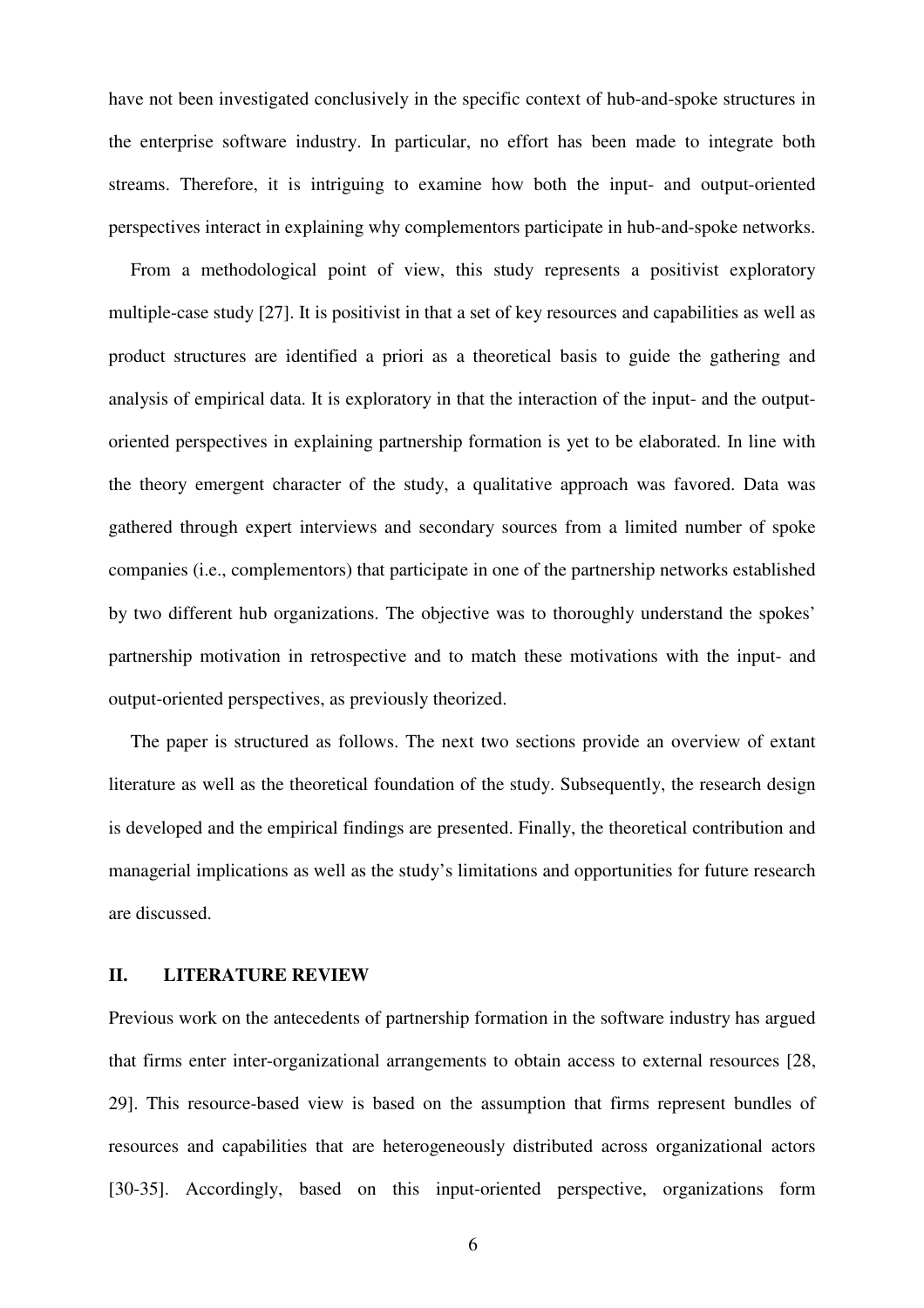partnerships in order to gain access to resources and capabilities that they lack, but which the partner possesses [29, 36, 37]. In particular, organizations are assumed to partner in order to obtain access to another firm's dynamic capabilities, as these capabilities are often difficult and costly to create [35]. Dynamic capabilities refer to "a firm's capacity to deploy resources, usually in combination, using organizational processes, to effect a desired end" [38, p. 35]. Getting access to such dynamic capabilities of partner firms is particularly valuable in dynamic business contexts, like the EAS industry [39]. However, what are the relevant dynamic capabilities in the EAS industry? A few studies have shed some light on this question. For example, Huang et al. [18] studied the determinants of ISVs' decision to join the software ecosystems (i.e., networks) of platform owners. The study showed that spokes partner with a platform vendor if the spokes possess high downstream marketing capabilities and if they are able to protect their innovations through property rights. However, little insight was provided on the capabilities of the hub that attract the spokes to partner.

In another study, Mathiassen and Vainio [40] proposed a sense-and-response framework to understand and actively manage the dynamic capabilities of small software firms. Among other results, the authors concluded that small software firms should cultivate external relationships. Along with highlighting the need to closely interact with customers, it was argued that small software firms often depend on "one or a few large powerful players" [40]. However, this leaves open the question on why these powerful players should be a source of valuable resources and capabilities for the smaller firms.

Chellappa and Saraf [41] studied the structure and success of inter-firm networks in the enterprise software industry by applying social network analysis. The authors built their analysis on resource-based reasoning, assuming that software firms "gain access to social and technical resources through their ties" with partner firms [41, p. 3]. This was found to be particularly true for small software firms. Yet, the authors did not explicitly account for the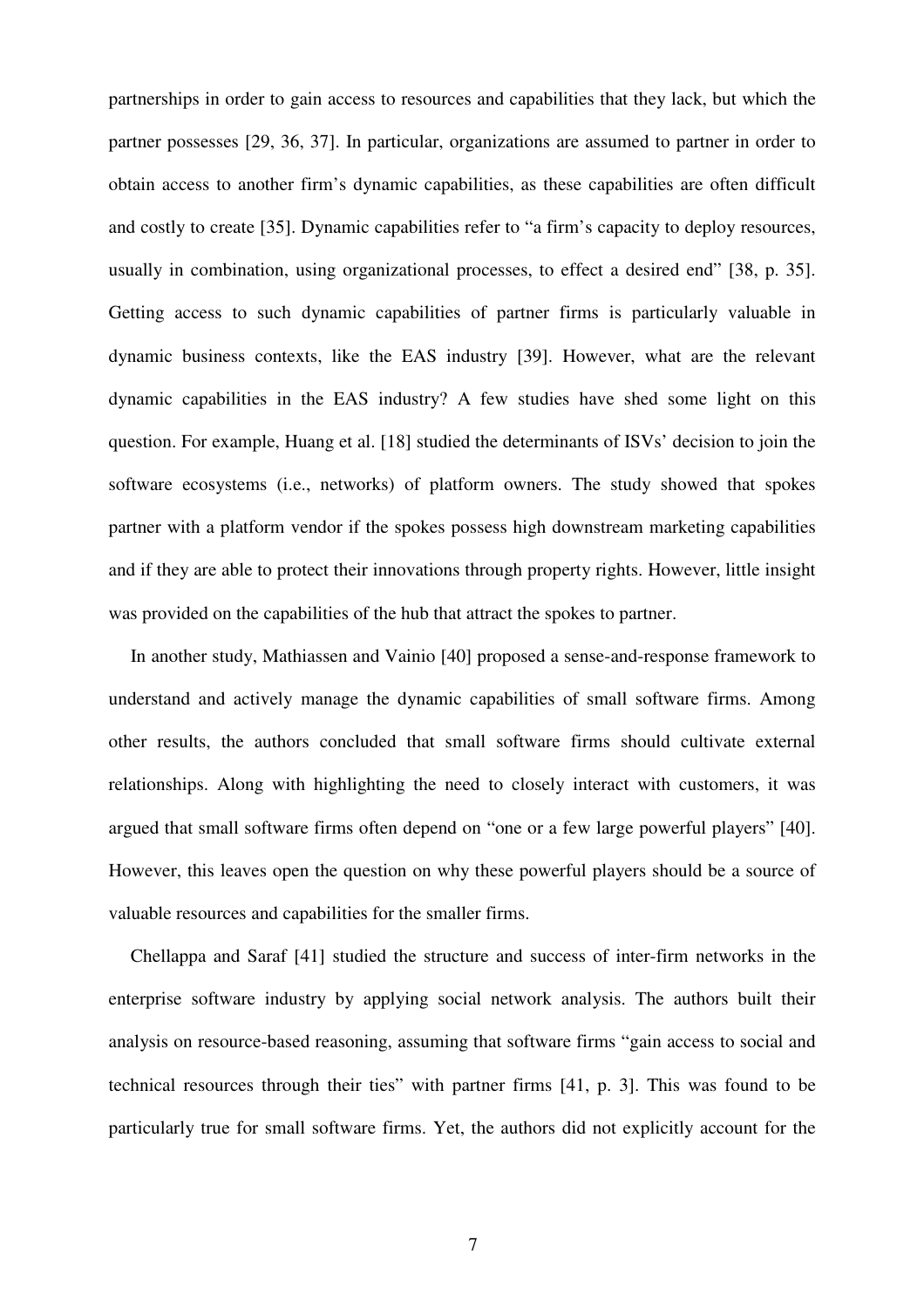specific structure of hub-and-spoke networks. Moreover, the paper did not investigate in detail what these "social and technical resources" are.

Besides this input-oriented perspective on partnership formation in the EAS industry, there is an emergent stream that examines partnerships in the EAS industry from an output-oriented perspective. This perspective is based on the theory of complementarities which studies the superadditive value of combining activities [42]. It has been suggested that the success of inter-firm arrangements within the software industry is influenced by the degree of product complementarity that exists between the partnering firms [43, 44]. In this context, complementarity has been defined as the relative distance within a layered software architecture [45]. It was found that partnerships between software firms are particularly successful if complementarity is low, that is, if the partners reside on the same or adjacent layers in the software stack [44].

Given that product-level complementarity influences partnership success, it is likely to also play an important role when it comes to a spoke's decision to partner with a platform vendor. However, the results from previous research show inconsistencies regarding the question of how product-level complementarities influence the decision to participate in partnerships. While the results of Gao and Iyer [44] suggest that small software firms would enter partnerships with firms that show a low level of product complementarity, Huang et al. [18] found that low product complementarity (i.e., competing products) discourages partnering. In turn, Chellappa and Saraf [41] found that software firms may benefit from partnerships both with competitors as well as with firms that provide complementary solutions.

To sum up, results regarding the relevancy of the input-oriented (i.e., resource-based) perspective in explaining partnership formation are generally consistent. However, there is little knowledge about the actual types of hub resources and capabilities that motivate the spoke to partner within the context of the EAS industry. Findings from the output-oriented perspective, that is, the role of product complementarities, in explaining partnership formation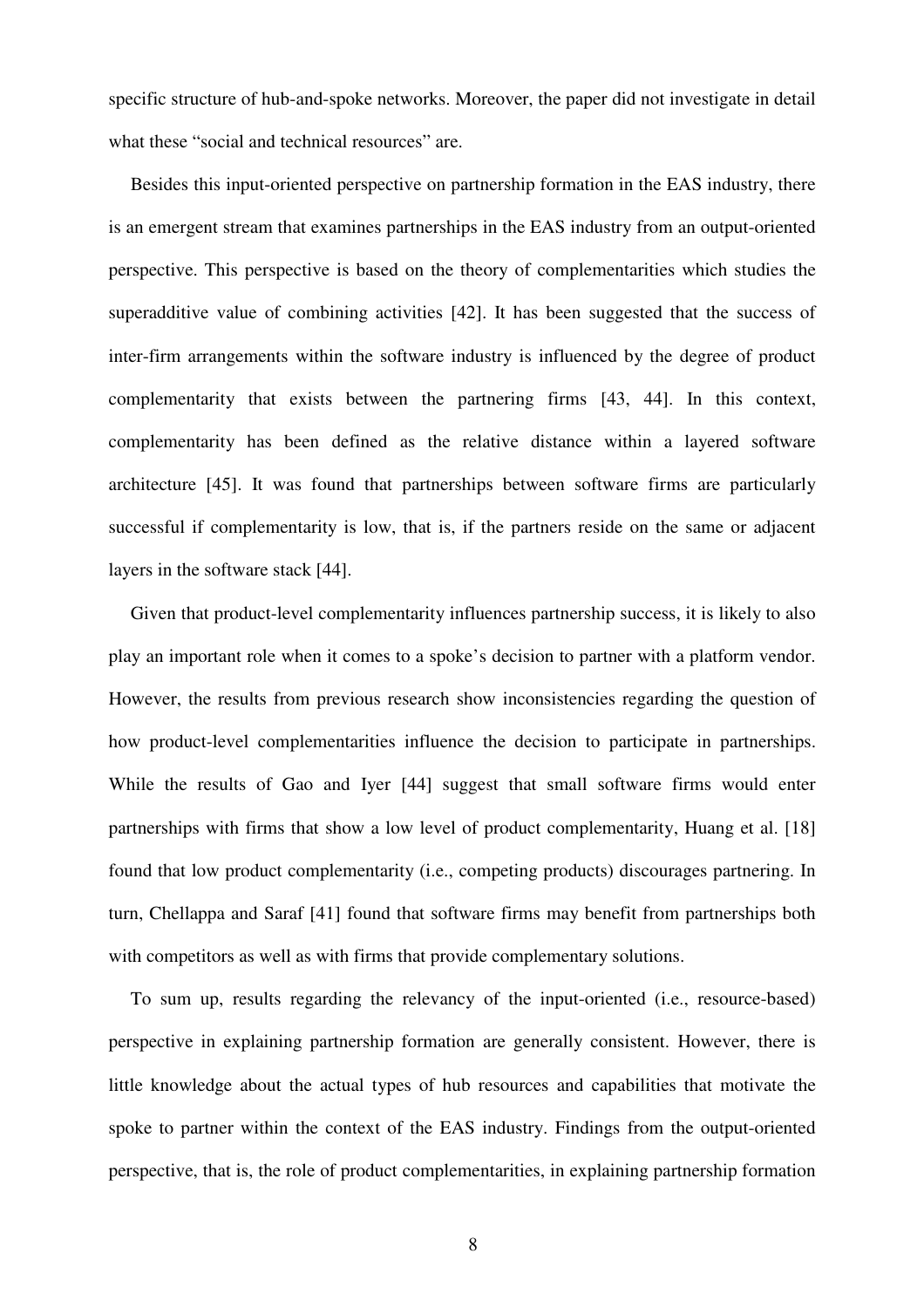and success are rather inconsistent. In particular, there is little knowledge about the combined effect of the two perspectives, that is, whether there is a possible interaction between them. Against this backdrop, the purpose of this study is 1) to extend the resource-oriented perspective by elaborating a key set of hub resources and capabilities that attract spokes to partner with a hub, and 2) to examine how a combination of the input- and output-oriented (i.e., product-based) perspectives can help explain partnership formation in the EAS industry [46].

## **III. THEORETICAL FOUNDATION**

Using the previous literature review as our background, we develop a theoretical framework on partnership formation in hub-and-spoke networks. The framework takes the perspective of spoke organizations and covers both the input- and the output-oriented theoretical perspectives identified in the literature review. Figure 1 summarizes the resulting framework.

#### **A. Input-oriented Perspective: External Resources and Capabilities**

One of the key challenges of the input-oriented perspective is to identify those resources and capabilities of hub organizations that motivate spokes to enter partnerships with a platform leader (i.e., hub). To this end, we draw on the literature on inter-firm linkages that categorized resources and capabilities into three broad categories: technological, commercial, and social capital [37]. These three concepts were found to be of high relevancy for explaining inter-firm linkages in many domains, particularly in high-tech industries, such as the EAS industry [47]. Moreover, they provide an overall umbrella to capture those external resources and capabilities that were found to be primary motives for participating in partnerships in the software industry [18, 40, 41].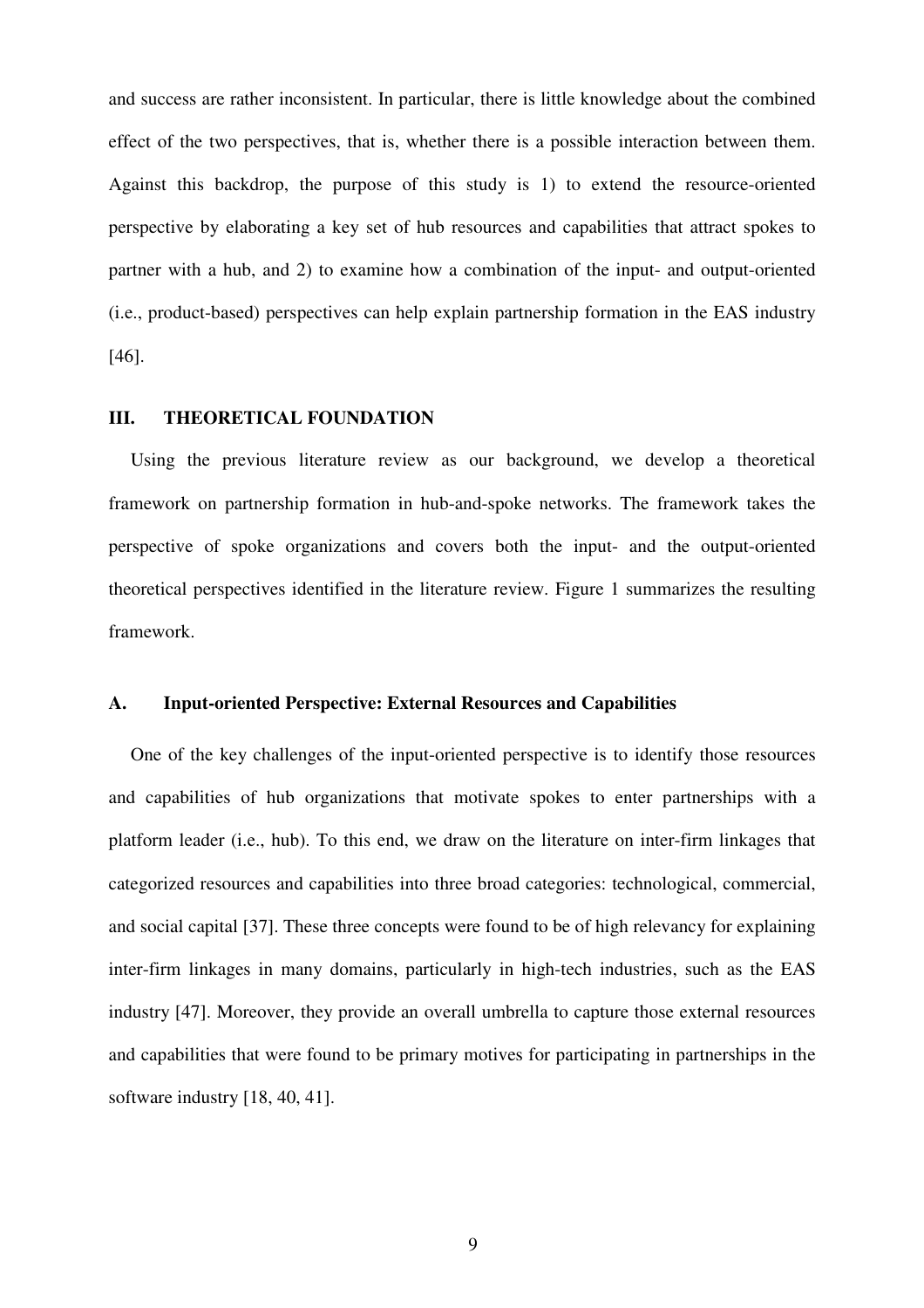

Figure 1: Spokes' motivation to participate in hub-and-spoke networks in the EAS industry

**Technological Capital.** Spokes may partner with hub organizations in order to get access to technological capital. The hub's technological capital can be separated into two subdimensions: the hub's current ability to provide integrated systems and its future-directed capability to innovate these systems [47].

Spoke organizations may benefit from the hub's current ability to provide integrated systems for various reasons. Most often, the EAS products and solutions offered by small vendors only cover a small fraction of the information system needs of their customers. In fact, the spoke's solutions are frequently of little value without being compatible with other components or modules as well as with the underlying architecture of the entire information system of the customer. Given that a significant portion of the core functionality and architecture is provided by hub organizations, it is important for spokes to connect to the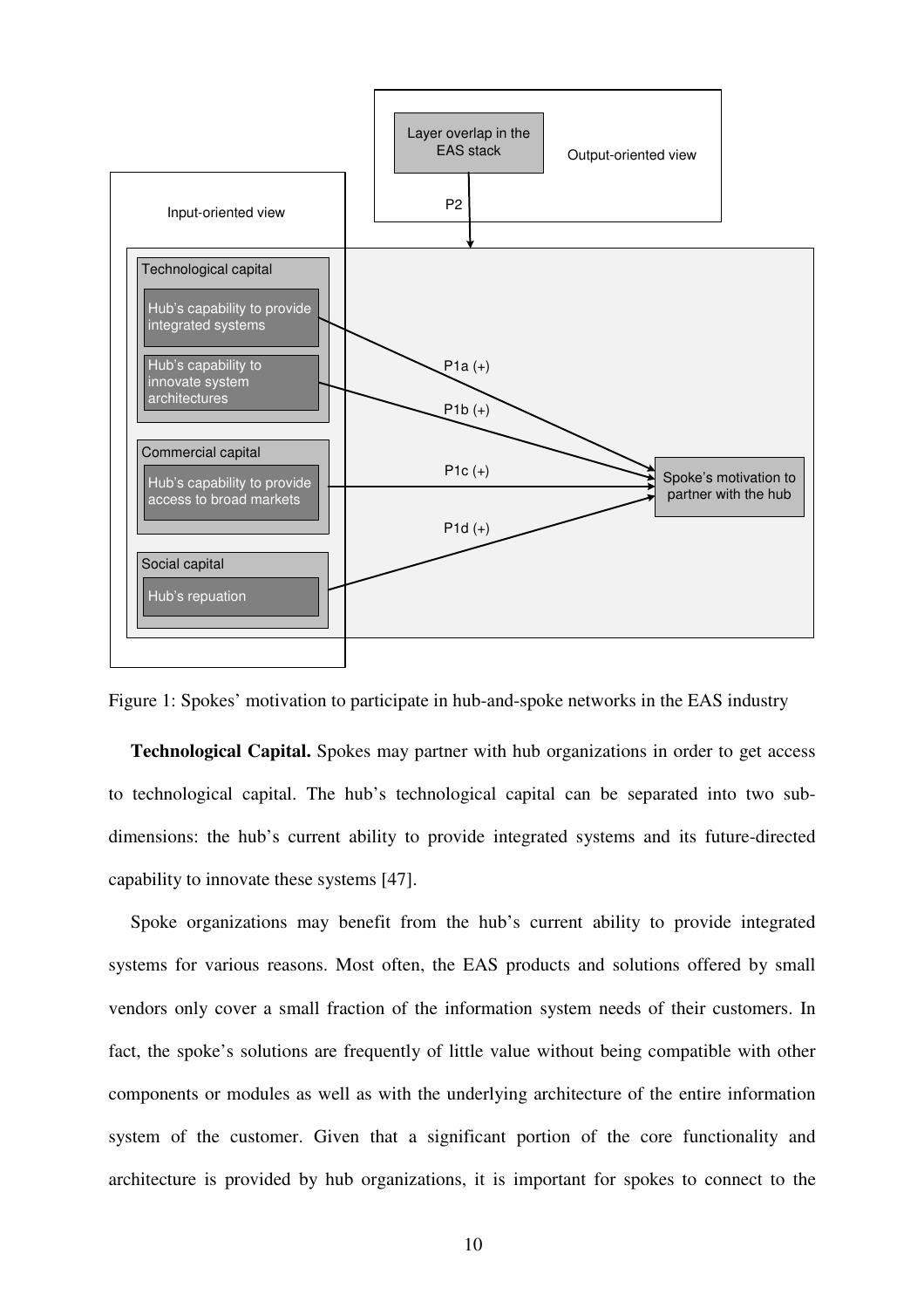system offered by a hub [2]. The hub possesses the capability to provide integrated systems stemming from its historically grown, profound understanding of cross-functional business processes, as well as various underlying technological disciplines. It is the hub's core competency to understand the system in its entirety, including its relevant functional parameters, its underlying technology, and its architecture, that is, the interfaces that exist between its various components [14]. Large enterprise resource planning (ERP) providers are typical examples of such hubs. Their huge success is essentially built on their ability to provide integrated systems that cover and link the core business functions that organizations need [1].

Similarly, the original equipment manufacturers (OEMs) in the automotive industry serve as platform leaders. Smaller partner firms are keen on building knowledge-sharing networks with these OEMs in order to benefit from their knowledge about production processes and product design [34, 48]. Hence in the EAS industry, by becoming a certified partner of a hub organization, small spoke companies may get access to valuable knowledge about the functionalities and interfaces of their larger partner's systems, that is, to the hub's capability to provide integrated systems [49]. This is deemed necessary for the spokes to ensure interoperability and co-value of their solutions with those of the hub. Accordingly, we propose the following:

*Proposition 1a: Small software producers (spokes) are motivated to partner with a large EAS platform leader (hub) because of its capability to provide integrated systems.*

Getting access to the hub's capability to provide integrated systems allows spoke organizations to exploit the potential of their own solutions to contribute to the hub's system. This rather short-term-oriented perspective has also been referred to as "synchronic" systems integration capability, which describes the ability to exploit current resources to design the product concept, decompose it into modules, coordinate the network of suppliers, and then recompose the product within a given architecture [14]. Beyond exploitation, however,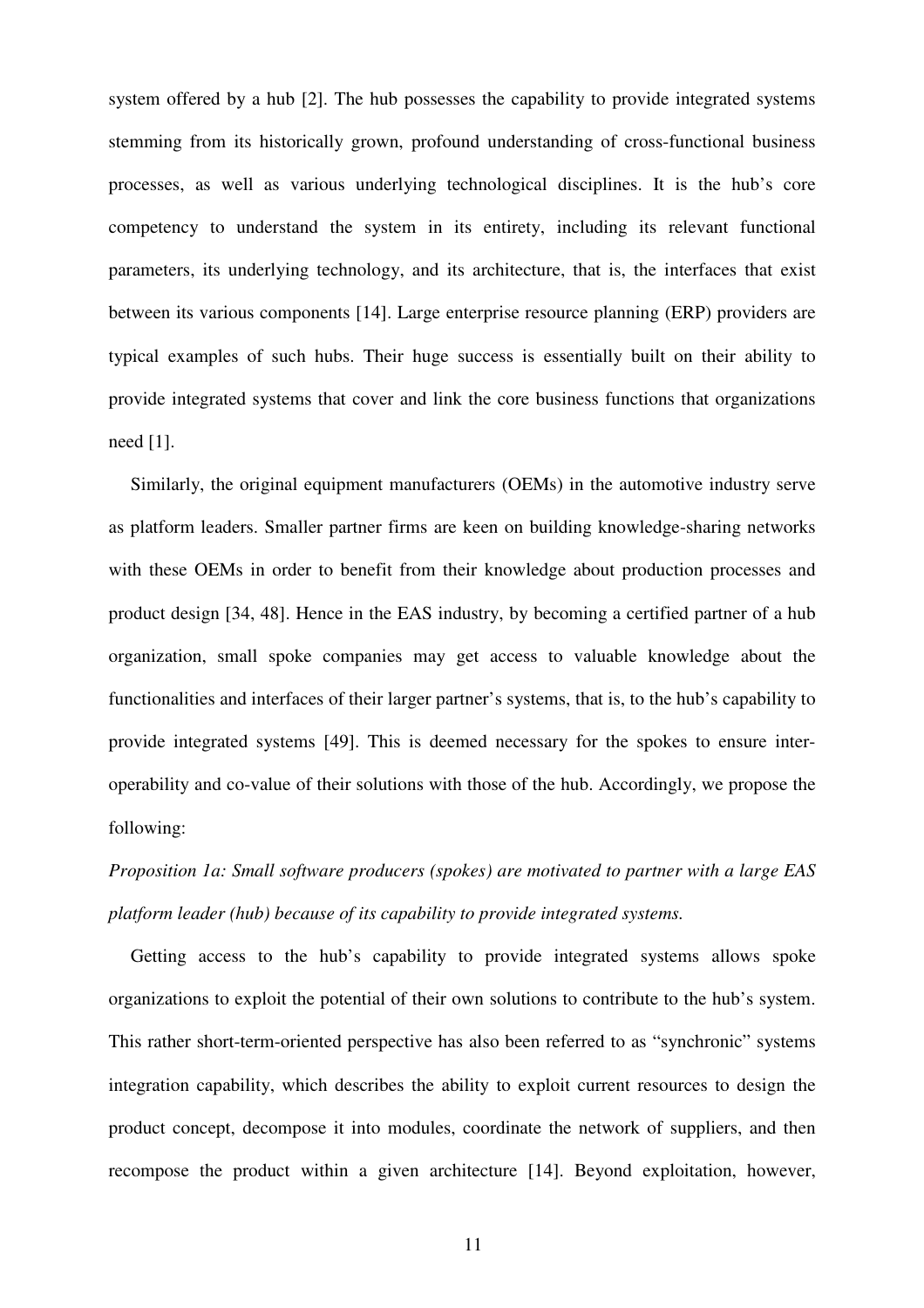continuous exploration of new potentials is also important for spoke organizations. This longterm ability to change systems incrementally or radically has been referred to as "diachronic" systems integration capability [14]. These diachronic capabilities are closely linked to the concept of innovativeness which constitutes one of the key dynamic capabilities of small software firms [40]. However, how should a spoke benefit from the hub's ability to innovate? In order to answer this question it is instructive to distinguish between modular (i.e., component) and system innovations [50]. While modular innovations accrue within the boundaries of a component, system innovations affect the general structure by which the components are bound together to form a coherent whole. For example, the emergence of SOAs is an important system innovation in the EAS industry because it provides a new way to build modular and flexible systems based on software components.

Establishing such system innovations requires the ability to understand interdependencies between different components as well as the functionality of the entire system [50]. In other words, these system innovations are not confined to the narrowly circumscribed components in which the spokes specialize. Thus, it can be assumed that small vendors face difficulties in innovating at the system level. In contrast, in order to stay competitive in the system competition with rival vendors, hub organizations have to continuously improve the overall system. For instance, many hubs have built their own SOA standard. Spokes are forced to keep up with the hub's system innovations. That is, they need to get access to the hub's latest knowledge on system innovations in order to adapt or rebuild their solutions accordingly. This knowledge access may be achieved by partnering with a hub. Accordingly, we propose the following:

*Proposition 1b: Small software producers (spokes) are motivated to partner with a large EAS provider (hub) because of its capability to innovate system architectures.*

**Commercial Capital.** Commercial capital has been defined as an organization's "manufacturing and marketing capabilities, and assets such as manufacturing facilities and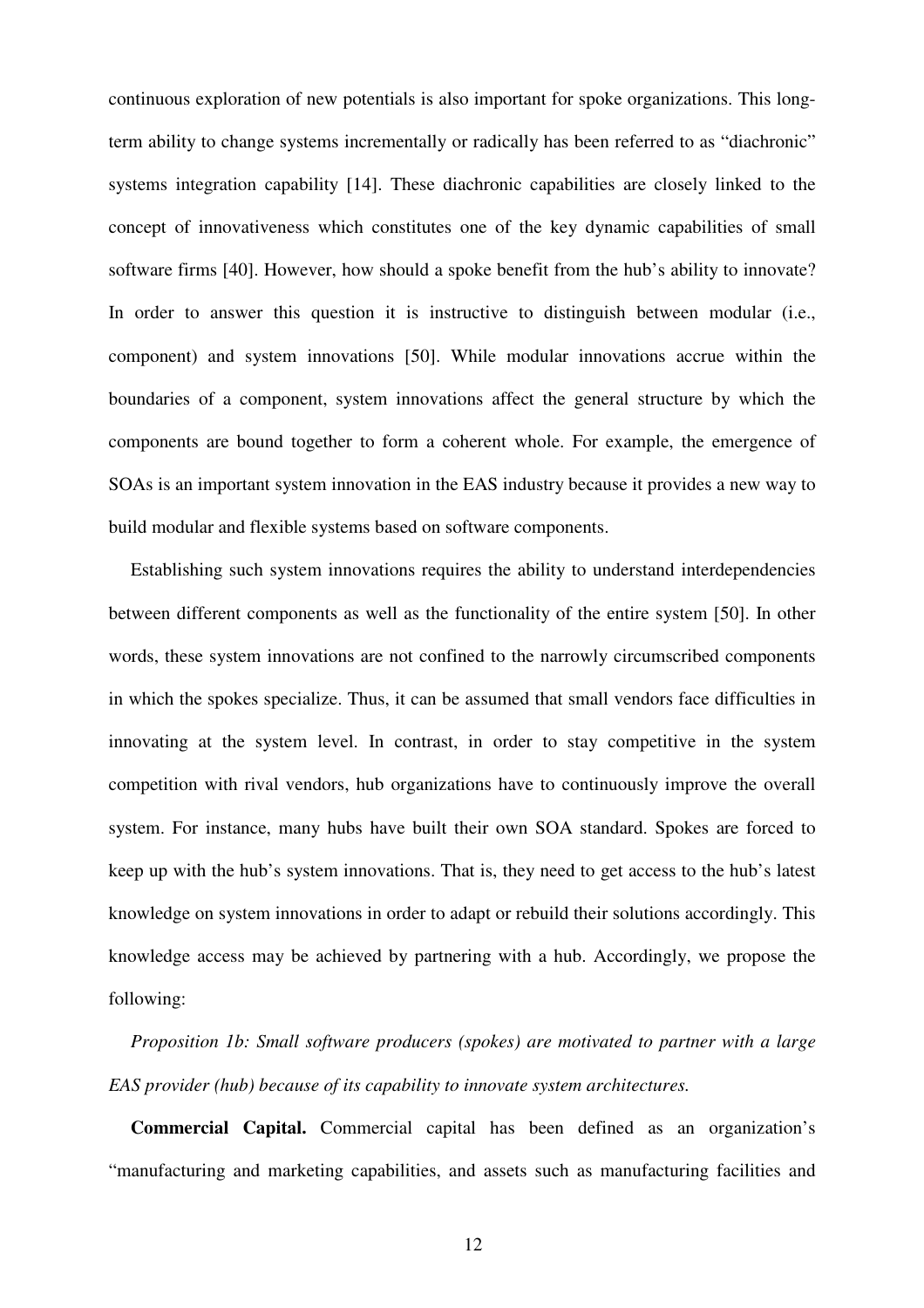service and distribution networks" [37, p. 320]. In the case of the EAS industry, manufacturing assets and capabilities are of minor importance. Once developed, the marginal cost for producing additional entities of the software product is close to zero, given that the software can simply be copied on DVDs or distributed through communication networks [23]. Accordingly, we focus on the hubs' marketing capabilities as well as service and distribution networks as key sources of commercial capital.

As small and innovative companies are limited in their ability to make large investments into marketing activities and to build up distribution networks, they may strongly benefit from partnerships with large hub organizations [51]. These hubs are usually global players with very sophisticated marketing and distribution capabilities. Getting access to the hub's commercial capital may enable the spoke to substantially increase the visibility and the availability of its products among a large number of potential customers [36, 37, 47]. For example, partnering was found to be a viable strategy to enter foreign markets [52-54]. The scope of the hub organization's marketing support may range from a simple communication of the partnership with the spoke to the actual recommendation of the spoke's solutions. Hence, the following proposition is put forth:

*Proposition 1c: Small software producers (spokes) are motivated to partner with a large EAS provider (hub) because of its capability to address broad markets.* 

**Social Capital.** In the context of this study, social capital refers to the reputation of a firm in the market that is often closely aligned with the brand name of a firm [37]. Small and recently founded companies often face the challenge that they are unknown in the market and that potential customers are doubtful about the quality and reliability of their products and services. Signaling trustworthiness is of special importance in the EAS industry since the quality of software as well as the knowledge and experience with regard to business processes are difficult to assess in advance [20, 55]. The reputation of large system providers may help small vendors overcome this problem. Through a partnership with a hub and the associated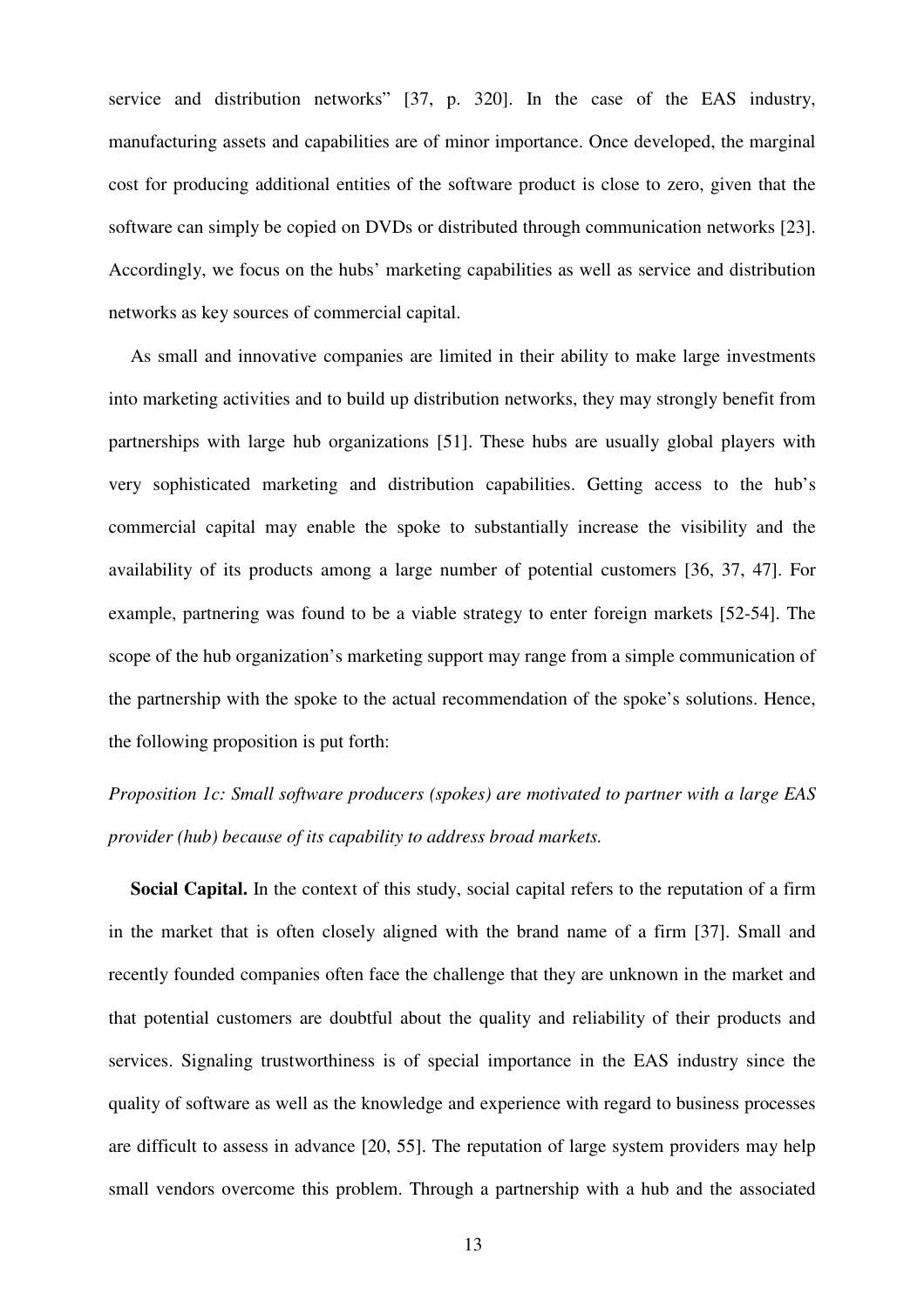official certification of the spokes' resources or products by the hub, small companies can increase the level of trust in their solutions and signal sustainability [19, 20, 37]. Prominently positioning the brand name of a hub organization within its own marketing efforts therefore helps spoke organizations signal their trustworthiness to potential customers. This leads to the following proposition:

*Proposition 1d: Small software producers (spokes) are motivated to partner with a large EAS provider (hub) because of its high reputation in the market.* 

## **B. Output-oriented Perspective: Product-level Complementarity**

While most of the extant literature has focused on external resources and capabilities as key determinants of inter-firm partnerships, recent contributions have studied the role of productlevel complementarity in inter-firm arrangements in the software industry. Drawing on Gao and Iyer [43, 44], we define product-level complementarity as the relative distance of two products within a layered software stack model [4, 45]. Within this software stack model, enterprise software is assumed to comprise both the business application layer and the middleware layer, which in turn build on lower layers like system software and hardware (see Figure 2).

The question raised is whether the level of complementarity per se (i.e., the level of distance in the software stack) determines partnership formation. Previous literature on interfirm linkages in the software industry provided rather inconsistent results regarding the benefits obtained from different levels of complementarity between the products of partners (i.e., different levels of distance in the software stack model). These inconsistencies speak against a direct impact of product complementarity on partnership formation. At the same time, however, the particular hub resources and capabilities proposed earlier may not play the same role for partnership motivation in each hub-and-spoke relationship. It is therefore intriguing to examine whether interaction effects exist between product complementarity and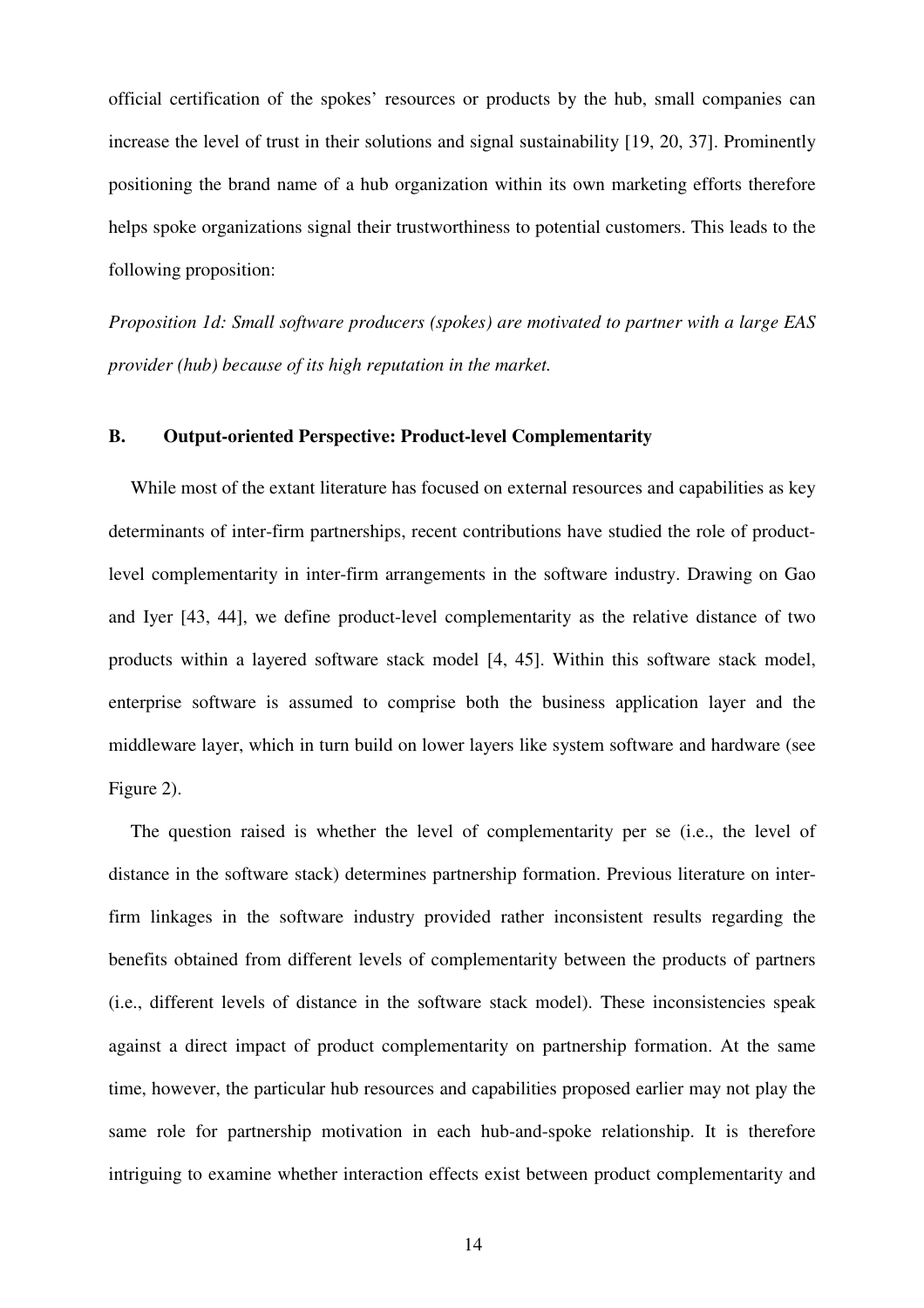the impact of particular resources and capabilities of the hub. Rather than affecting the motivation to partner directly, the degree of product level complementarity may change the extent to which certain resources and capabilities are driving partnership motivation. Thus, in line with the exploratory nature of studying such combined effects, the following proposition is put forth:

*Proposition 2: The level of product complementarity interacts with the extent to which particular resources and capabilities of the hub motivate the spoke to participate in a huband-spoke network.* 



Figure 2: Layered stack model of EAS (based on [45])

## **IV. RESEARCH DESIGN**

#### **A. Methodology**

For scrutinizing and refining the theoretical framework, a multiple-case study approach was chosen [27, 56-58]. This approach is particularly appropriate for answering research questions of how and why, such as why spoke organizations participate in hub-and-spoke networks in the EAS industry [57, 59].

Qualitative research is well-suited for exploring new theoretical relationships, like the proposed interaction effect between the input- and output- oriented factors (see P2) [60]. The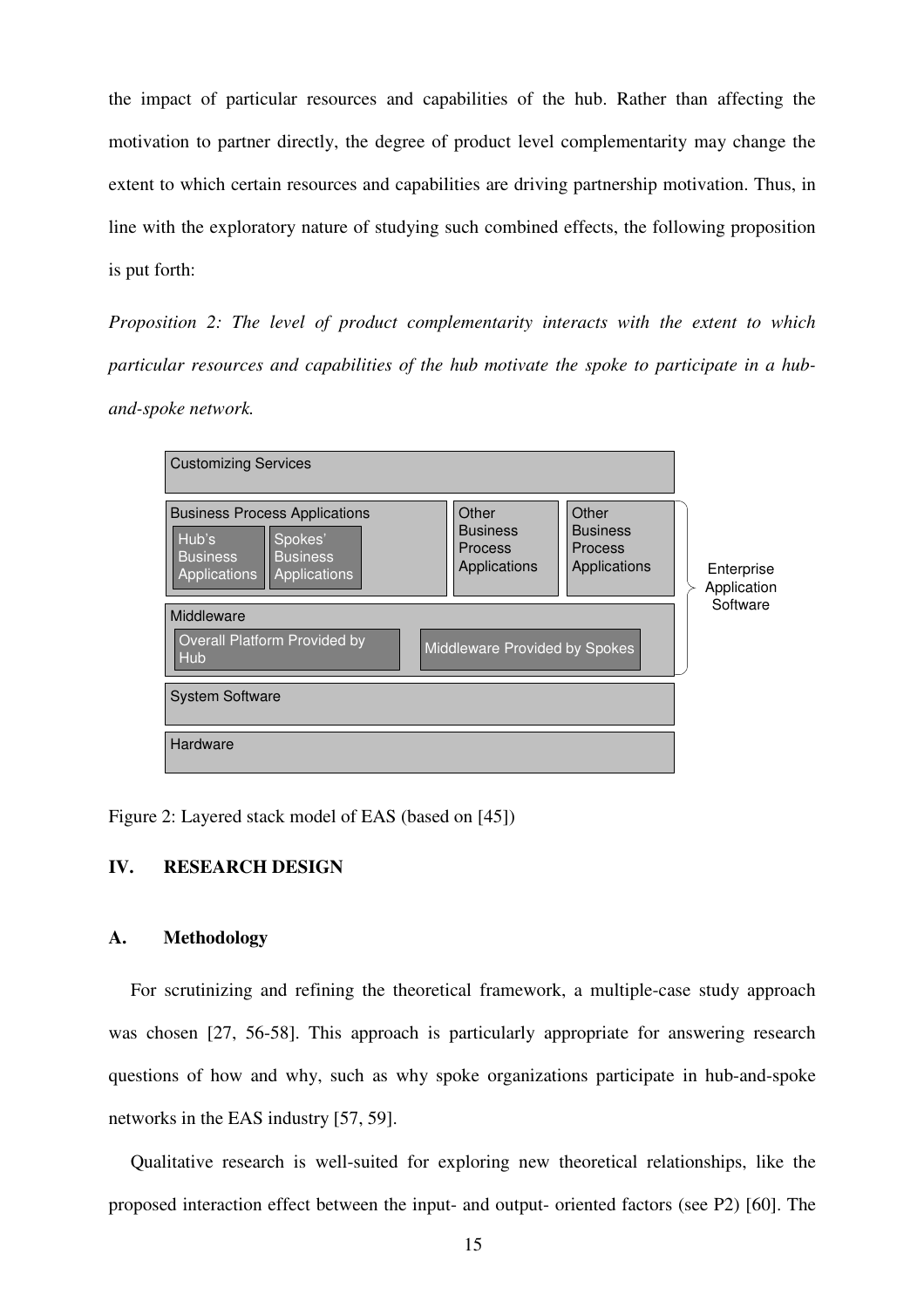qualitative case study allowed us to consider the context of particular hub-and-spoke relationships in detail, for example, by examining the technological interfaces that existed between the products of hub and spoke as well as the inter-personal relationships between the partnering firms' employees [56]. This contextual background was particularly important to understand why spokes seek to get access to particular hub resources and capabilities. Moreover, it enabled us to grasp in retrospective how the perceptions of the spokes about particular hub resources and capabilities have changed over time, possibly in combination with changes in the product portfolios of hub and spoke. Thereby, we were able to better understand the combined impact of external resources and product-level complementarities on partnership motivation.

Besides illustrating the proposed theoretical relationship through contextually enriched case data, the qualitative data was coded along the theoretical dimensions. The goal of this coding was to provide a quantitative assessment of the impact of particular hub resources and capabilities as well as to examine the proposed combined impact of the input-oriented factors and the level of product complementarity (see also [61]). With regard to the impact of particular resources and capabilities (P1a-d), a quantitative assessment was used to back up the qualitative results.

"Doing qualitative analysis of all data with the aid of numbers is a good way of testing for possible bias, and seeing how robust our insights are" [56, p. 254].

Regarding our proposed interaction effect (P2), quantitative assessment was used for pattern discovery, which was then followed by an illustration of the interaction through enriched case descriptions.

"In qualitative research numbers tend to get ignored. […] However, a lot of counting goes on in the background when judgments of qualities are being made. When we identify a theme or pattern, we are isolating something that (a) happens a number of times and (b) consistently happens in a specific way" [56, p. 253].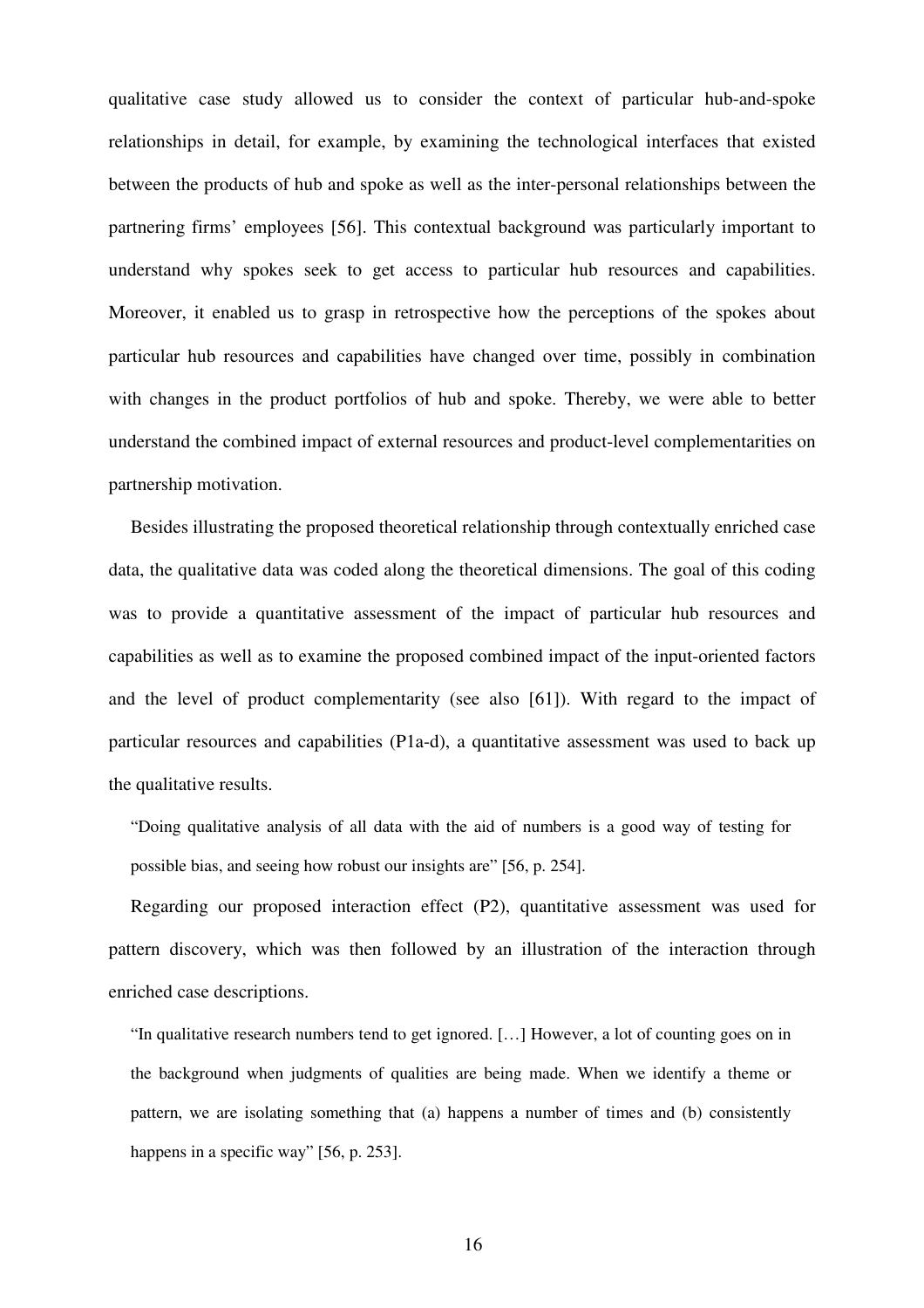## **B. Data Collection**

Since this study aimed at answering the research question of why spokes participate in partnerships with a hub, the unit of analysis was the particular relationship between a hub and a spoke organization. In order to apply replication logic in analyzing the data, several of these dyadic relationships were examined in depth, each representing a single case. The cases were drawn from two different hub-and-spoke networks in order to further increase the generalizability of the findings [57]. By examining multiple spoke organizations in two different networks, it was ensured that enough variation existed in the variables of interest, particularly in the level of product complementarity between the solutions of hub and spoke [57].

The two hub organizations under consideration have historically focused on different core businesses. Hub A has its traditional core competency in delivering business application solutions. Hence, hub A mainly resides on the application layer (see Figure 2). Moreover, hub A has established its own SOA standard, providing an integration platform for various other application software components. Thus, hub A also covers the middleware layer. Hub B used to offer products and solutions in each of the five layers of the software stack. However, after a strategic shift in the 1990s, hub B decided to focus on infrastructure and middleware solutions. Accordingly, it is positioned on the middleware layer.

The two hub companies are both large, globally acting EAS vendors that have fostered partnerships with a multitude of smaller ISVs that build their solutions on top of the hubs' platforms. The solutions provided by these spokes can be found both on the business application as well as the middleware layers. For the purpose of this research, 17 spokes were selected that participate in one of the two networks: eight of them with hub A and nine with hub B.

The spoke organizations were selected purposefully [62]. First, it was ensured that each spoke represented an independent legal entity; that is, none of them was a subsidiary of a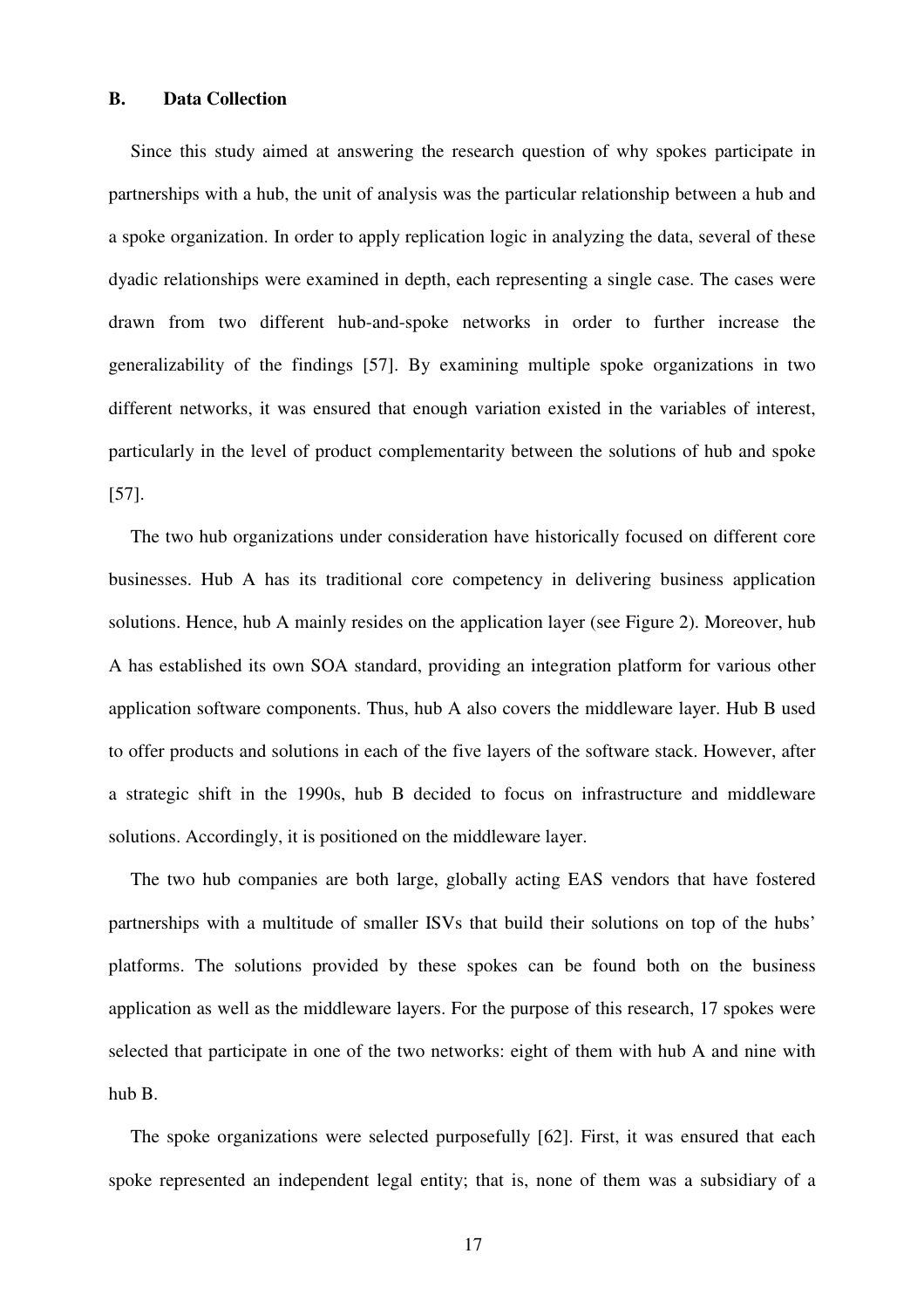larger organization. Second, each spoke was a solution provider, building its system on top of the hub's platform and, thereby, extending the overall system in a certain way. By increasing the number of cases rather than the number of interviewees per case we were able to account for the huge diversity among spoke companies. Data was collected through expert interviews within each spoke organization as well as by gathering secondary material on each case. Because the selected spoke organizations were fairly small (on average, the case companies employ around 20 individuals), one key individual per case was generally deemed sufficient to provide information about the partnership motives. Since the research question of this study concerns issues of strategic relevance, executives of the partner firms were selected as interview partners whenever possible. In six of the 17 cases, the CEO (or equivalent) agreed to participate in the study. Four spokes had a dedicated role of establishing and managing the partnership with the hub company. Consequently, these partnership managers were chosen as experts. In all other cases, individuals that were considered to have the best understanding of the respective companies' motives for partnering were selected (e.g., the head of software or product development). In two of the larger case companies (MEDIA and PIM) more than one interview was necessary for gaining a comprehensive picture. In two other spoke organizations (MACHINE and ARCHIVE) the interviews were completed in follow-up meetings. Overall, the data set consists of 22 expert interviews within the 17 spoke organizations. Appendix 1 provides a summary of the analyzed spokes' core businesses and the conducted interviews.

All interviews were held face to face and took place on-site, except for one (PRINT) which was carried out via telephone, meeting the interviewee's preferences. The interviews were conducted by the first author and a research scholar in German language and had an average duration of one hour. The conversations were semi-structured and based on an interview guideline that reflected the theoretical propositions developed above and also included general questions about the interviewee and the respective company (see Appendix 2). Although being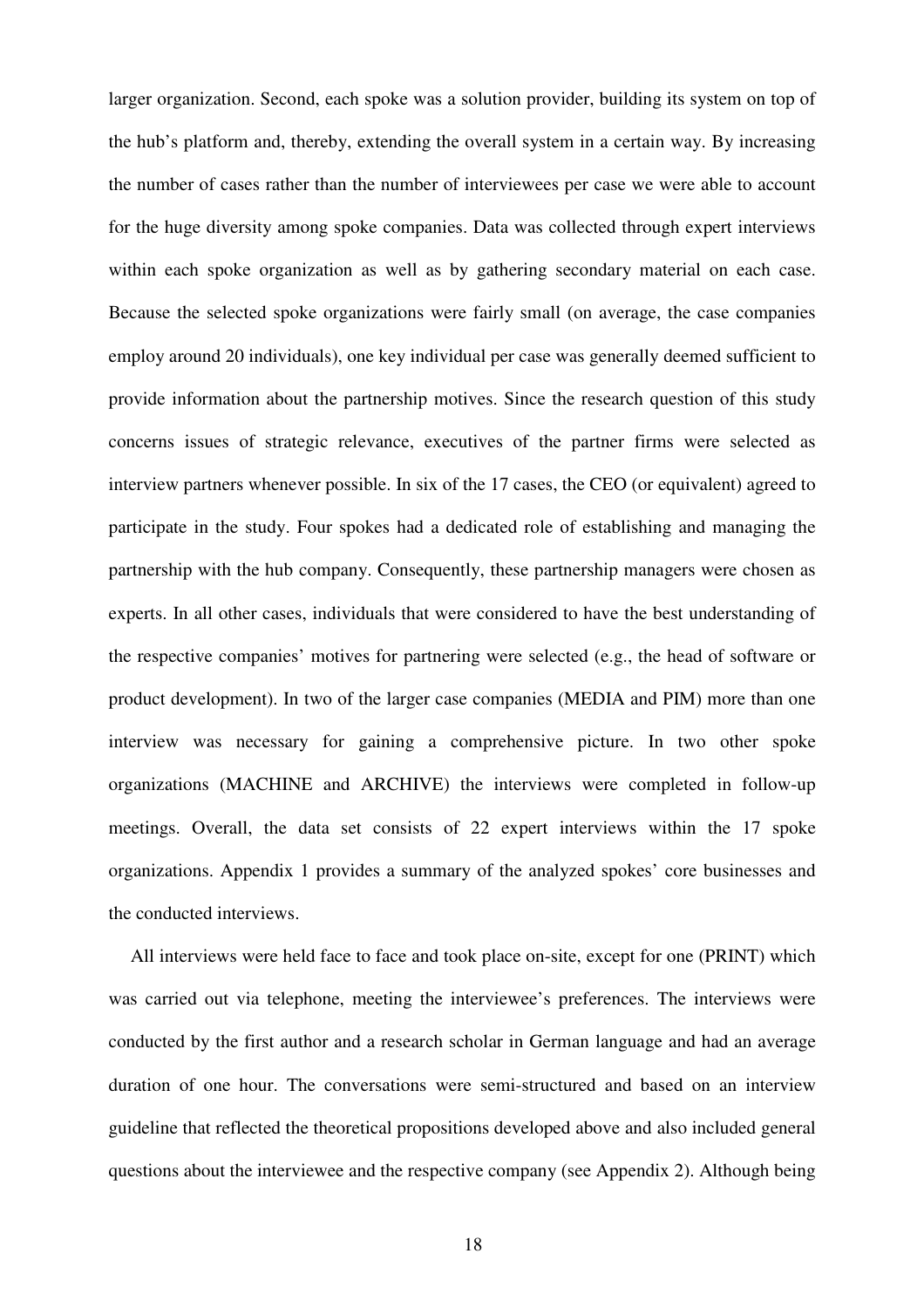guided by the theoretical framework, the semi-structured nature of the interviews allowed for new insights and model refinement in an exploratory manner. All interviews were taperecorded and transcribed, except for one case (MOBILE), where the expert felt uncomfortable with recording of the interview. Instead, comprehensive notes were taken in this case. In sum, the interview protocols resulted in more than 80,000 words of qualitative data. To ensure triangulation of the data and, thus, increase the internal validity of the study, publicly available documents like the companies' Internet pages were analyzed [57].

## **C. Data Analysis**

In line with the goal of this study, a literal replication strategy was chosen to substantiate and refine the preliminary framework [57]. That is, we focused on spokes that had actually entered a partnership with a hub and studied whether there is a congruent pattern in the motives of spokes to partner. These motives are reflected by the attractiveness of different hub resources and capabilities (P1a-d) together with the level of product complementarity between hub and spoke (P2).

Accordingly, the first step of data analysis was to assess the relevancy of each of our four types of hub resources and capabilities as partnership motives for each spoke organization. For this purpose, the interview transcripts were coded according to our theoretical framework [56]. Brief labels (*Technology*, *Innovation, Market*, and *Reputation)* were assigned to the respective text passages using the qualitative data analysis tool NVivo. Table 1 offers definitions of each construct along with exemplary indicators, as drawn from the data. The coding was initially done by the first author, resulting in a table of 171 assigned statements [61]. Following the coding by the first author, the second author likewise assigned the 171 statements to the respective categories. The comparison of the coding resulted in a relatively high inter-coder reliability of 94 percent according to Holsti [63]. The two coders subsequently re-examined the mismatched coding and reached consensus with the help of the third author acting as a neutral investigator.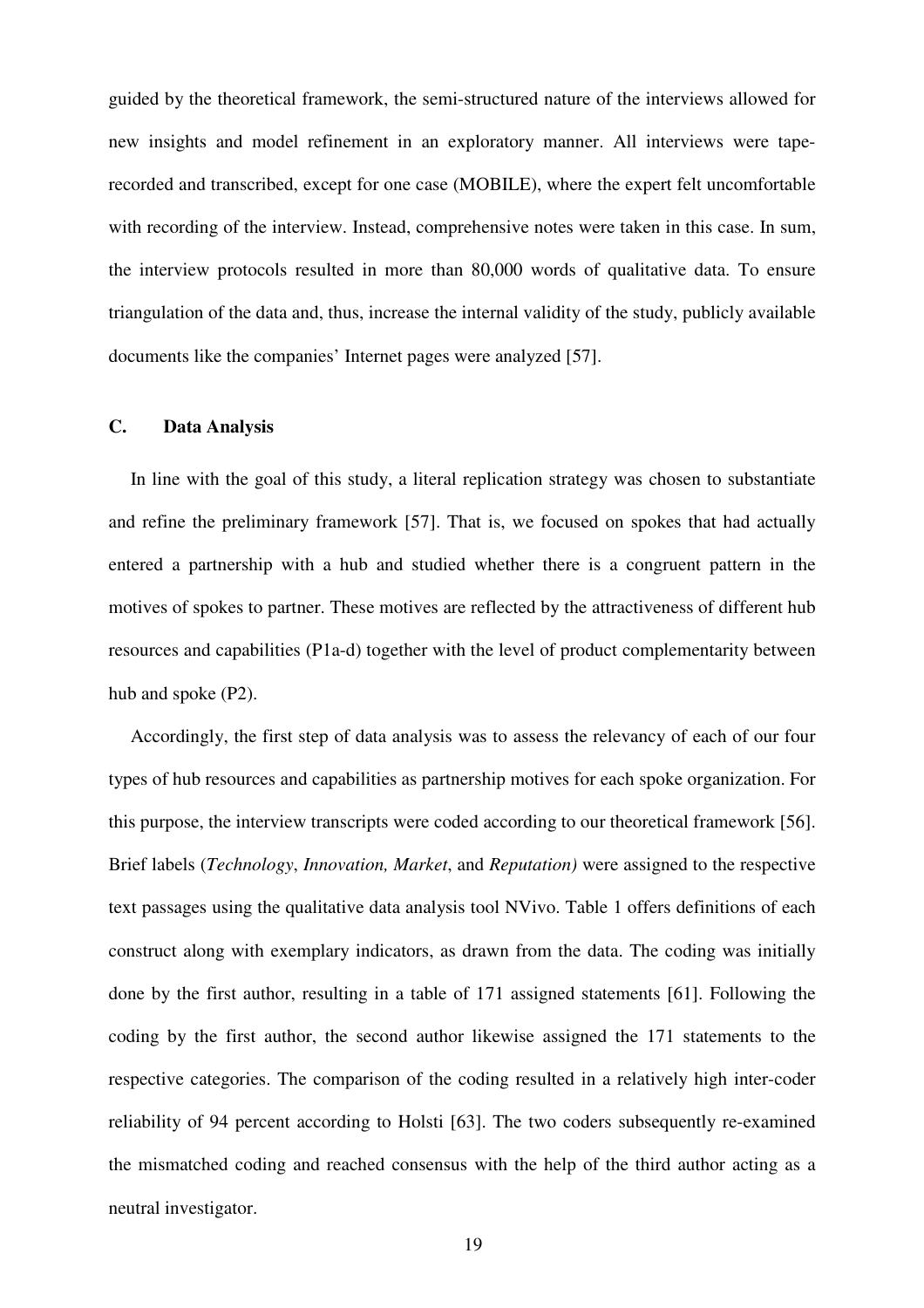| <b>Construct</b> | <b>Definition</b>                             | <b>Exemplary indicators</b> |
|------------------|-----------------------------------------------|-----------------------------|
| Technology       | The hub's synchronic capability to provide a  | Spokes access knowledge     |
|                  | comprehensive EAS that offers the potential   | related to the platform     |
|                  | to technically integrate complementary        |                             |
|                  | third-party solutions (based on [47]).        |                             |
| Innovation       | The hub's diachronic capability to            | Spokes' modular             |
|                  | constantly renew the platform (based on       | innovations make use of     |
|                  | $[14]$ ).                                     | platform innovations        |
| Market           | The hub's capability to provide partner firms | Spokes use hub's marketing  |
|                  | with access to potential customers (based on  | channels                    |
|                  | $[37]$ .                                      |                             |
| Reputation       | The extent to which the hub's brand name is   | Spokes use hub's brand      |
|                  | associated with high quality by customers     | name to signal reliability  |
|                  | (based on [37]).                              |                             |

| Table 1: Definition of constructs and exemplary indicators |  |
|------------------------------------------------------------|--|
|------------------------------------------------------------|--|

Based on this assessment, stories were written on each case separately. The case stories helped us understand the relative importance of each dimension within the context of each case [56, 62]. Through this qualitative data analysis, we were able to not only scrutinize the propositions deduced from the literature but also gain an in-depth understanding of the nature of technological, commercial, and social capital in the context of each case. Interestingly, we found some strong variations regarding the impact of particular resources and capabilities of the hub. In fact, contrary to our propositions (1a-d) some of the hub resources and capabilities were seen as negative in some cases.

In order to substantiate our initial qualitative assessment and clearly identify the impact variations between cases, we went into a more detailed coding of the particular quotes. For this purpose, the first and second author estimated the importance and the directional impact of the 171 categorized interview statements [56]. We used a scale from -2 (highly negative influence) over 0 (neutral) to 2 (highly positive influence) for our coding. The inter-coder reliability of this estimation was 69% [63]. Again, mismatched estimations were re-examined by the two coders with the third author acting as a referee in order to reach consensus. Congruence between this evaluation and the initial qualitative findings for each case increased our confidence in the validity of the study's findings.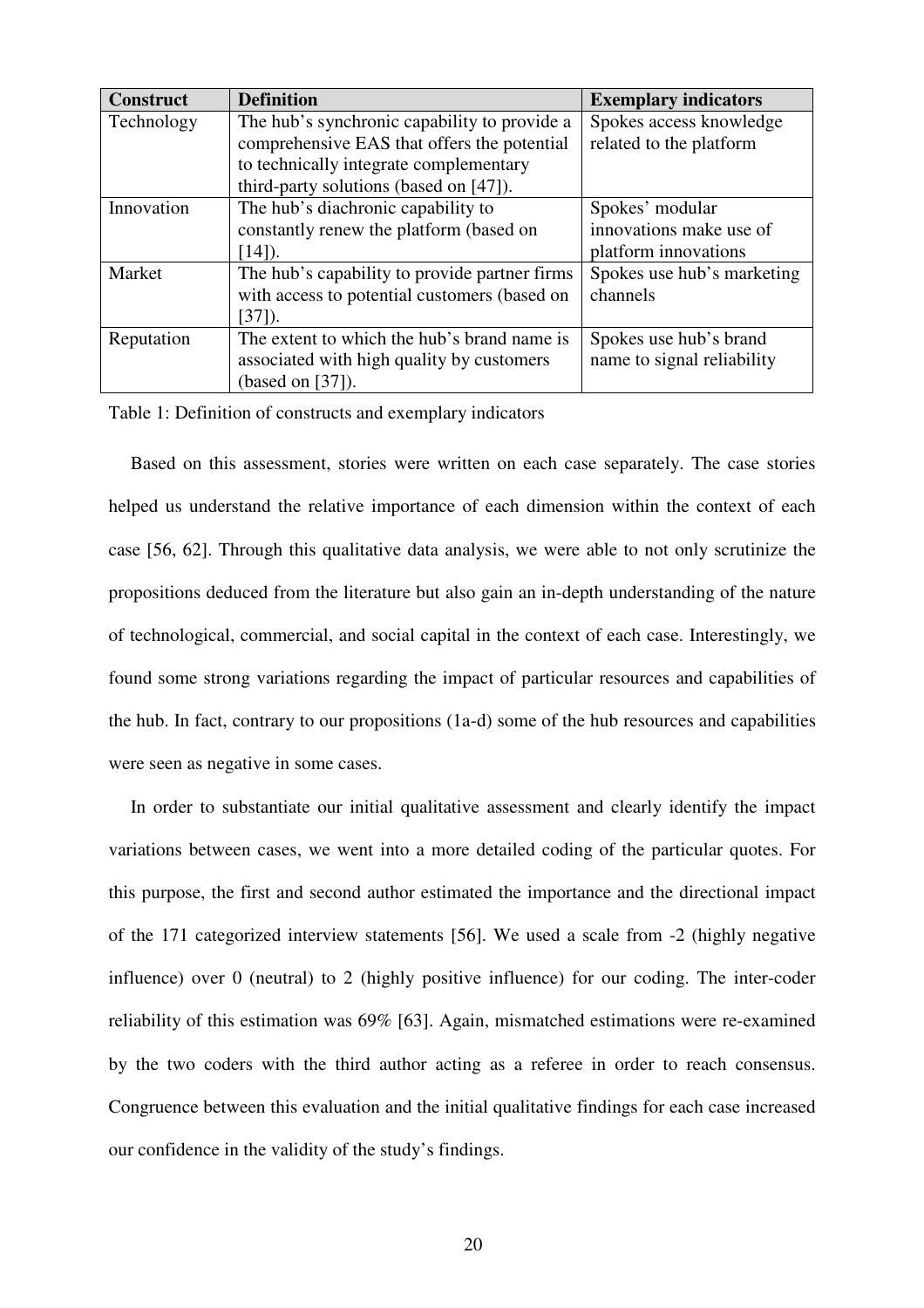Finally, the data was re-examined in order to explore the role of product-level complementarity regarding the spokes' motivation to partner. For this purpose, the level of product-level complementarity between hub and spoke was first determined in each case [56]. This assessment was based on the product description by the interview partners as well as on an analysis of the hubs' and the spokes' company websites. For example, if the products of hub and spoke could be assigned to distinct layers in the software stack model (see Figure 2), then the level of layer overlap was rated low, indicating a high level of product complementarity [56]. The assessment of the layer overlap of the analyzed partnerships together with the evaluation of partnership motives were then used to discover patterns regarding the interplay of the input- and output-oriented factors (see P2). This examination was again followed by a qualitative in-depth analysis of the inter-relation between variations in layer overlap and the extent to which particular resources and capabilities of the hub motivated the spokes to partner [57, 64].

## **V. EMPIRICAL RESULTS**

#### **A. Analysis of Input-oriented Dimension**

**Hub's Capability to Provide Integrated Systems (Proposition 1a).** As a common theme throughout all analyzed case companies, the hub's synchronic capability to provide integrated systems was found to be one of the primary reasons for small EAS companies to partner with the hub. All analyzed spoke organizations saw limitations in their own solutions for covering customer demand. Hence, partnering with a hub was seen as a means to ensure the availability of a comprehensive enterprise system, which is necessary to sell niche solutions. Accessing technology-related know-how that resides within the hub organization was also found to be one of the primary partnership motives. To ensure knowledge absorption from the hub, some spokes emphasized the importance of personal informal ties with the hub. These relational ties helped the spokes build up the absorptive capacity necessary for getting access to the expertise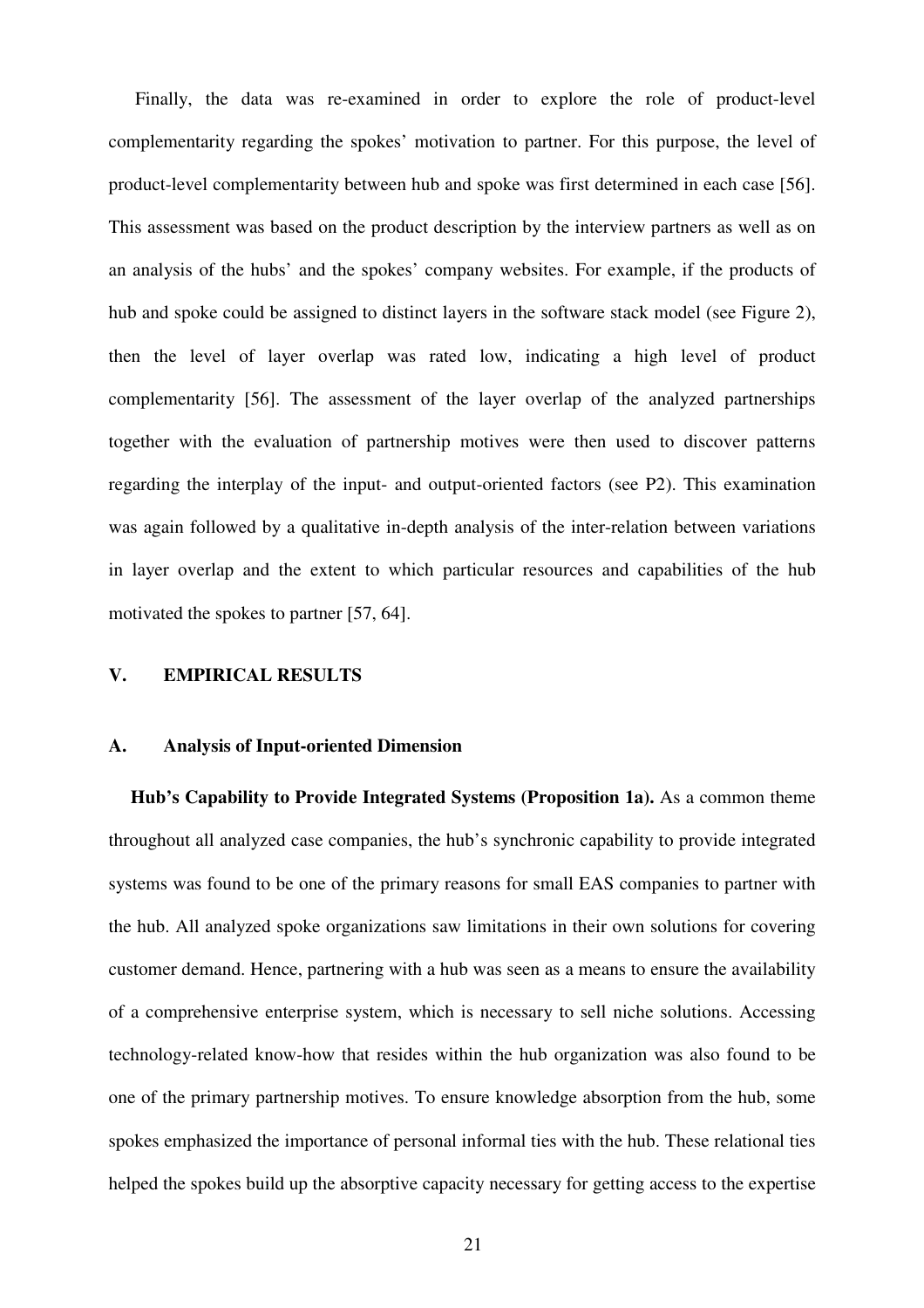of the hub personnel [65]. These findings are illustrated in more detail by the cases of WORKFLOW and MACHINE.

WORKFLOW provides solutions for e-business and groupware as well as portal solutions based on the middleware platform offered by hub B. Shortly after it had been founded, WORKFLOW decided to enter a partnership with hub B because of its "broad and comprehensive product portfolio" (sales director of WORKFLOW). The company collaborates with employees of hub B in specific projects in order to benefit from their knowhow. The sales director said that WORKFLOW had accumulated a large body of knowledge that is specific to hub B's solutions over the years. B's personnel have a very comprehensive understanding of B's platform and know where knowledge resides inside hub B. This platform knowledge is important to absorb for WORKFLOW in order to ensure platform compatibility of its own solution.

MACHINE became a partner of hub A soon after being founded in 2005. The company complements the EAS provided by hub A by offering software tools that connect A's system to various kinds of machinery, for example vending machines or wind turbines; thus ensuring that data from the machines are automatically transferred to the ERP systems of customers (e.g., machinery owners). Since a large number of customers use hub A's ERP system, the primary reason for entering the partnership was to get immediate access to technical knowledge about hub A's system to ensure that the system interfaces built by MACHINE work properly. As one of the direct benefits from the partnership, MACHINE became one of the first companies to offer a complementary product based on the hub's recently developed SOA. This resulted in a head start for MACHINE compared to competitors. Interestingly, the CEO stated that the knowledge transfer between hub A and MACHINE is not a standardized procedure, but instead results from the personal contacts between MACHINE's and hub A's personnel – in particular to hub A's research area: "we have very good personal contacts to the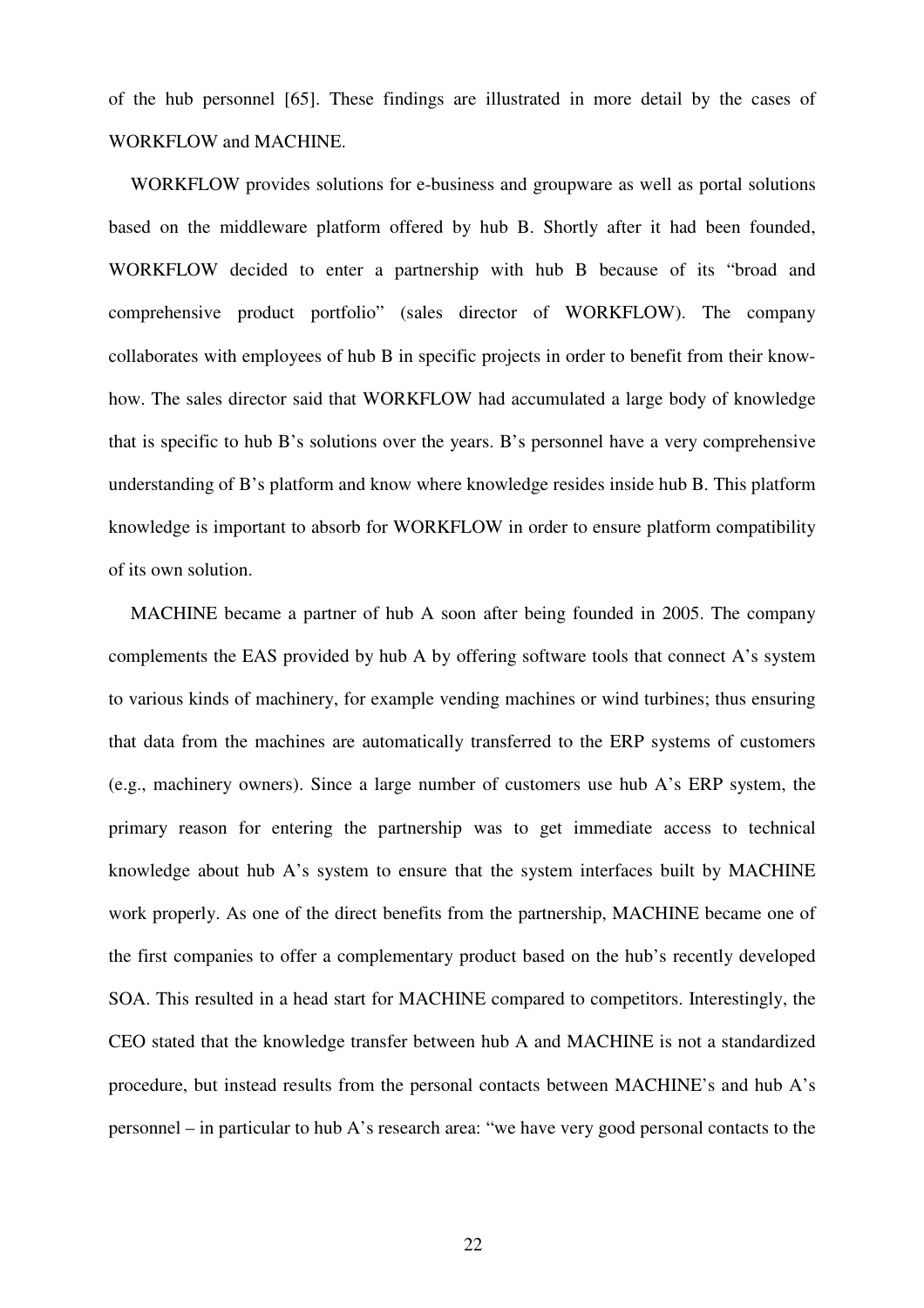research division. If we have a technological problem, we ask [hub A]'s people if they can help us. It's as if you ask a colleague within MACHINE" (CEO of MACHINE).

**Hub's Capability to Innovate System Architectures (Proposition 1b).** While the theoretical discussion suggests that spokes partner with a hub in order to benefit from its innovativeness, the empirical analysis showed that great variations exist regarding the spokes' appreciation of the hub's capability to innovate systems. Some companies were partnering with the hub because of its capability to provide system innovations. For example, the sales director of WORKFLOW stressed that his company depends on platform innovations for being able to constantly develop innovative complementary solutions, that is, new product features that complement the hub's system. In a nutshell, WORKFLOW's sales director said that "hub B is innovative and this is something that we need."

However, in other cases system innovations by the hub were not generally seen as beneficial. In fact, contrary to our proposition (P1b) the hub's innovativeness was even seen as a threat for some spokes because it potentially renders the spokes' business model obsolete. One of these companies is ARCHIVE, a partner of hub A, which has been offering complementary archiving functionality based on hub A's enterprise application software for almost 20 years. ARCHIVE entered the partnership and started to develop complementary solutions when the first version of hub A's EAS was on the market. The archiving functionality of this early version was very restricted (only four gigabytes of data could be filed), allowing ARCHIVE to successfully market its additional piece of software. Through the years, hub A released several new versions of its EAS with improved archiving functionality that partly rendered ARCHIVE's solution obsolete. Each of these innovations by hub A in turn triggered a process of coming up with own innovations within ARCHIVE. For instance, when hub A enlarged the amount of data that could be filed, ARCHIVE focused on offering solutions to improve archiving performance. Although performance is still a key selling point, recent releases of hub A's platform decreased the customers' need for additional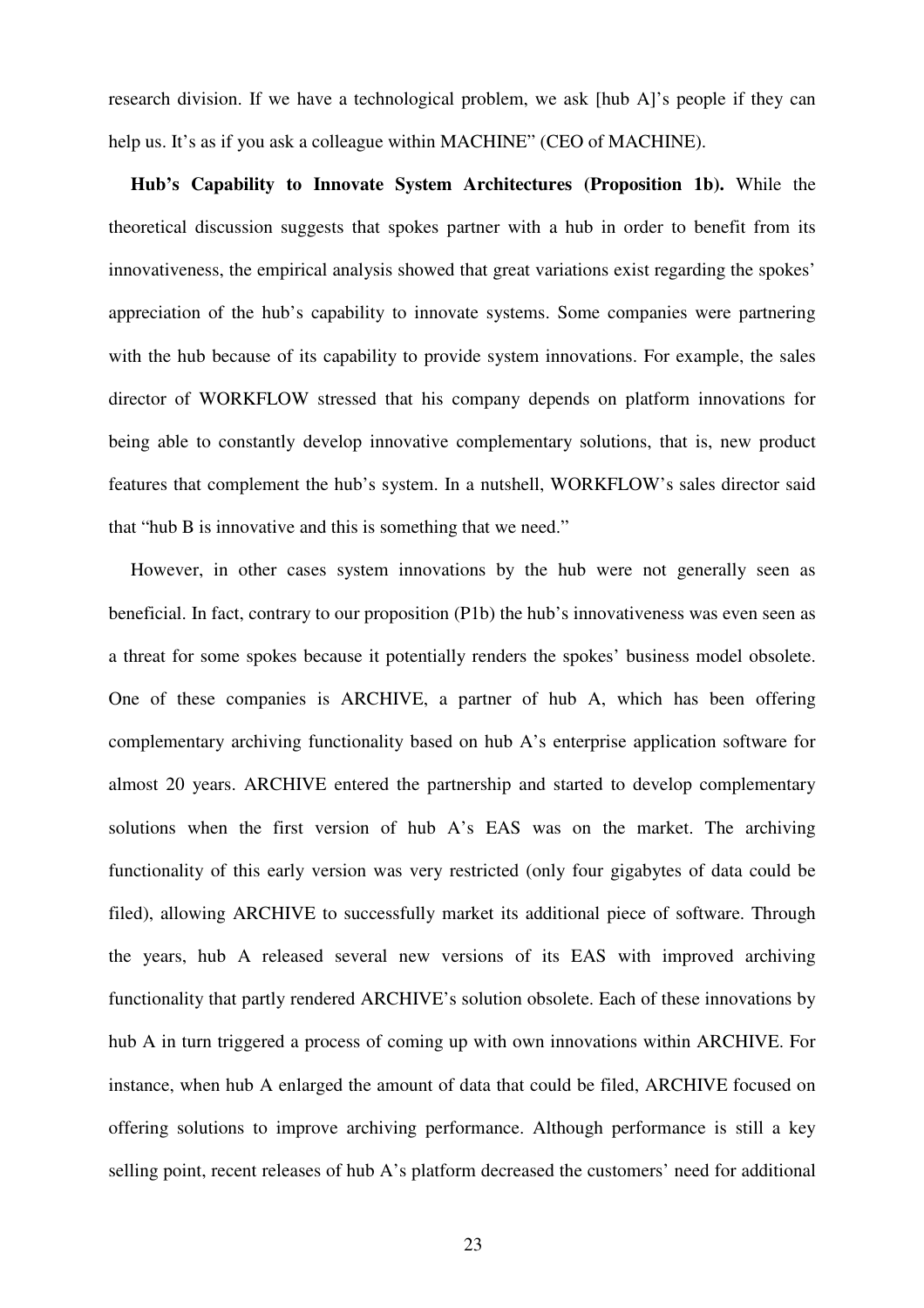performance-improving solutions, encouraging ARCHIVE to find a new niche. ARCHIVE then came up with tools that help customers comply with statutory requirements related to archiving that are specific to certain industries or regions. The historical development explains why ARCHIVE perceived hub A's innovativeness as a double-edged sword. On the one hand, ARCHIVE's partnership manager stated that "hub A's innovativeness opens opportunities for ARCHIVE to develop new software based on these improvements." On the other hand, the interviewee admitted, "ARCHIVE has to be careful. If [hub A] develops new solutions in the field of archiving, this could overlap with our solutions and render them obsolete." Notably, the partnership manager explained that owing to the long-lasting collaboration between hub A's and ARCHIVE's employees and the personal relationships, it is often hub A's staff that "warn" ARCHIVE in advance if new developments overlap with ARCHIVE's functionality and even give hints about potential new niches for ARCHIVE. Thus, by being forewarned that own solutions may become obsolete, spokes may have more time to bring in their capability to innovate on a modular level and to come up with new solutions and functionalities that address new niches.

While ARCHIVE's take on hub A's innovativeness is ambivalent, it is clearly perceived to be a threat by MEDIA, another spoke organization within A's partnership network. MEDIA decided to provide complementary functionality specific to the media and newspaper industry, even though hub A offers a version of its EAS that is tailored to the needs of the media industry. Although MEDIA has been successfully developing niche functionality for the media industry for more than 20 years, the hub's innovativeness poses a constant threat for the spoke organization because new releases of hub A's industry solution may overlap with the functionality provided by MEDIA. Specifically, MEDIA struggles when decisions on investment for developing new functionality have to be made. MEDIA's head of product development framed it in the following way: "There is always a high risk to invest in the development of new functionality because [hub A] may decide to include it into its solution."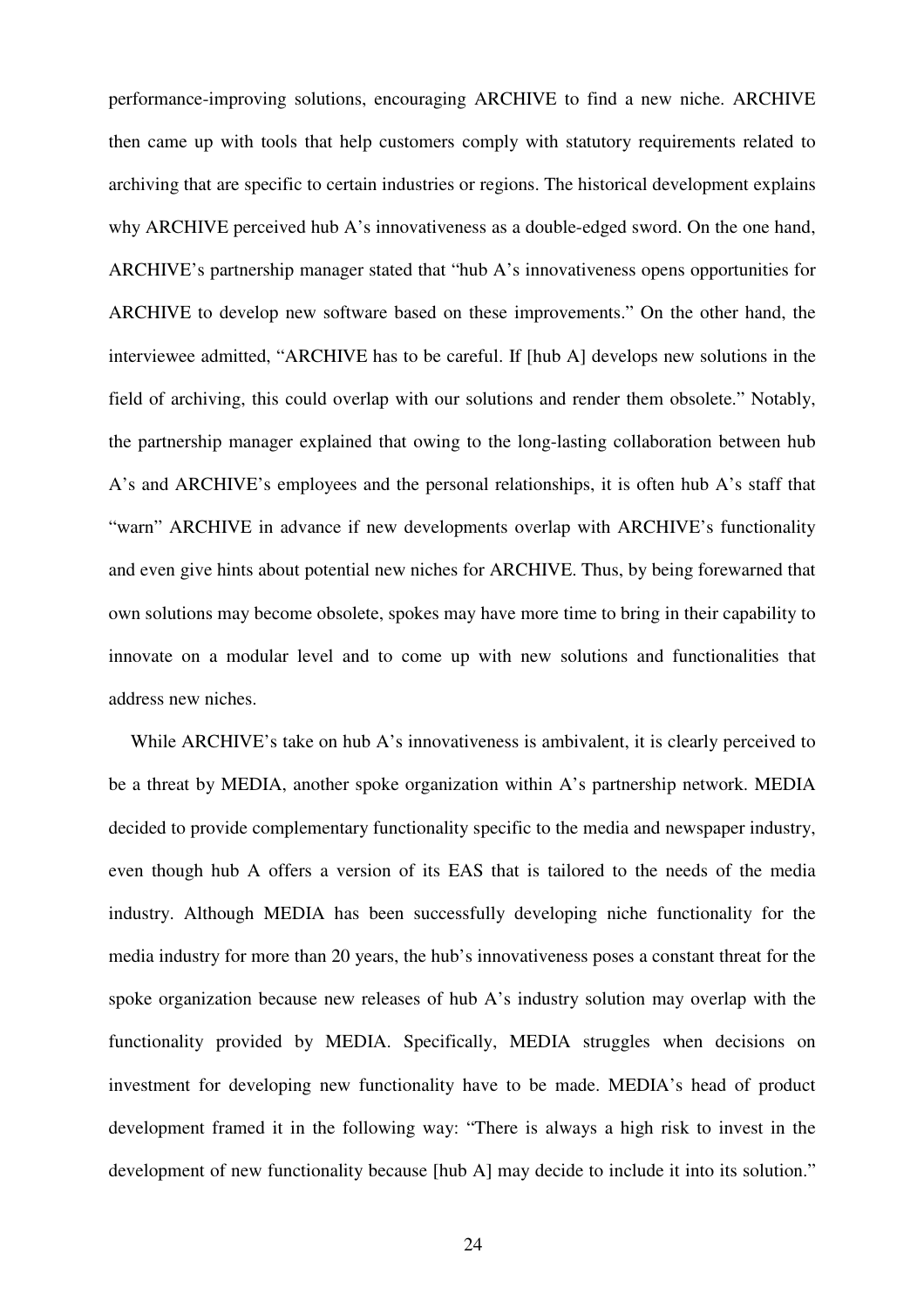Although personal and informal contacts between MEDIA's employees and hub personnel have emerged throughout the years, these links are of no great help for the spoke when it comes to anticipating future releases of hub A's software, as MEDIA's head of marketing explained.

**Hub's Capability to Provide Access to Broad Markets (Proposition 1c).** The empirical analysis showed that the hub's capability to access broad and international markets generally played an important role in why small EAS vendors participate in hub-and-spoke partnership networks. Yet, there were some variations across the analyzed cases regarding the extent to which the hub's commercial capital motivated the spokes to partner.

The crucial role of the hub's commercial capital as a partnership motive is well illustrated by the case of GROUP. This company was founded in 1980 as an engineering office, but has been developing software based on hub A's platform since 2003. GROUP offers a tool that connects hub A's enterprise system to a third-party vendor's groupware solution. GROUP's head of product development reported that after having started its software business, the company struggled to market its product. Specifically, because GROUP is a local and rather small company, its plan to sell the tool on a global scale initially failed. According to the head of product development, "one important aspect [of the partnership] is that together with [hub A] we try to find new customers on a global scale, such as in the U.S. and in Southeast Asia."

PIM, another partner of hub A, develops a product information management solution that allows customers to manage a large amount of product data and publish it in various ways such as websites, product brochures, or catalogs. Although PIM's system could be used by customers in combination with any EAS solution, PIM decided to enter an exclusive partnership with hub A. The CEO of PIM described the motive for that step as follows: "Ideally, through a partnership with an established player, a company obtains a very good market access through using the channel of the large organization. That's a very important aspect." According to the CEO, a crucial part of these marketing benefits are personal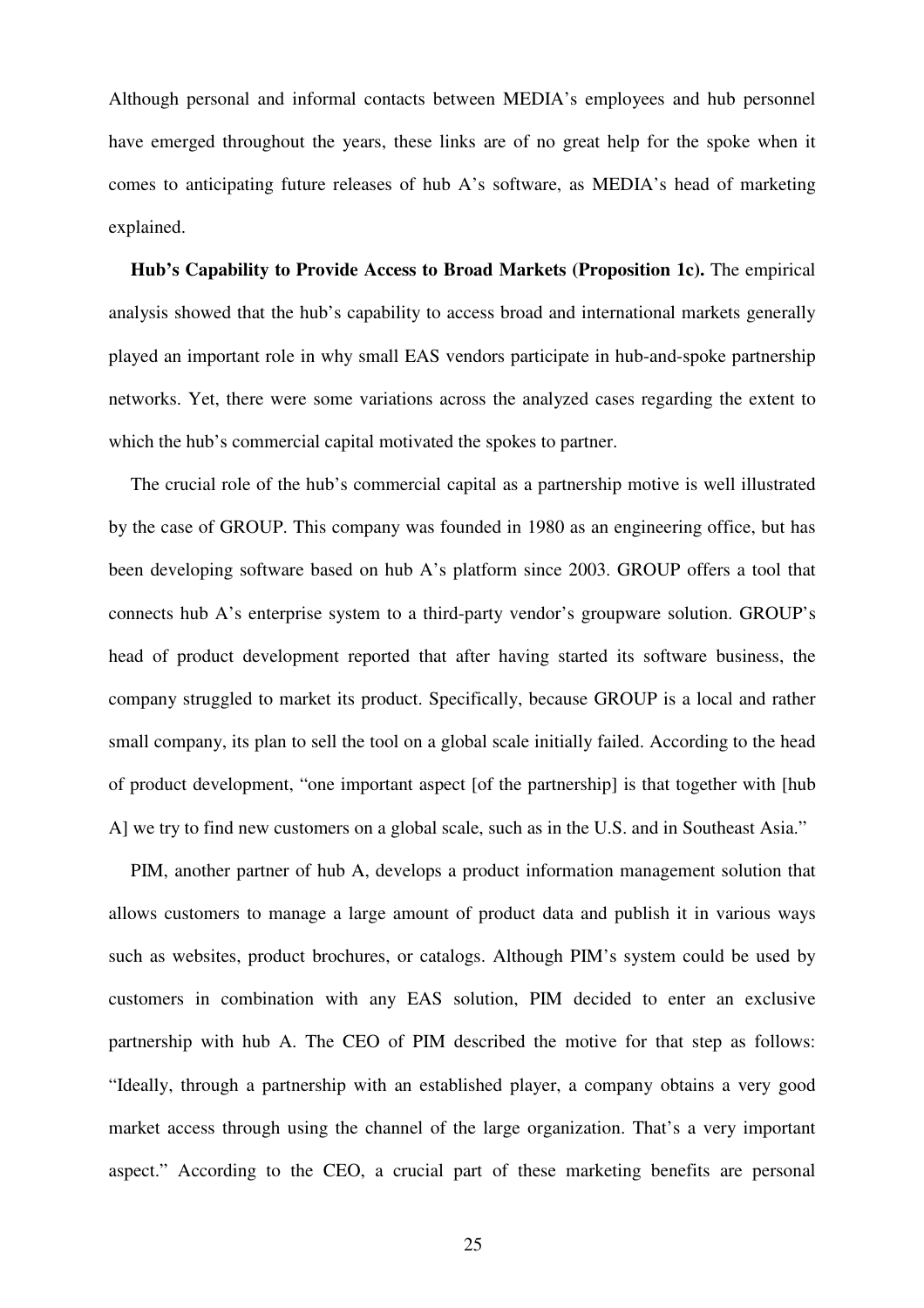recommendations by hub employees: "In the best case, [the hub]'s sales staff tells the customer: 'If you need a product management system, you should choose the one from [PIM]. That's a great solution, and it is certified'." In addition, the sales director of PIM explained that product information management is a relatively new topic and not yet established in the market. Therefore, PIM had trouble in convincing customers about the advantages of a product information management system. The sales director said that the "strategic goal of the partnership is to sensitize the market for the product information management topic with the help of [hub A]."

Interestingly, some spoke organizations had high expectations regarding the access to the hub's marketing capabilities that were not fulfilled. For example, the partnership manager of CRM, a small software firm that develops customer relationship management software based on hub B's groupware system, was rather disappointed after having entered the partnership with B. "Our expectations concerning marketing advantages might have been too high," the interviewee concluded.

**Hub's Reputation (Proposition 1d).** The theoretical discussion suggested that tapping into an incumbent firm's reputation may be a primary motive for small software firms to participate in hub-and-spoke partnership networks. The two examples of EMAIL and MACHINE illustrate what was found to be true for all analyzed companies: signaling trustworthiness and reliability through a partnership with a hub is a key motive for spoke organizations to participate in hub-and-spoke networks.

EMAIL provides document and email archiving, IT security, and groupware solutions based on hub B's platform. The company was founded in 2002 and entered a formal partnership with hub B three years later. Asked about the reasons for partnering with hub B, EMAIL's head of software development stated that customers know that hub B and its products have been around for many years and will be around in the future. Since EMAIL's products complement hub B's solutions, customers trust that buying EMAIL's software will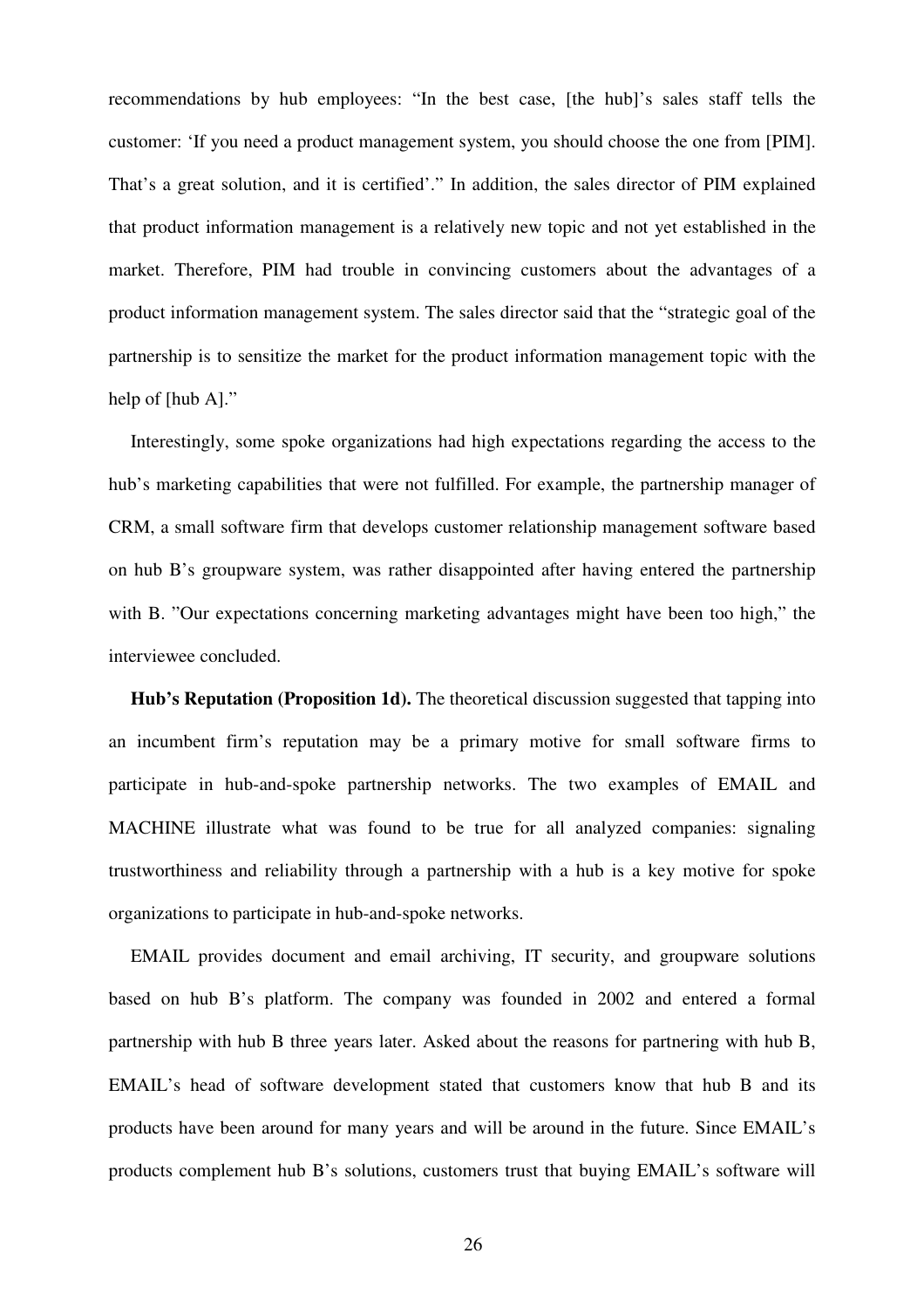not be a false investment. "We benefit from [hub B]'s reputation because our company is not very well known yet," said the head of software development. "With [hub B]'s logo we signal trustworthiness to our customers. Partnering with a large and well-known company is beneficial for us because of the high degree of familiarity." A look at EMAIL's website corroborated the importance of hub B's brand name for the spoke as described by the head of software development, because the partnership is mentioned prominently on the cover page as well as in various other contexts.

The CEO of MACHINE mentioned similar reputation effects of the partnership. As described above, on account of its specific product portfolio, MACHINE's customers are almost exclusively large, global organizations. When approaching potential customers, the CEO of MACHINE experienced several times that "large corporations would not talk to a small software vendor like [MACHINE]. In these situations, the partnership with [hub A] and its reputation and brand name were a door opener for us."

**Overall Assessment.** The data analysis revealed partial support for the propositions 1a-d. While the hub's capability to provide integrated systems and its reputation (P1a and d) were found to be important motives for all analyzed spoke organizations, the picture was different for its innovativeness and its commercial capital (P1b and c). In particular, there were strong differences between the spoke organizations regarding the benefits of the hub's capability to innovate systems. While some spokes were found to benefit from the hub's innovativeness, others feared the threat of their own solutions becoming obsolete. The case analysis also revealed variations in the extent to which the hub's commercial capital motivated spokes to participate in a partnership with a platform vendor. Although all spokes rated the hub's capability to access broad markets as beneficial, the degree to which commercial capital actually motivated complementors to participate in partnerships with the hub differed across the cases.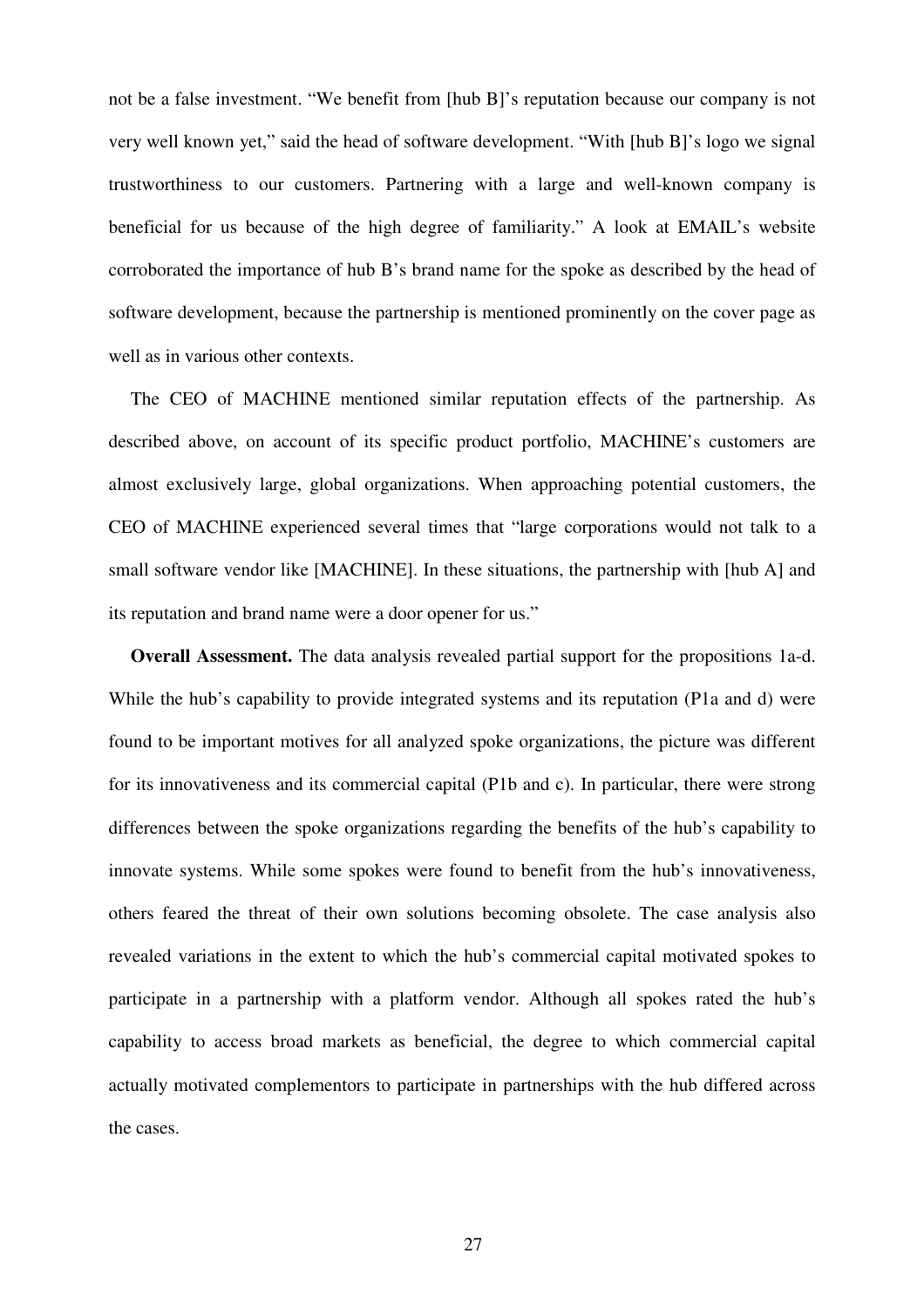The evaluation of the extracted interview fragments supports these findings. Table 2 shows the number of quotes per case and the average number of quotes across all cases for each of the four partnership motives. Moreover, Table 2 gives the average strength and direction of the influence of the partnership motives for each case as well as across all cases (on a scale from  $-2$  to  $+2$ ) [61].

| Case company                           | Technology  | Innovation    | Market | Reputation  |
|----------------------------------------|-------------|---------------|--------|-------------|
| <b>MACHINE</b>                         | 4/1.5       | 1/1           | 2/1    | 1/1         |
| CAD                                    | 3/1.67      | $5/ -1.4$     | 5/1.4  | n/a         |
| <b>GROUP</b>                           | 2/5         | $1 / -2$      | 6/1.17 | 2/2         |
| <b>MOBILE</b>                          | 3/2         | $2/ -2$       | 1/1    | 1/2         |
| <b>MEDIA</b>                           | 6/1.5       | $2/ -2$       | 5/1.4  | 1/1         |
| <b>ARCHIVE</b>                         | 2/1.5       | 6/0           | 3/1.67 | n/a         |
| <b>PRINT</b>                           | n/a         | 2/0           | 1/2    | 4/1.5       |
| <b>PIM</b>                             | 2/1         | 1/1           | 5/1.8  | 4/1.5       |
| <b>PROCURE</b>                         | 7/1.29      | 4/5           | 2/2    | 2/1.5       |
| <b>FINANCE</b>                         | 3 / .67     | 3/0           | 9/0    | 1/0         |
| <b>EMAIL</b>                           | 1/1         | 1/0           | 3/1    | 5/1.8       |
| <b>CRM</b>                             | 1/0         | n/a           | 2/0    | 3/1.67      |
| <b>ERP</b>                             | 41.75       | n/a           | 1/0    | 3/1         |
| <b>DECISION</b>                        | 1/0         | n/a           | n/a    | 1/1         |
| <b>PORTAL</b>                          | 7/1.43      | n/a           | 3/1    | 1/2         |
| <b>CONTENT</b>                         | 3/1.67      | n/a           | n/a    | 2/1         |
| <b>WORKFLOW</b>                        | 8/1.25      | 2/1.5         | 3/1    | 2/1.5       |
| <b>Aggregation across all</b><br>cases | 3.35 / 1.26 | $1.77/ -0.33$ | 3/1.04 | 1.94 / 1.45 |

Table 2: Evaluation of interview fragments (number of quotes per interview/average strength and direction, from -2 to 2)

Overall, the hub's capability to provide integrated systems (*Technology*) was the most frequently mentioned motive for participating in the partnership network (on average 3.35 times per case). Also, the influence of this capability as indicated by the interview fragments was considerably high (on average 1.26). Although explicitly mentioned less than 2 times per interview (on average 1.94), the hub's reputation (*Reputation*) was suggested to be an important motive (on average 1.45). The hub's capability to access broad markets (*Market*) was ranked second with respect to the average number of explicit quotes (3) and third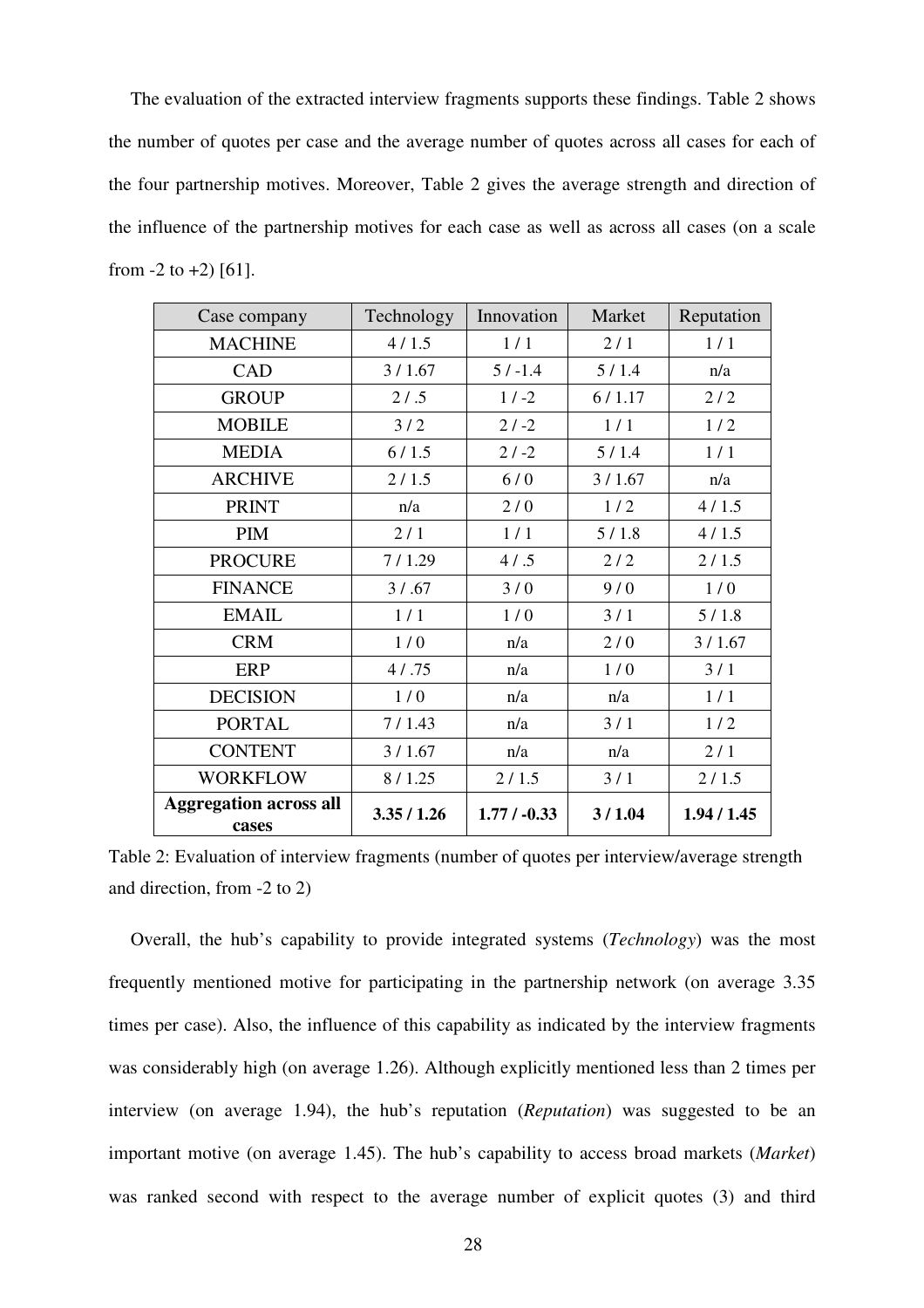regarding the average importance indicated by the respective fragments (1.04). The picture was different for the hub's capability to innovate systems (*Innovation*). While the hub's innovativeness was an important issue (on average 1.8 mentions per interview), its influence on the spoke organization's motivation to partner varied considerably and was close to zero on average (-0.3). In order to explain this interesting observation, the next section sheds more light on differences and commonalities between the analyzed spoke organizations regarding product-level complementarity.

#### **B. Analysis of Output-oriented Dimension**

**The Role of Product-Level Complementarity (Proposition 2).** When examining the profiles of the analyzed spoke companies as shown in Appendix 1 more closely, it becomes apparent that they vary substantially. While some spoke organizations provide middleware solutions, others focus on business applications. Accordingly, the level of product complementary, as indicated by the distance between hub and spoke in the layered EAS stack model (Figure 2), varies substantially across cases. The solutions of some spokes overlap to a greater extent with the core business of their partner than do others. Table 3 provides an overview of the analyzed companies' layer overlap with the respective hub organization. For example, MEDIA offers business applications for the media industry that are closely integrated with the business applications of hub A. Thus, layer overlap in the EAS stack between MEDIA and hub A can be assumed to be high. As another example, ARCHIVE provides archiving solutions that complement hub A's EAS. Specifically, it connects hub A's platform to database systems and therefore acts on the middleware layer. Given that hub A mainly focuses on the application layer, but also offers middleware solutions, a medium layer overlap between hub A and ARCHIVE can be assumed. WORKFLOW provides applications based on hub B's middleware platform. Since hub B focuses on middleware solutions, layer overlap between WORKFLOW and hub B is rather low.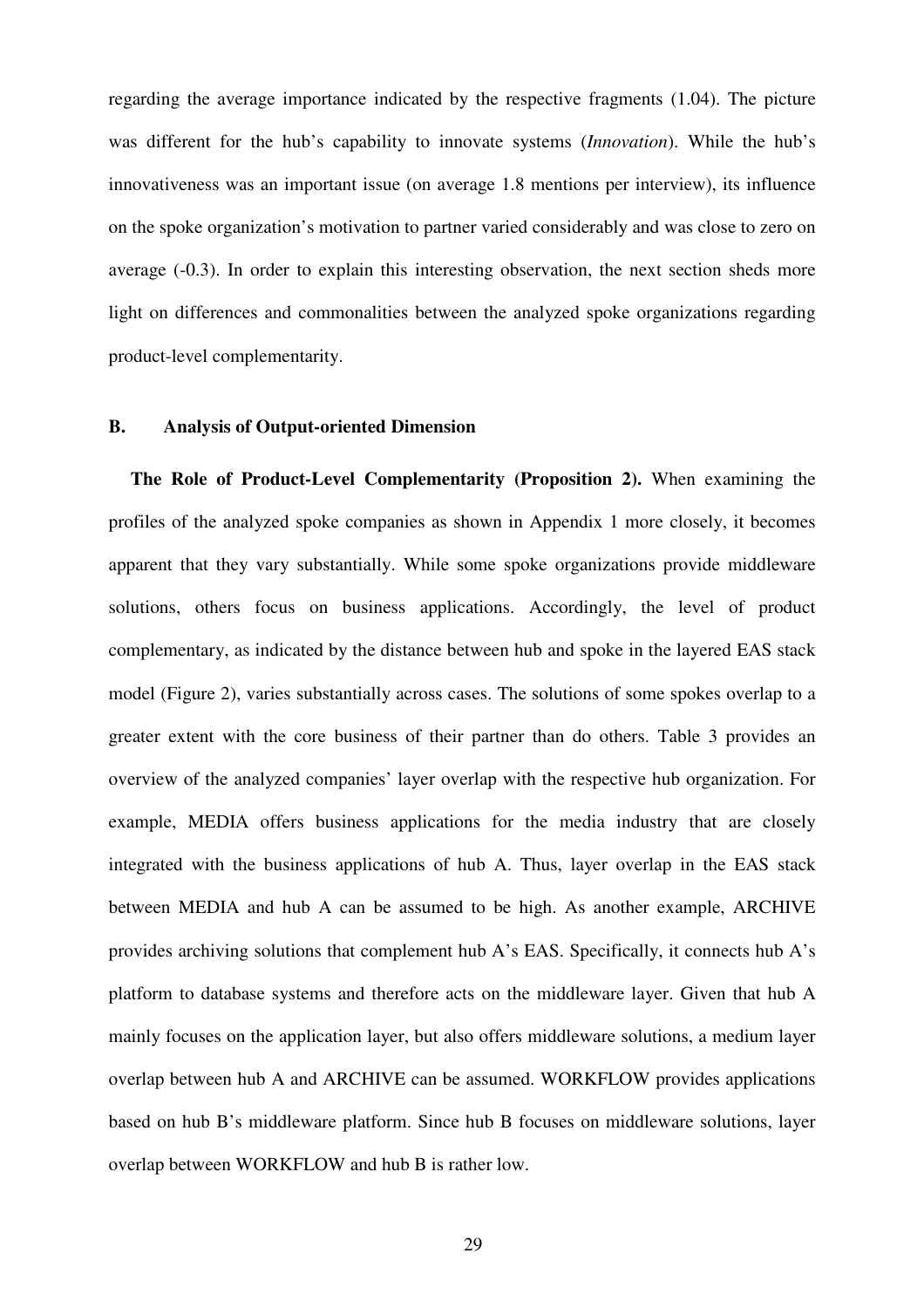In line with proposition 2, the question is raised whether there is a systematic link between the observed variations in layer overlap and the variations in the way in which certain resources and capabilities, such as innovativeness (*Innovation*) and commercial capital (*Market*), determine partnership motivation. In order to explore a possible interaction effect, Table 4 was created which relates the average frequency as well as the average importance of each of the four resources and capabilities to the degree of layer overlap between hub and spoke (low, medium, and high).

| Layer overlap  | Low             | Medium         | High          |
|----------------|-----------------|----------------|---------------|
|                | <b>PROCURE</b>  | <b>MACHINE</b> | <b>MOBILE</b> |
|                | <b>FINANCE</b>  | <b>CAD</b>     | <b>MEDIA</b>  |
|                | <b>CRM</b>      | <b>GROUP</b>   | <b>PIM</b>    |
| Case companies | ERP             | <b>ARCHIVE</b> |               |
|                | <b>DECISION</b> | <b>PRINT</b>   |               |
|                | <b>CONTENT</b>  | <b>EMAIL</b>   |               |
|                | <b>WORKFLOW</b> | <b>PORTAL</b>  |               |
|                |                 |                |               |

Table 3: Layer overlap of hub's and spoke's solution in the enterprise software stack

|                            | Average number of quotes per<br>interview |        |                | Indicated influence of respective<br>factors $(-2 \text{ to } 2)$ |        |        |  |
|----------------------------|-------------------------------------------|--------|----------------|-------------------------------------------------------------------|--------|--------|--|
| Degree of layer<br>overlap | Low                                       | Medium | High           | Low                                                               | Medium | High   |  |
| Technology                 | 3.86                                      | 2.71   | 3.67           | 1.07                                                              | 1.37   | 1.55   |  |
| Innovation                 | 1.29                                      | 2.29   | 1.67           | .56                                                               | $-0.5$ | $-1.4$ |  |
| Market                     | 2.43                                      | 3.29   | 3.67           | 0.41                                                              | 1.26   | 1.55   |  |
| Reputation                 |                                           | 1.86   | $\overline{2}$ | 1.21                                                              | 1.69   | 1.5    |  |

Table 4: Evaluation of interview fragments, clustered according to the degree of layer overlap

The figures indeed suggest a relationship between layer overlap and inconsistencies in findings about the appreciation of innovativeness and commercial capital. Examining the lines of *Technology*, *Innovation*, *Market* and *Reputation* reveals that the average ratings were relatively constant across the degree of layer overlap for *Technology* and *Reputation*. Thus, these two resources and capabilities were relatively important motivations for partnering irrespective of the level of product complementarity. In contrast, the influence of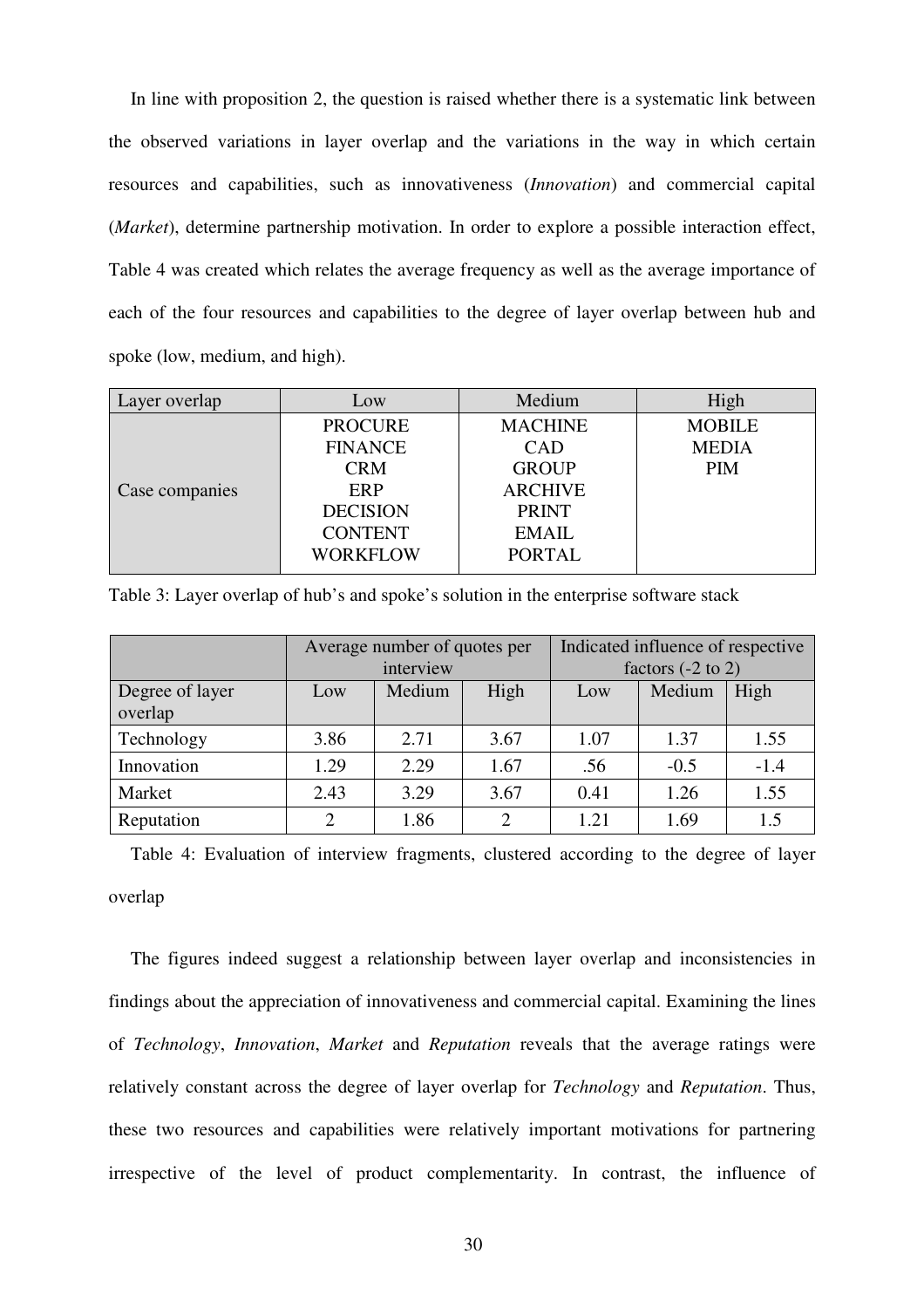innovativeness moves toward negative values with an increasing degree of layer overlap between hub and spoke, that is, from .56 for low levels of layer overlap to -0.5 and -1.4 for medium and high layer overlap.

Similarly, moving along the *Market* line indicates that the influence of the hub's commercial capital increased with higher levels of layer overlap, that is, lower levels of product complementarity. Both the average number of quotes per interview (2.43, 3.29, 3.67) as well as the indicated influence of the hub's marketing capabilities (.41, 1.26, 1.55) increase considerably with higher levels of layer overlap. The following section explores the relationship between product-level complementarity and the hub's innovativeness as well as its commercial capital by re-examining the qualitative data.

**Interaction Effect between Product Complementarity and the Hub's Innovativeness (Proposition 2a).** The empirical analysis of Proposition 1b showed that although the analyzed spokes acknowledged the hub's innovative capability, it did not generally strengthen the partnership motivation of all spokes. In fact, some spokes were rather threatened by these diachronic capabilities. A re-examination of the cases in light of the discovered differences in layer overlap suggests that this is particularly true for those spokes with a relatively low level of product complementarity, that is, if layer overlap between the hub and spoke solutions in the software stack is high. In this case, the solutions of hub and spoke cover related functionality. Therefore, the hub's innovativeness may eventually render the spoke's solution obsolete. Thus, the empirical findings suggest that the hub's innovative capability is not a key driver of partnership formation per se, but rather in combination with the level of productlevel complementarity between hub and spoke. This observation is exemplified by the cases PIM, MEDIA, and WORKFLOW. PIM has a high layer overlap with hub A (see Table 3), since its product information management solution clearly overlaps with hub A's core business on the application layer. PIM used to develop application functionality in a niche market that was different from that of hub A. Thus, the application software of PIM went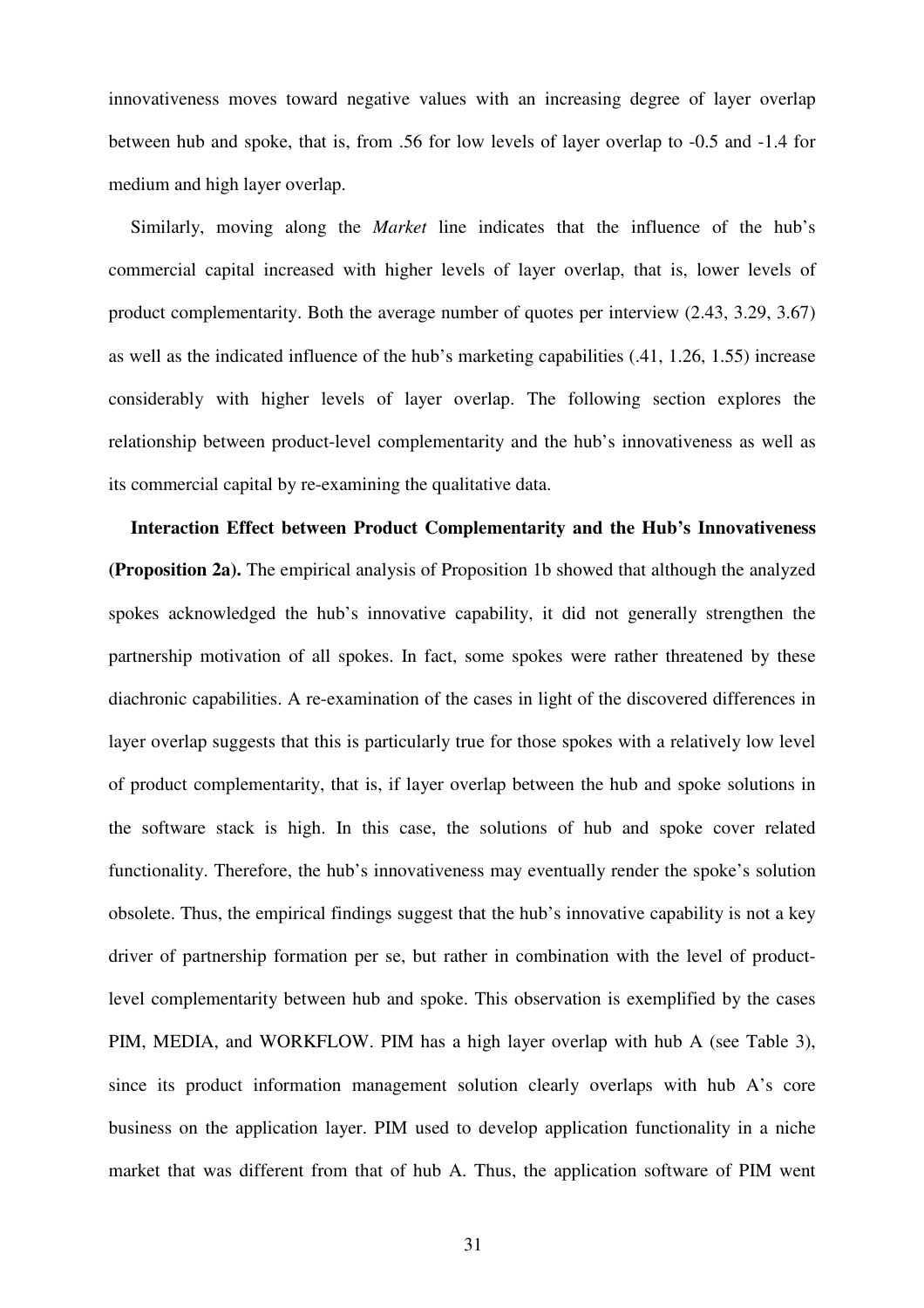beyond hub A's enterprise software system. However, a company that was recently acquired by hub A came up with a very similar solution, raising questions about the sustainability of the partnership and causing a serious threat to PIM's business model. The CEO of PIM commented "without doubt, this makes it very difficult for us to build up a real strategic partnership."

Similarly, the hub's system-level innovativeness was seen as problematic in the case of MEDIA, which not only acts on the same layer as hub A but even competes with hub A in several fields (high layer overlap). As a consequence, there is a constant threat of obsolescence, because future releases of hub A's enterprise system may wipe out the competitive advantage that MEDIA currently maintains in certain fields.

In contrast, if layer overlap is low, the positive impact of the hub's innovativeness is strengthened. For example, WORKFLOW and hub B have a very low layer overlap because hub B offers middleware solutions and WORKFLOW focuses on providing application functionality. Therefore, architectural innovations by the hub were perceived as rather beneficial by WORKFLOW. Even though these innovations may result in additional effort for WORKFLOW because its e-business, groupware, and portal solutions may have to be adjusted to the idiosyncrasies of new releases of hub B's platform, such platform innovations give WORKFLOW the chance to innovate on a modular level and come up with new products that attract customers. Taken together, this leads us to the following revised proposition:

*Proposition 2a: The lower the level of product complementarity (i.e., the higher the layer overlap in the EAS stack) between the solutions offered by hub and spoke, the weaker is the proposed positive effect of the hub's capability to innovate system architectures on the spoke's motivation to participate in a partnership with the hub.* 

**Interaction Effect between Product Complementarity and the Hub's Commercial Capital (Proposition 2b).** The empirical data also revealed that the level of product-level complementarity changed the intensity with which the hub's commercial capital was seen as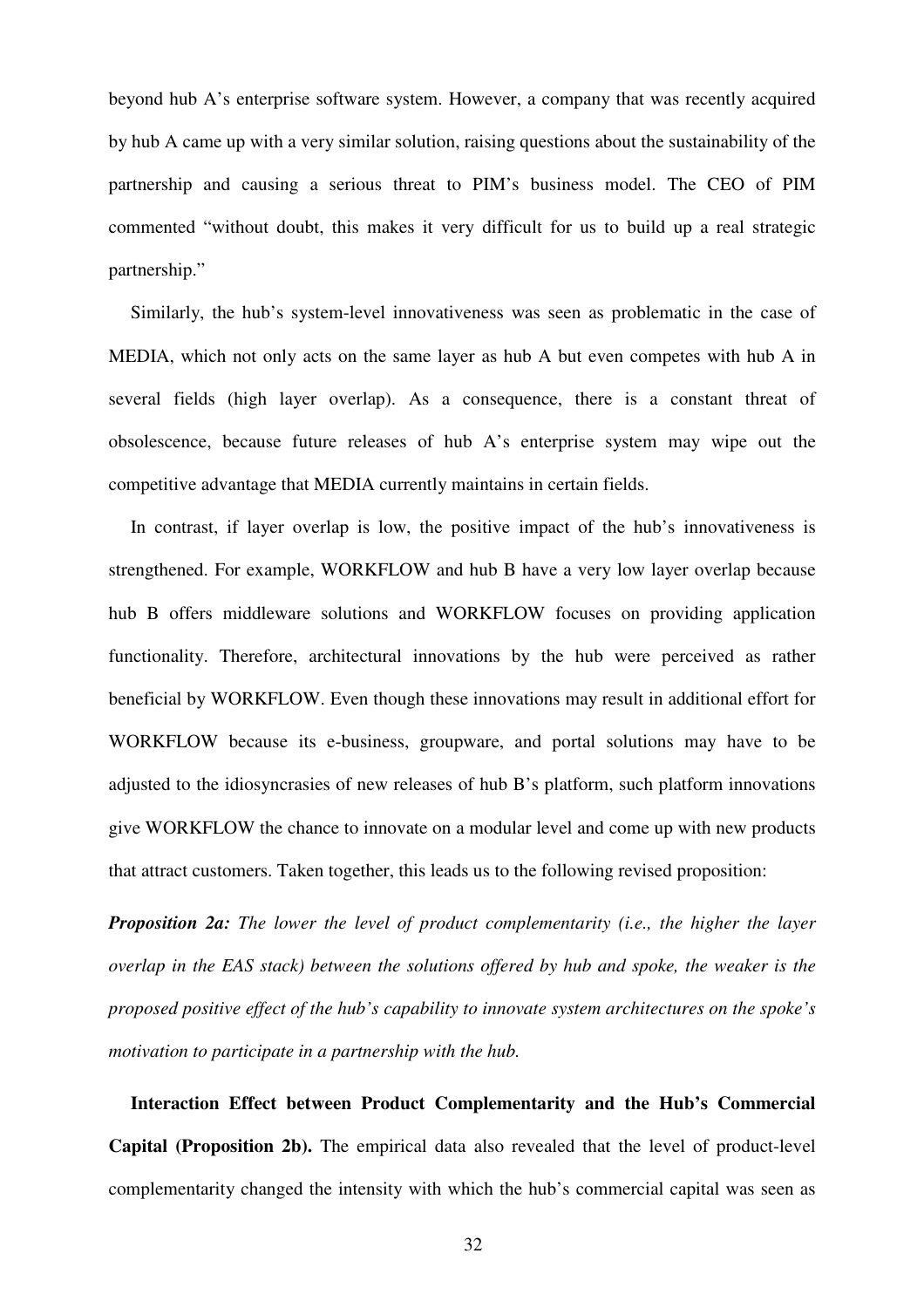beneficial by the analyzed spokes. For some spokes, access to broad markets was the main reason for partnering, while for others it played a secondary role. The reason for this may be seen in the fact that if a spoke operates on the same layer as the respective hub, then the spoke is able to particularly make use of the hub's marketing channels. This is because both partners address very similar markets and target groups, such as similar procurement managers and users within potential customer organizations. In contrast, if the hub and spoke operate on different layers, it is more difficult to merge marketing campaigns. Thus, the impact of the hub's commercial capital on partnering motivation is not as high as in the case of high layer overlap.

CRM shows a low level of layer overlap with hub B's middleware platform. Accordingly, the benefits obtained from hub B's marketing activities were low, since they were directed to the middleware rather than to specific software applications such as the one offered by CRM. The picture was different for those spokes that show a higher degree of layer overlap with the respective hub, such as GROUP with hub A. The groupware solution of GROUP is closely integrated with the EAS system of hub A. In fact, as groupware functionality becomes more important for customers, hub A actively informs customers that this functionality is available through its partner GROUP. GROUP was even able to increase its sales to an international level via its partnership with hub A. According to the interviewee, this would not have been possible otherwise. Similarly, PIM was able to gain broad market access by tapping into the hub's distribution and sales network. Accordingly, the following revised proposition is put forth:

*Proposition 2b: The lower the level of product complementarity (i.e., the higher the layer overlap in the EAS stack) between the solutions offered by hub and spoke, the stronger is the proposed positive effect of the hub's commercial capital on the spoke's motivation to participate in a partnership with the hub.*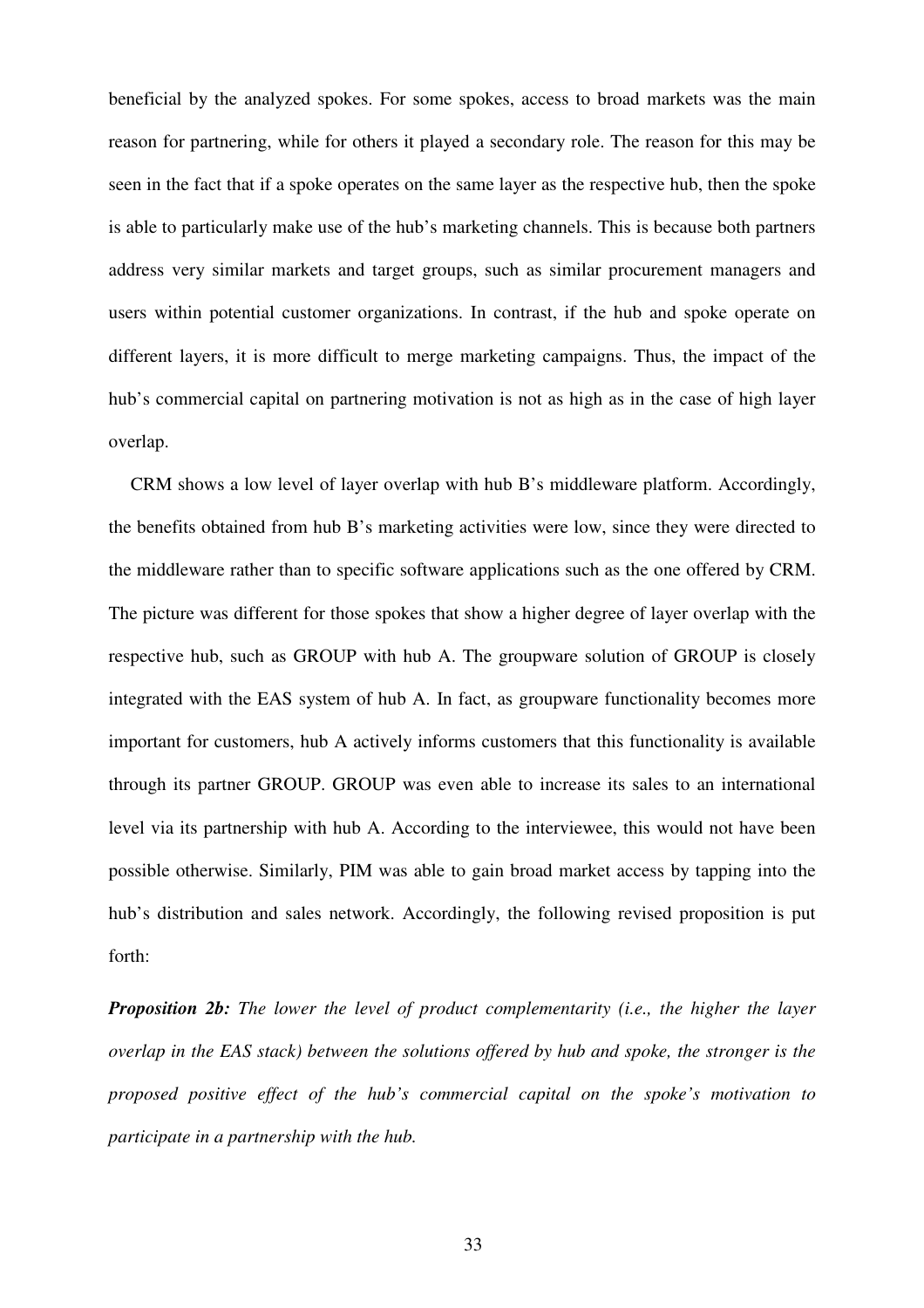**Summary of Findings.** Taken together, the results revealed that the impact of both the hub's innovativeness and its commercial capital are moderated by layer overlap. If layer overlap exists, then the impact of the hub's innovativeness moves from a positive to a negative effect (negative moderation effect), while the impact of the hub's commercial capital becomes stronger (positive moderation effect). The refined theoretical framework including the newly formulated propositions 2a and 2b is illustrated in Figure 3.



Figure 3: Refined explanatory model of spokes' motivation to participate in hub-and-spoke networks in the EAS industry

## **VI. DISCUSSION AND CONCLUSION**

By studying the motivation of EAS companies to participate in partnerships with larger platform vendors, this study complements the existing body of knowledge on the emergence of hub-and-spoke networks [13, 23, 24]. While previous literature has largely focused on hub organizations, this study takes the perspective of spokes. Therefore, this study builds on previous work that examined specific partnership motives of firms in the EAS industry from an input-oriented perspective [18, 40, 41]. While previous research has focused on particular resources and capabilities as motives for partnering, this study considers multiple dimensions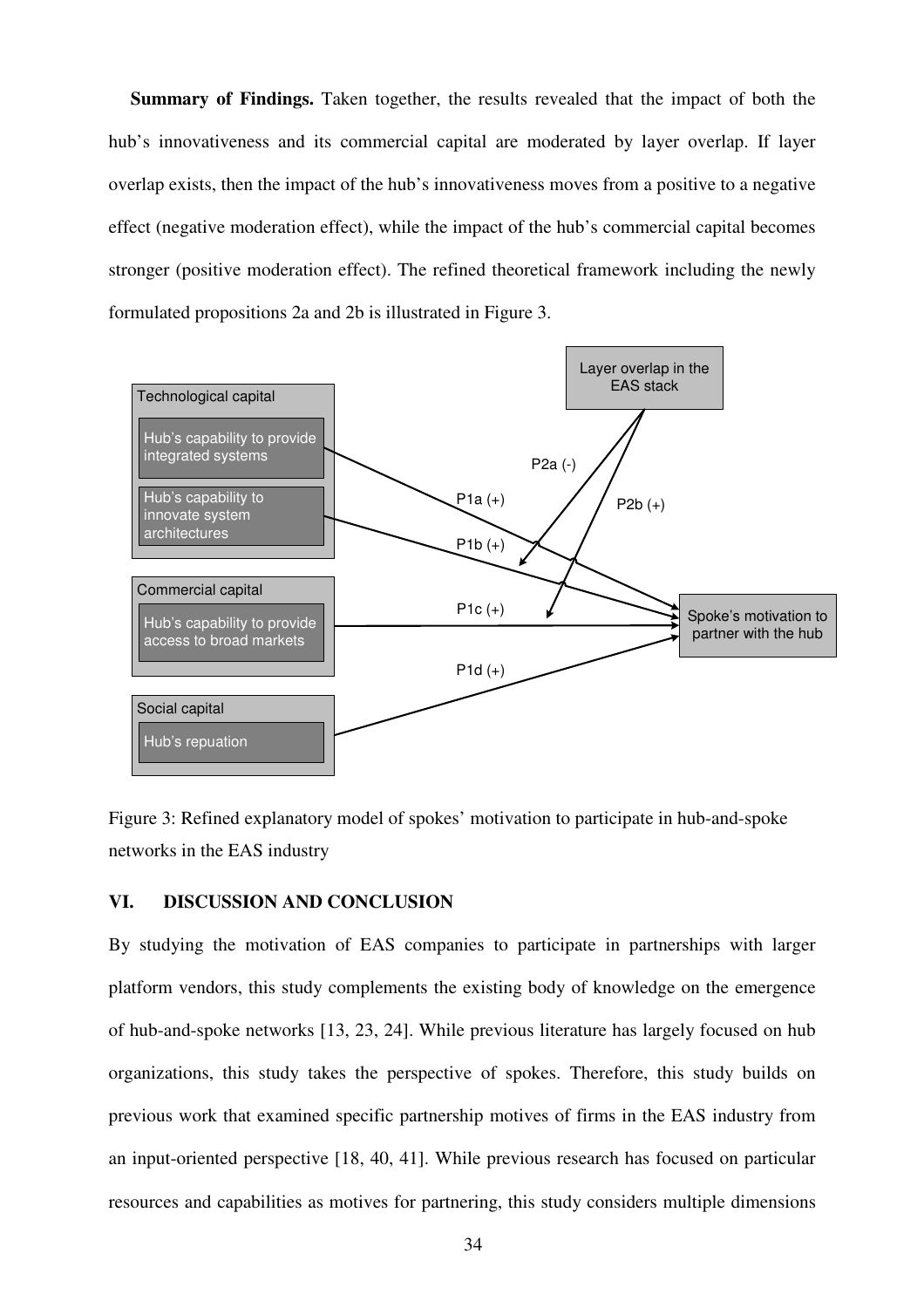simultaneously. Based on the broader literature on inter-firm partnerships, four types of resources and capabilities of the hub are identified that motivate spokes to partner with the hub: (1) the hub's ability to provide integrated systems, (2) the hub's ability to innovate systems, (3) the hub's commercial capital, and (4) the hub's reputation.

In addition, this research builds on more recent work that has taken an output-oriented perspective in explaining the success of inter-firm alliances and partnerships [4, 43-45]. Based on this perspective, it has been proposed that the level of product complementarity between hub and spoke contributes to explaining why spokes are motivated to partner with the hub [42]. The empirical findings revealed a new and interesting interaction effect between the input- and output-oriented perspectives. The results indicate that out of the four hub resources and capabilities, only two are generally important motives for spokes to partner with the hub. These are the hub's capability to provide an integrated system and the hub's reputation in the market. The impacts of the two other factors, that is, the hub's innovativeness and the hub's commercial capital, are contingent upon the level of complementarity that exists between the products offered by the partners.

By identifying an interaction effect between layer overlap in the software stack and the platform vendor's innovativeness and commercial capital, our results contribute to explaining the so far inconclusive findings on the role of product-level complementarity in partnership arrangements [18, 41, 43, 44]. In particular, our findings suggest that instead of having a direct positive or negative effect on the complementor's motivation to partner with the hub, productlevel complementarity should be considered as a moderating factor regarding the benefits obtained from different types of external resources and capabilities. In other words, our results contribute to existing literature in that by combining the resource-based perspective on interfirm arrangements and the notion of product-level complementarity, the explanatory power is higher than if both perspectives are applied in isolation.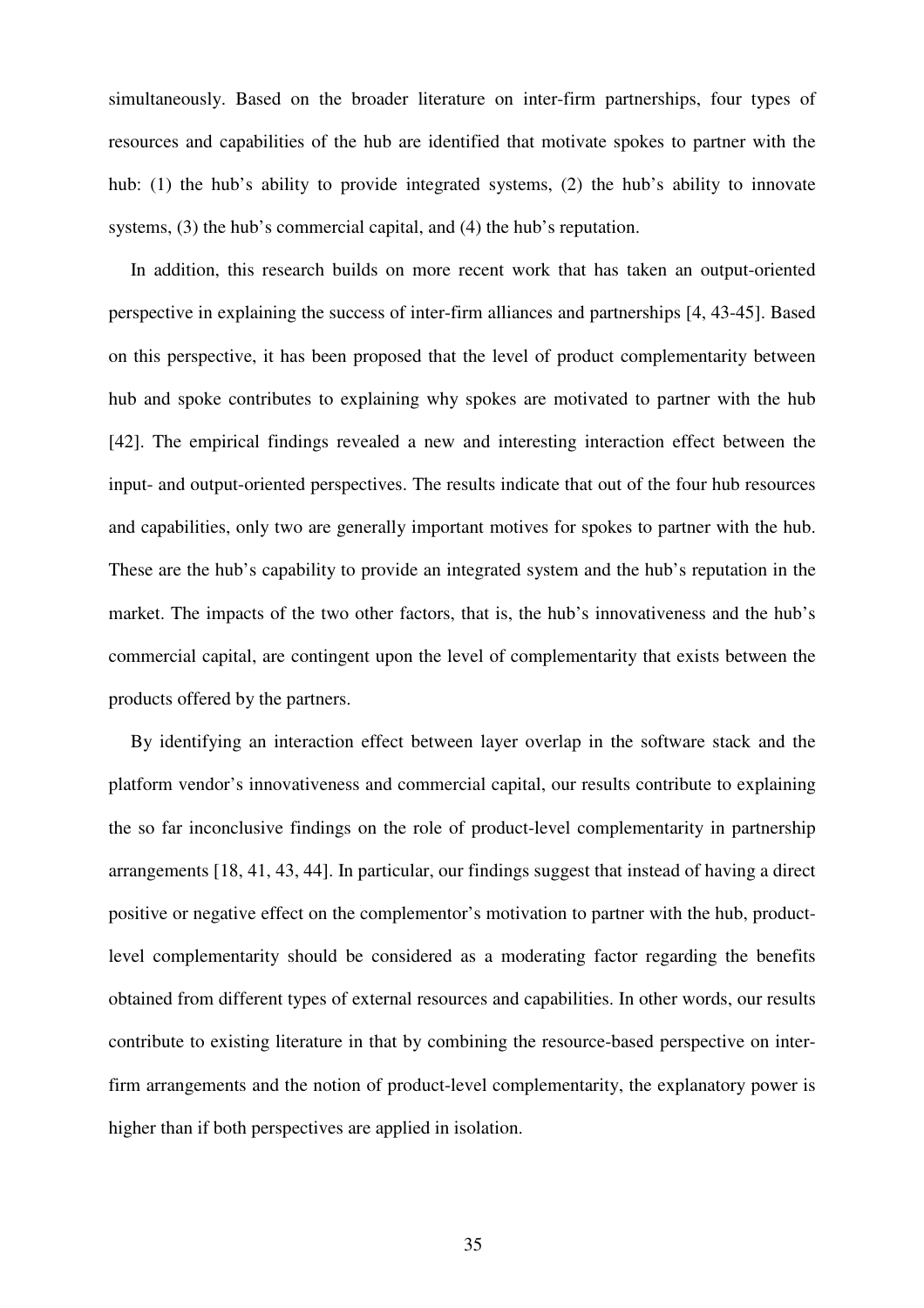This insight has wider implications for the determinants of partnership success [44, 54]. If product complementarity is low, that is, if layer overlap between the hub and spoke solution is high, two opposing implications on partnership success may result. On the one hand, the benefits from the hub's commercial capital may be particularly high for the spoke. On the other hand, the threat of system-level innovations by the hub may be particularly high. Thus, in analyzing the success of hub-and-spoke networks, it appears useful to consider possible trade-offs between particular hub resources and capabilities resulting from different levels of product complementarity.

The theoretical insights of this study lead to a number of managerial implications. Spoke organizations may benefit from the finding that not all of the hub's resources and capabilities are generally advantageous for them. In particular, if hub and spoke operate at the same layer in the software stack, the spoke has to be aware of the risks arising from the hub's innovative capability to introduce new system architectures or business applications that may render the spoke's solutions obsolete. In this case, the spoke is well advised to keep itself constantly up to date regarding the hub's planned innovations. Close inter-personal linkages to the hub's personnel seem to be particularly important for this purpose. Another counterstrategy lies in the spoke's own innovativeness. If the spoke is able to constantly innovate, the risk of becoming obsolete is generally smaller, especially if the spoke's innovations are aligned with those of the hub. In contrast, if a spoke's solution has the characteristics of a commodity with little innovative potential it may be more fruitful to complement the system of a hub that mainly acts on adjacent layers. As a consequence, benefits from the hub's commercial capital are smaller. At the same time, however, the risk of obsolescence decreases.

Large and well-established EAS vendors may also learn from the findings of this study. Platform vendors aim at fostering partnership networks with smaller niche players in order to benefit from network externalities and lower the costs and complexity of the overall systems. Knowing which capabilities the spokes aim at when participating in hub-and-spoke networks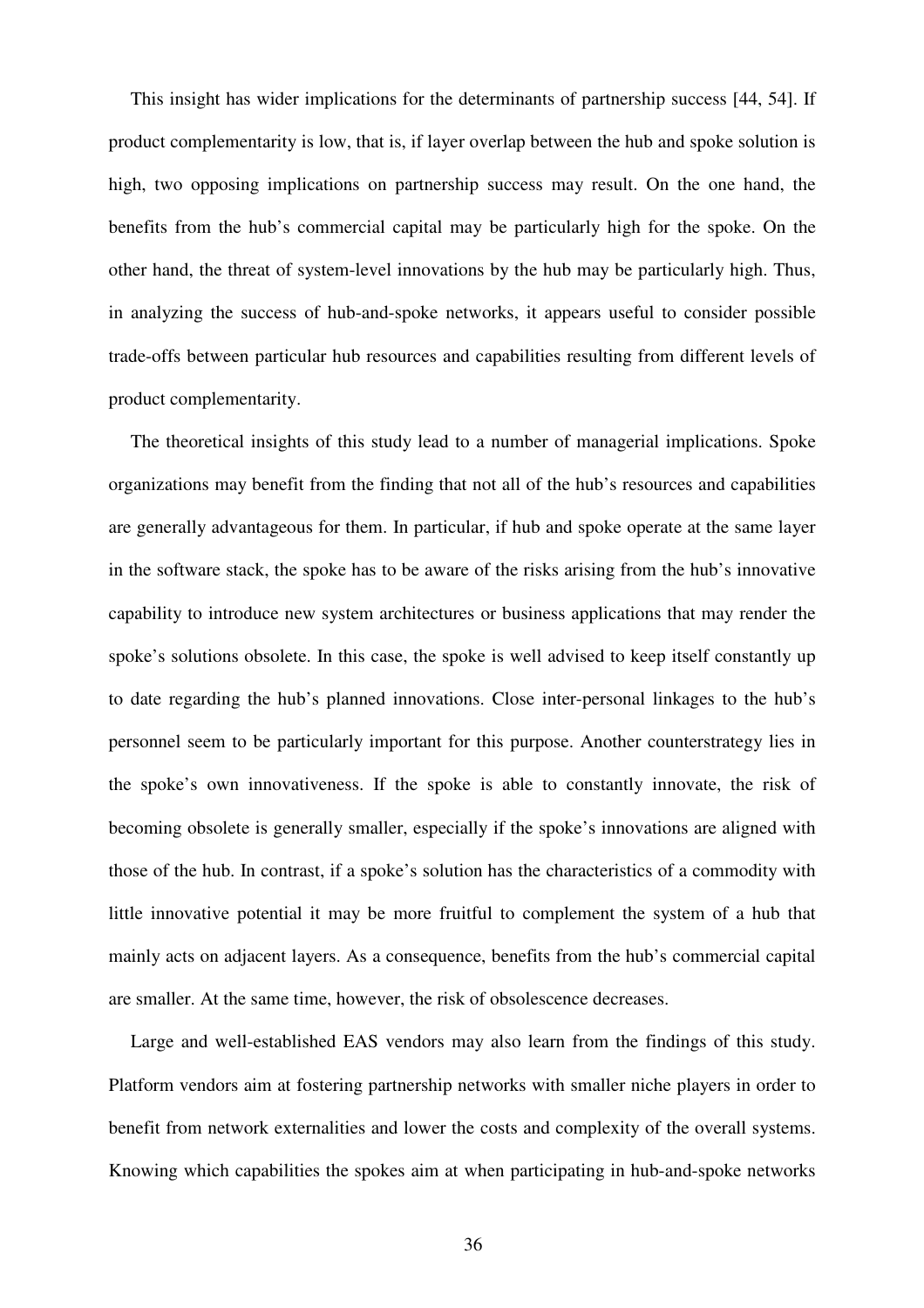may help hub organizations attract and select partners and manage the partnerships in a better way. Also, in order to foster sustainable inter-firm networks, hub organizations should reflect carefully whether it might be advantageous to explicitly focus on one layer of the EAS stack and leave adjacent layers to the partners.

The findings of this study are specific to the EAS industry but can partially be transferred to other industries and provide guidance for organizations in hub-and-spoke networks outside the EAS sector. Spoke organizations in the EAS industry usually do not exchange goods with the respective hub but sell their solutions directly to the market, reinforcing the importance of the access to the larger partner's commercial capital and its reputation. While the hub's commercial and social capital may therefore be of minor relevance for spoke companies that engage in exchange relationships with platform vendors (as in the case of the automotive sector), complementors in these industries may still benefit from the findings of this study. In particular, the interaction effect between product-level complementarity and the hub's innovative capability may be important for these spoke companies. In addition, in industries that develop products or services that are less complex than enterprise software, the access to system integration know-how of the hub may be of lower importance because a higher degree of modularity is more feasible. Moreover, tapping into the hub's reputation may be less important because customers can assess the quality of less complex products in advance, reducing the necessity of signaling reliability through a partnership. On the other hand, a partner's commercial capital and its innovative capabilities may still be of primary interest for spokes, reinforcing the importance of the discussed interaction effects.

It should be kept in mind that the results of this research are based on a limited set of data. The data set consists of the partnership networks of two hubs. Although only a limited number of large hub organizations exist within the global EAS industry, peculiarities of other hub organizations may not be reflected by the data set. Moreover, even though rigor was ensured through having two authors code the data independently, the qualitative examination, the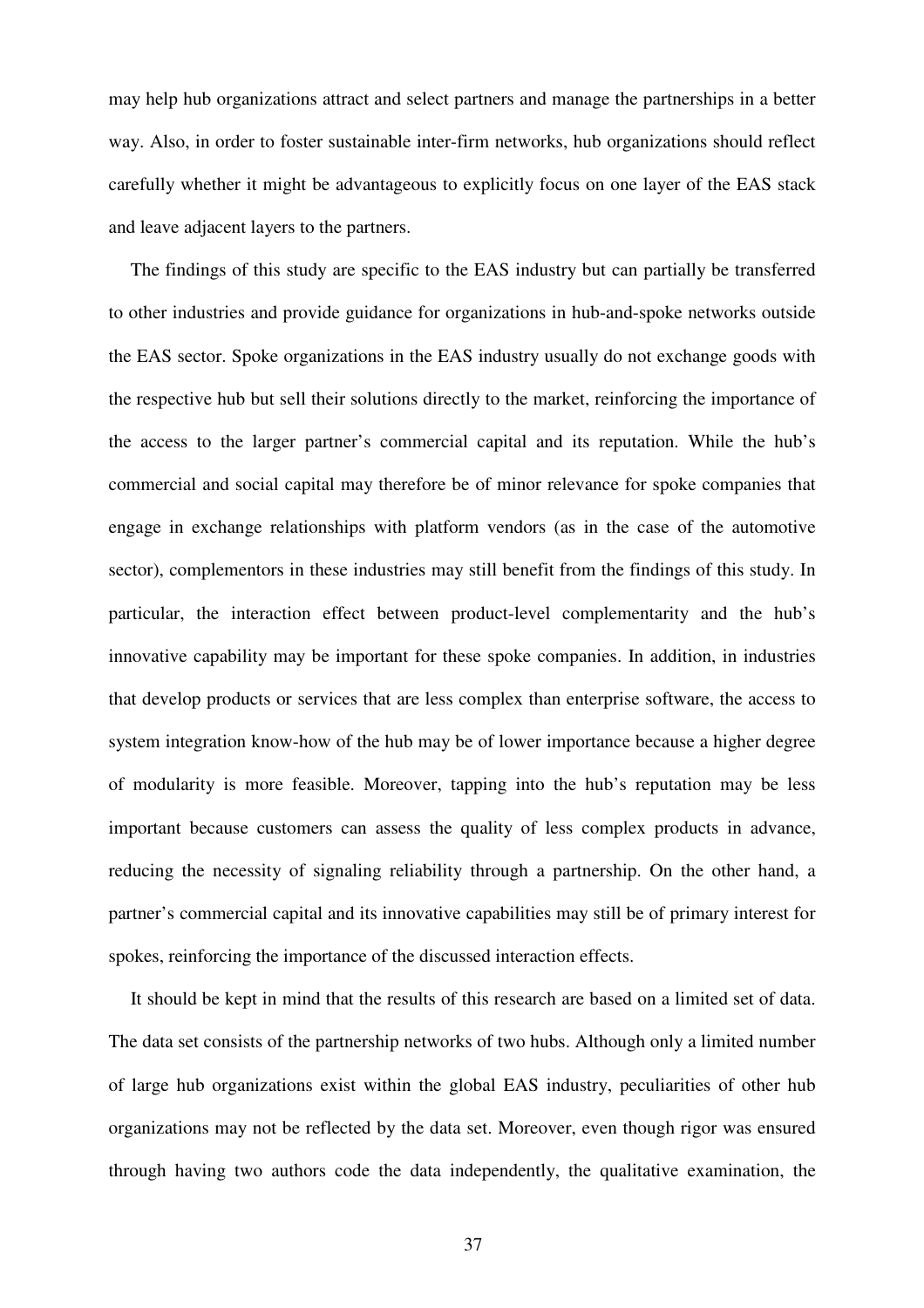assessment of the importance and direction of motivational factors, as well as the evaluation of layer overlap may still be biased due to subjective ratings. In addition, despite the fact that increasing the number of cases and relying on a lower number of knowledgeable experts per case is consistent with the study's goals, this approach may entail the risk of a key informant bias [66].

A viable next step would be to corroborate the findings of this study by testing the developed explanatory model through a large-scale quantitative study. Another fruitful avenue for future studies would be to move away from the rather generic stack model and analyze the product complementarity between the solutions offered by hubs and spokes in more detail, both in the EAS industry and in other industries. Specifically, it may be interesting to find out whether effects similar to the ones identified between layers (i.e., layer overlap) also exist within the layers of the stack. In other words, a fine-grained inspection of the differences and commonalities between groups of spoke organizations and their implications promises to be particularly insightful.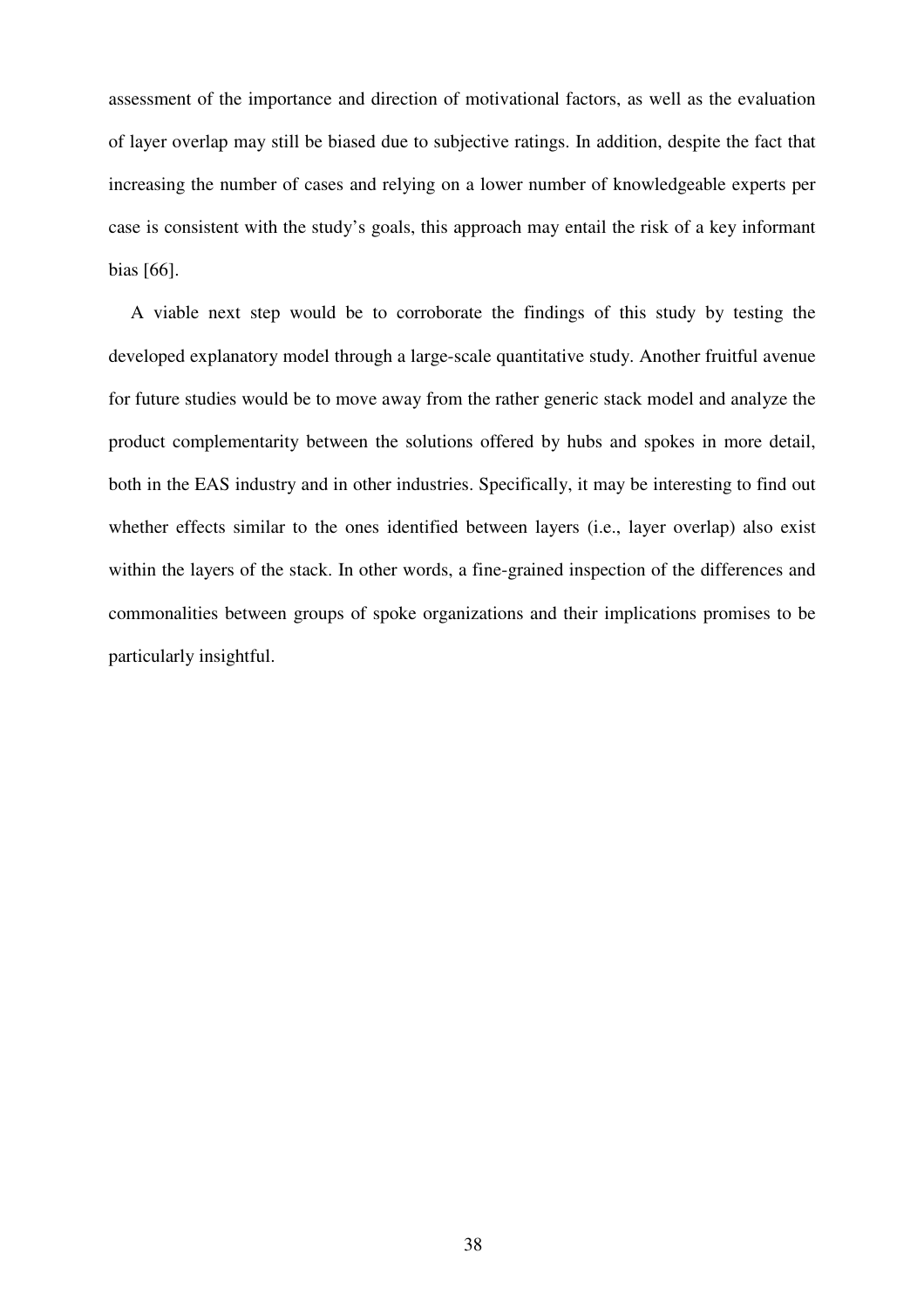## **APPENDIX 1: CASE COMPANIES AND INTERVIEWS**

| Case                            | <b>HUB</b>     | Inter-<br><b>Core Business</b>                                                                                     |                | Interview Partner(s)          |
|---------------------------------|----------------|--------------------------------------------------------------------------------------------------------------------|----------------|-------------------------------|
|                                 |                | views                                                                                                              |                |                               |
| <b>MACHINE</b>                  | $\mathbf{A}$   | Integration between the hub's system and various machines such as vending machines                                 | $\overline{2}$ | Founder and CEO               |
| CAD                             | $\mathbf{A}$   | Integration between the hub's system and a CAD system of a different vendor                                        | $\mathbf{1}$   | Partnership manager           |
| <b>GROUP</b>                    | $\mathbf{A}$   | Integration between the hub's system and a groupware system of a different vendor                                  | $\mathbf{1}$   | Head of product development   |
| <b>MOBILE</b>                   | $\mathbf{A}$   | Systems for automatic, mobile data recording used for inventory management                                         | $\mathbf{1}$   | Head of sales, marketing, and |
|                                 |                |                                                                                                                    |                | partnership management        |
|                                 |                | Full-range supplier of IT systems and services for newspaper publishing companies                                  |                | Head of product development   |
| <b>MEDIA</b>                    | $\mathbf{A}$   |                                                                                                                    | 3              | Head of industry solution     |
|                                 |                |                                                                                                                    |                | Head of marketing             |
| <b>ARCHIVE</b>                  | $\mathbf{A}$   | Integration between the hub's system and various archiving systems                                                 | $\overline{2}$ | Partnership manager           |
| <b>PRINT</b>                    | $\mathbf{A}$   |                                                                                                                    |                | Head of software              |
|                                 |                | Integration between the hub's system and various enterprise output systems                                         |                | development                   |
|                                 |                | Product information management systems for cross-media publishing                                                  |                | Founder and CEO, Sales        |
| <b>PIM</b>                      | A              |                                                                                                                    |                | director                      |
| <b>PROCURE</b>                  | $\bf{B}$       | Groupware and e-procurement solutions based on the hub's platform                                                  | $\mathbf{1}$   | Head of IT                    |
|                                 |                | Groupware and workflow applications for the financial services industry based on the                               |                |                               |
| <b>FINANCE</b>                  | $\overline{B}$ | hub's platform.                                                                                                    | $\mathbf{1}$   | Founder and CEO               |
| <b>EMAIL</b>                    | $\bf{B}$       | Document and email archiving, IT security, and groupware solutions based on the<br>hub's platform                  |                | Head of software              |
|                                 |                |                                                                                                                    |                | development                   |
| <b>CRM</b>                      | $\, {\bf B}$   | CRM, project and knowledge management systems based on the hub's platform                                          | $\mathbf{1}$   | Partnership manager           |
|                                 |                |                                                                                                                    |                | Director of software          |
| <b>ERP</b>                      | B              | Enterprise resource planning software based on the hub's platform                                                  | $\mathbf{1}$   | development                   |
|                                 |                | Decision support systems for credit approval processes in the financial services                                   | $\mathbf{1}$   |                               |
| <b>DECISION</b>                 | $\mathbf B$    | industry based on the hub's platform                                                                               |                | Founder and CEO               |
| $\overline{B}$<br><b>PORTAL</b> |                | Solutions for archiving, groupware, CRM, and portals through combining own                                         | $\mathbf{1}$   |                               |
|                                 |                | components with the hub's platform                                                                                 |                | Co-founder and director       |
|                                 | $\overline{B}$ | Applications for content management, enterprise portals, groupware, and ERP<br>systems based on the hub's platform |                | Owner and director            |
| <b>CONTENT</b>                  |                |                                                                                                                    |                |                               |
| WORKFLOW                        | $\mathbf{B}$   | E-business, groupware, and portal solutions based on the hub's platform                                            | $\mathbf{1}$   | Sales director                |
|                                 |                |                                                                                                                    |                |                               |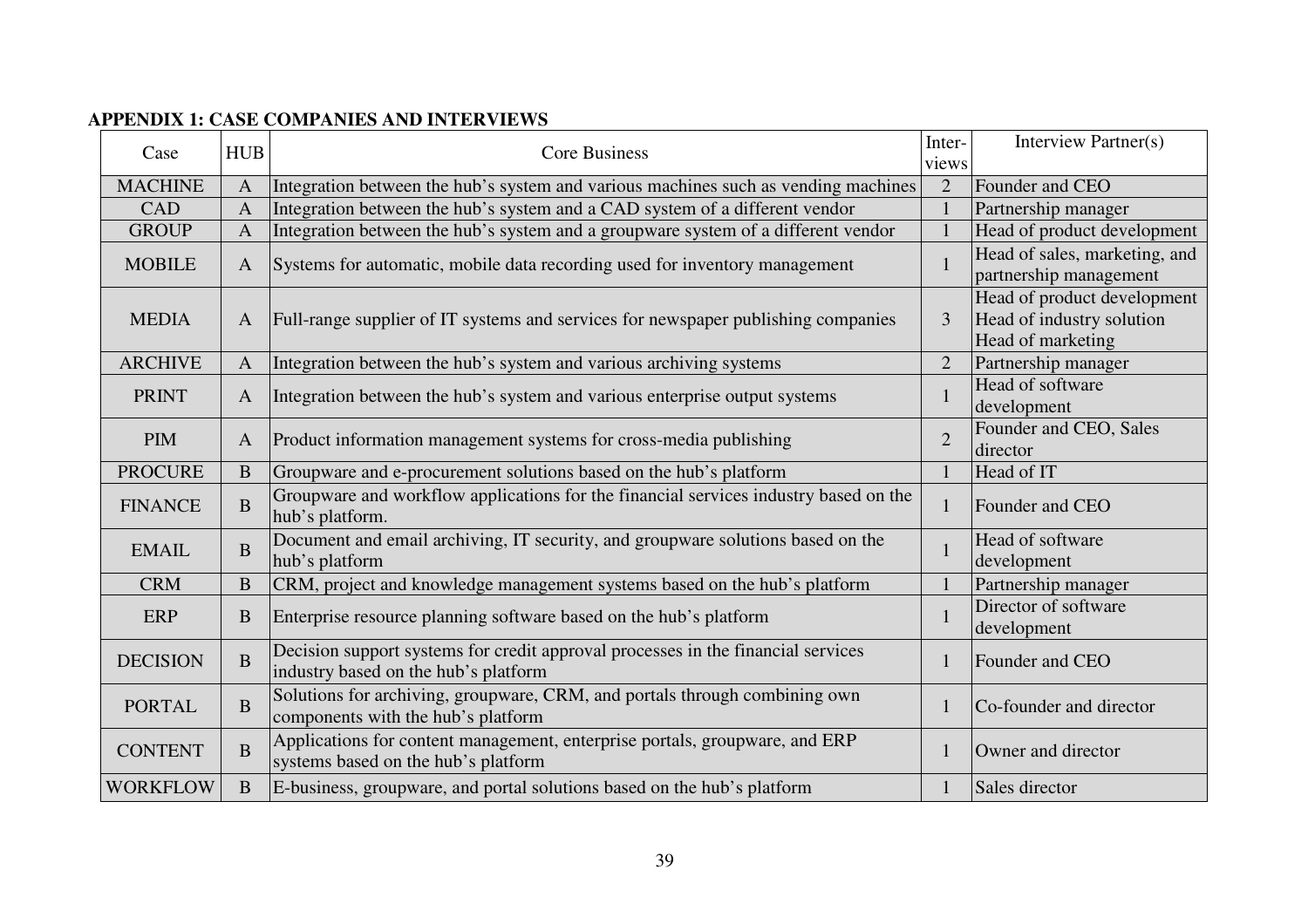## **APPENDIX 2: INTERVIEW GUIDELINE (TRANSLATED FROM GERMAN)**

A. Information regarding company and interview partner

- Organization's main business area, historical development
- Interviewee's position within organization, role regarding partnership

B. Partnership formation

- When was the partnership formed? What were the strategic goals associated with the decision to enter the partnership?
- Which formal criteria had to be met and which steps had to be taken in order to become a partner?

C. Partnership dynamics

- Which strategic challenges or risks emerge throughout the partnership? Which are the reasons for these challenges and risks?
- Has the nature of the partnership changed over time?
- D. Operational aspects of the partnership
	- What is the procedure of cooperating with the partner in a specific project?
	- How are operational challenges managed?

E. Partnership Success

- What impact has the partnership on the success of your business?
- From your point of view, why is the partnership successful or not successful respectively?
- In your opinion, how should/will the partnership develop over time and which steps have to be taken?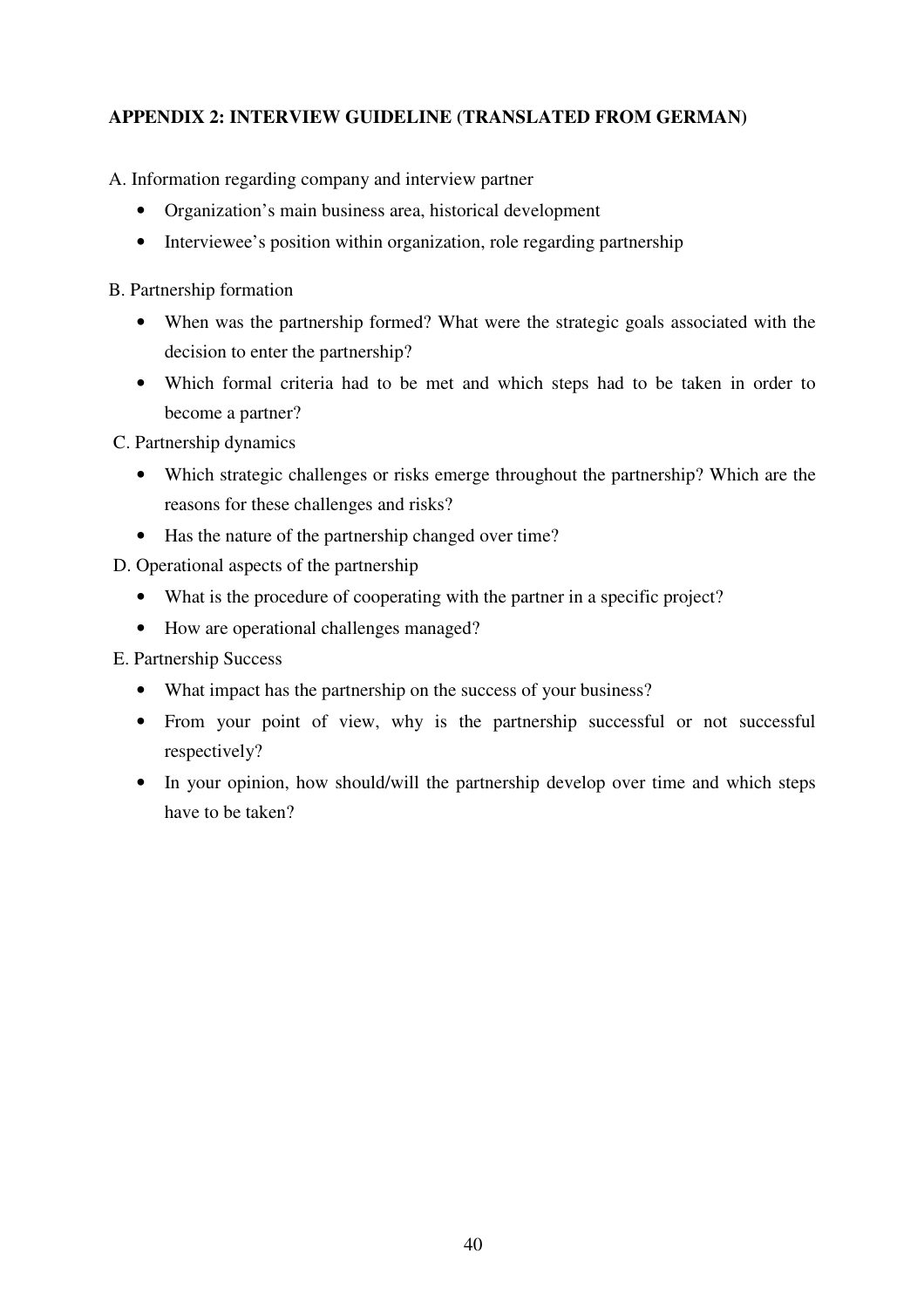## **REFERENCES**

[1] T. H. Davenport, "Putting the Enterprise into the Enterprise System," *Harvard Business Review,* vol. 76, pp. 121-131, 1998.

[2] M. Campbell-Kelly, *From Airline Reservations to Sonic the Hedgehog: A History of the Software Industry*. Cambridge, MA: The MIT Press, 2003.

[3] M. Fan*, et al.*, "The Adoption and Design Methodologies of Component-based Enterprise Systems," *European Journal of Information Systems,* vol. 9, pp. 25-35, 2000.

[4] T. F. Bresnahan and S. Greenstein, "Technological Competition and the Structure of the Computer Industry," *Journal of Industrial Economics,* vol. 47, pp. 1-40, 1999.

[5] M. A. Schilling, "Towards a General Modular Systems Theory and Its Application to Interfirm Product Modularity," *Academy of Management Review,* vol. 25, pp. 312-334, 2000.

[6] F. Salvador, "Toward a Product System Modularity Construct: Literature Review and Reconceptualization," *IEEE Transactions on Engineering Management,* vol. 54, pp. 219-240, 2007.

[7] Y. K. Ro, et al., "Modularity as a Strategy for Supply Chain Coordination: The Case of US Auto," *IEEE Transactions on Engineering Management,* vol. 54, pp. 172-189, 2007.

[8] M. Stal, "Web Services: Beyond Component-based Computing," *Communications of the ACM,* vol. 45, pp. 71-76, 2002.

[9] M. E. Conway, "How Do Committees Invent?," *Datamation,* vol. 14, pp. 28-31, 1968.

[10] G. Hoetker, "Do Modular Products Lead to Modular Organizations?," *Strategic Management Journal,* vol. 27, pp. 501-518, 2006.

[11] D. G. Messerschmitt and C. Szyperski, *Software Ecosystem - Understanding an Indispensable Technology and Industry*. Cambridge, MA: The MIT Press, 2003.

[12] J. C. Jarillo, "On Strategic Networks," *Strategic Management Journal,* vol. 9, pp. 31 - 41, 1988.

[13] M. Iansiti and R. Levien, *The Keystone Advantage: What the New Dynamics of Business Ecosystems Mean for Strategy, Innovation, and Sustainability*. Boston, MA: Harvard Business School Press, 2004.

[14] A. Prencipe, "Corporate Strategy and Systems Integration Capabilities: Managing Networks in Complex Systems Industries.," in *The Business of Systems Integration*, A. Prencipe*, et al.*, Eds., ed Oxford: Oxford University Press, 2003, pp. 114-132.

[15] B.-S. Teng, "Collaborative Advantage of Strategic Alliances: Value Creation in the Value Net," *Journal of General Management,* vol. 29, pp. 1 - 22, 2003.

[16] B. Nalebuff and A. M. Brandenburger, *Co-opetition*. London, UK: HarperCollins Publishers, 1997.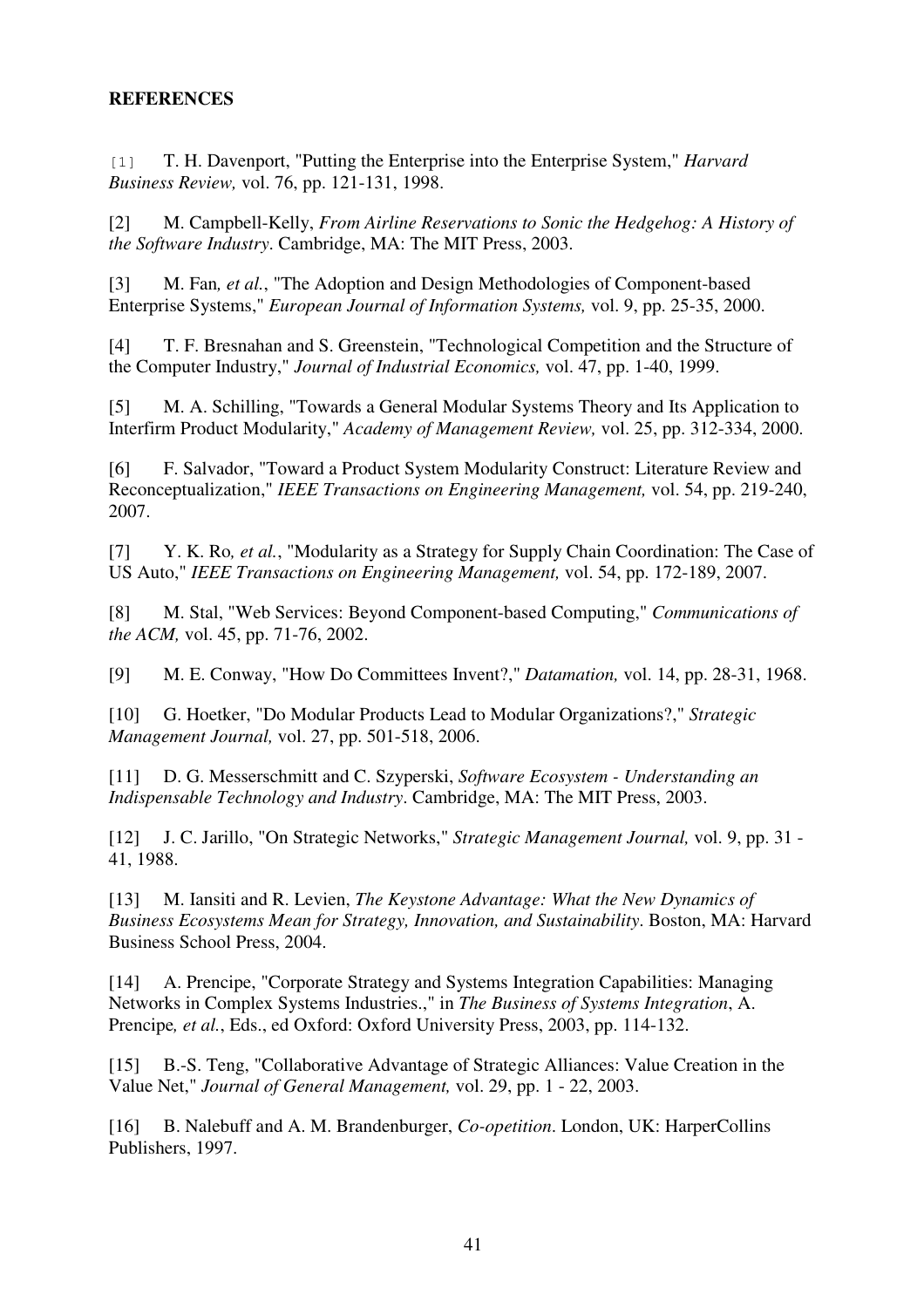[17] J. D. Orton and K. E. Weick, "Loosely Coupled Systems: A Reconceptualization," *Academy of Management Review,* vol. 15, pp. 203-223, 1990.

[18] P. Huang*, et al.*, "When Do ISVs Join a Platform Ecosystem? Evidence from the Enterprise Software Industry," *Proceedings of the 30th International Conference on Information Systems (ICIS),* 2009.

[19] W. G. Sanders and S. Boivie, "Sorting Things Out: Valuation of New Firms in Uncertain Markets," *Strategic Management Journal,* vol. 25, pp. 167 - 186, 2004.

[20] P. Vitharana, "Risks and Challanges of Component-Based Software Development," *Communications of the ACM,* vol. 46, pp. 67 - 72, 2003.

[21] A. Gawer and M. A. Cusumano, *Platform Leadership*. Cambridge, MA: Harvard Business School Press, 2002.

[22] J. C. Rochet and J. Tirole, "Platform Competition in Two-Sided Markets," *Journal of the European Economic Association,* vol. 1, pp. 990-1029, 2003.

[23] C. Shapiro and H. R. Varian, *Information Rules - A Strategic Guide to the Network Economy*. Boston, MA: Harvard Business School Press, 1999.

[24] G. Lorenzoni and C. Baden-Fuller, "Creating a Strategic Center to Manage a Web of Partners," *California Management Review,* vol. 37, pp. 146-163, 1995.

[25] C. R. Morris and C. H. Ferguson, "How Architecture Wins Technology Wars," *Harvard Business Review,* vol. 71, pp. 86 - 96, 1993.

[26] D. J. Brass, *et al.*, "Taking stock of networks and organizations: A multilevel perspective," *The Academy of Management Journal,* vol. 47, pp. 795-817, 2004.

[27] L. Dubé and G. Paré, "Rigor In Information Systems Positivist Case Research: Current Practices, Trends, and Recommendations," *MIS Quarterly,* vol. 27, pp. 597-635, 2003.

[28] R. D. Ireland, *et al.*, "Alliance Management as a Source of Competitive Advantage," *Journal of Management,* vol. 28, pp. 413 - 446, 2002.

[29] T. K. Das and B.-S. Teng, "A Resource-based Theory of Strategic Alliances," *Journal of Management,* vol. 26, pp. 31-61, 2000.

[30] J. B. Barney, "Firm Resources and Sustained Competitive Advantage," *Journal of Management,* vol. 17, pp. 99-120, 1991.

[31] E. T. Penrose, *The Theory of the Growth of the Firm*. New York: Blackwell, 1959.

[32] B. Wernerfelt, "A Resource-based View of the Firm," *Strategic Management Journal,*  vol. 5, pp. 171-180, 1984.

[33] M. A. Peteraf, "The Cornerstones of Competitive Advantage: A Resource-based View," *Strategic Management Journal,* vol. 14, pp. 179 - 191, 1993.

[34] R. M. Grant, "Toward a Knowledge-Based Theory of the Firm," *Strategic Management Journal,* vol. 17, pp. 109-122, 1996.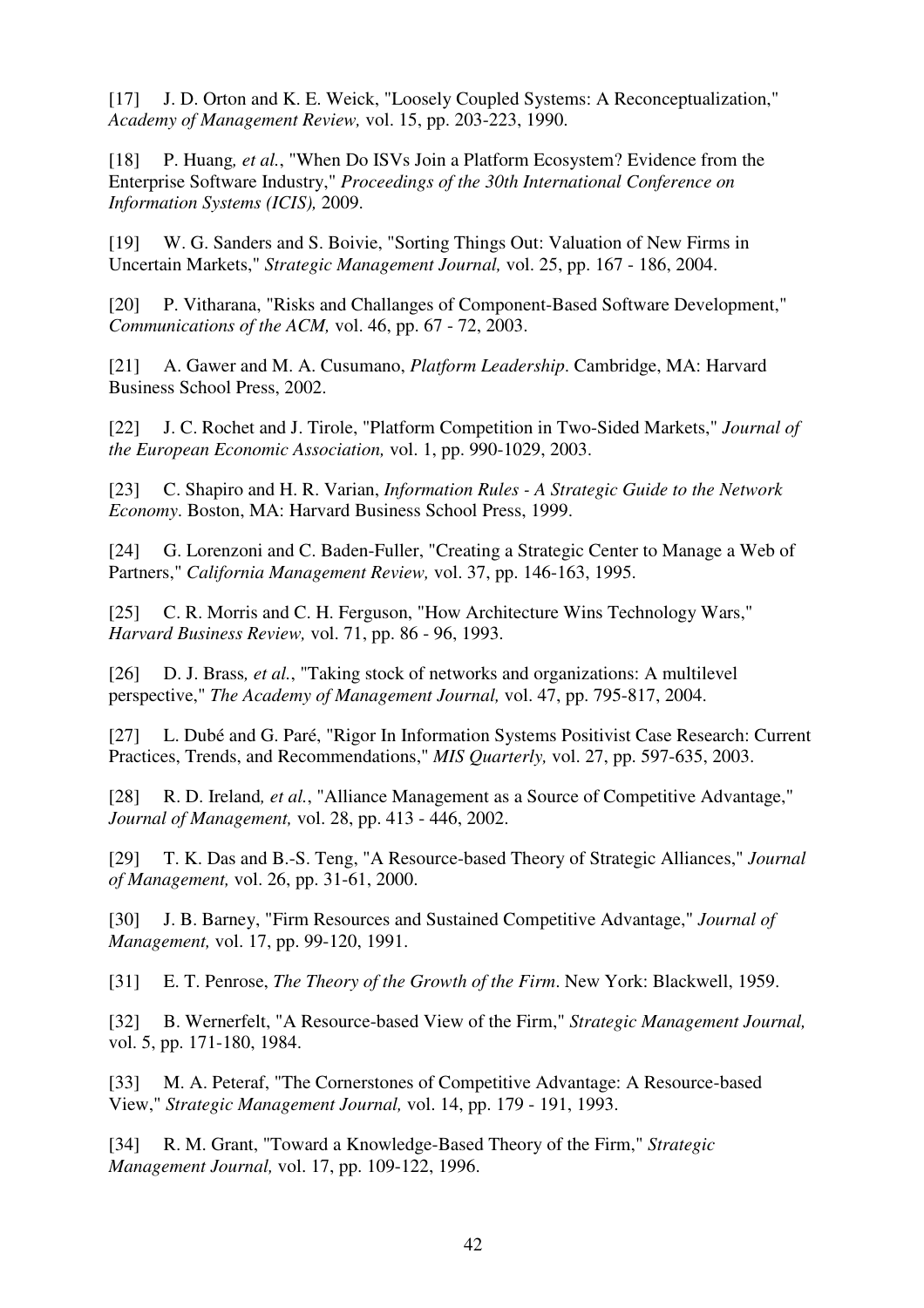[35] D. J. Teece*, et al.*, "Dynamic Capabilities and Strategic Management," *Strategic Management Journal,* vol. 18, pp. 509-533, 1997.

[36] K. M. Eisenhardt and C. B. Schoonhoven, "Resource-based View of Strategic Alliance Formation: Strategic and Social Effects in Entrepreneurial Firms," *Organization Science,* vol. 7, pp. 136 - 150, 1996.

[37] G. Ahuja, "The Duality of Collaboration: Inducements and Opportunities in the Formation of Interfirm Linkages," *Strategic Management Journal,* vol. 21, pp. 317-343, 2000.

[38] R. Amit and P. J. H. Schoemaker, "Strategic Assets and Organizational Rent," *Strategic Management Journal,* vol. 14, pp. 33 - 46, 1993.

[39] R. E. Miles*, et al.*, *Collaborative Entrepreneurship - How Communities of Networked Firms Use Continuous Innovation to Create Economic Wealth*. Stanford, CA: Stanford Business Books, 2005.

[40] L. Mathiassen and A. M. Vainio, "Dynamic Capabilities in Small Software Firms: A Sense-and-respond Approach," *IEEE Transactions On Engineering Management,* vol. 54, pp. 522- 538, 2007.

[41] R. Chellappa and N. Saraf, "Alliances, Rivalry and Firm Performance in Enterprise Systems Software Markets: A Social Network Approach," *Information Systems Research,* vol. 21, 2010.

[42] P. Milgrom and J. Roberts, "Complementarities and Fit: Strategy, Structure and Organizational Change in Manufacturing," *Journal of Accounting and Economics,* vol. 19, pp. 179 - 208, 1995.

[43] L. S. Gao and B. Iyer, "Analyzing Complementarities Using Software Stacks for Software Industry Acquisitions," *Journal of Management Information Systems,* vol. 23, pp. 119 - 147, 2006.

[44] L. S. Gao and B. Iyer, "Partnerships between Software Firms: Is There Value from Complementarities?," in *Proceedings of the 41st Annual Hawaii International Conference on System Sciences (HICSS 2008)*, Hawaii, 2008.

[45] A. S. Grove, *Only the Paranoid Survive*. New York: Doubleday, 1996.

[46] K. Locke and K. Golden-Biddle, "Constructing opportunities for contribution: Structuring intertextual coherence and" problematizing" in organizational studies," *Academy of Management Journal,* vol. 40, pp. 1023-1062, 1997.

[47] J. Hagedoorn, "Understanding the Rationale of Strategic Technology Partnering: Inter-Organizational Modes of Cooperation and Sectoral Differences," *Strategic Management Journal,* vol. 14, pp. 371-385, 1993.

[48] J. H. Dyer and K. Nobeoka, "Creating and Managing a High-performance Knowledgesharing Network: The Toyota Case," *Strategic management journal,* vol. 21, pp. 345-367, 2000.

[49] S. Brusoni*, et al.*, "Knowledge Specialization, Organizational Coupling, and the Boundaries of the Firm: Why Do Firms Know More Than They Make," *Administrative Science Quarterly,* vol. 46, pp. 597-621, 2001.